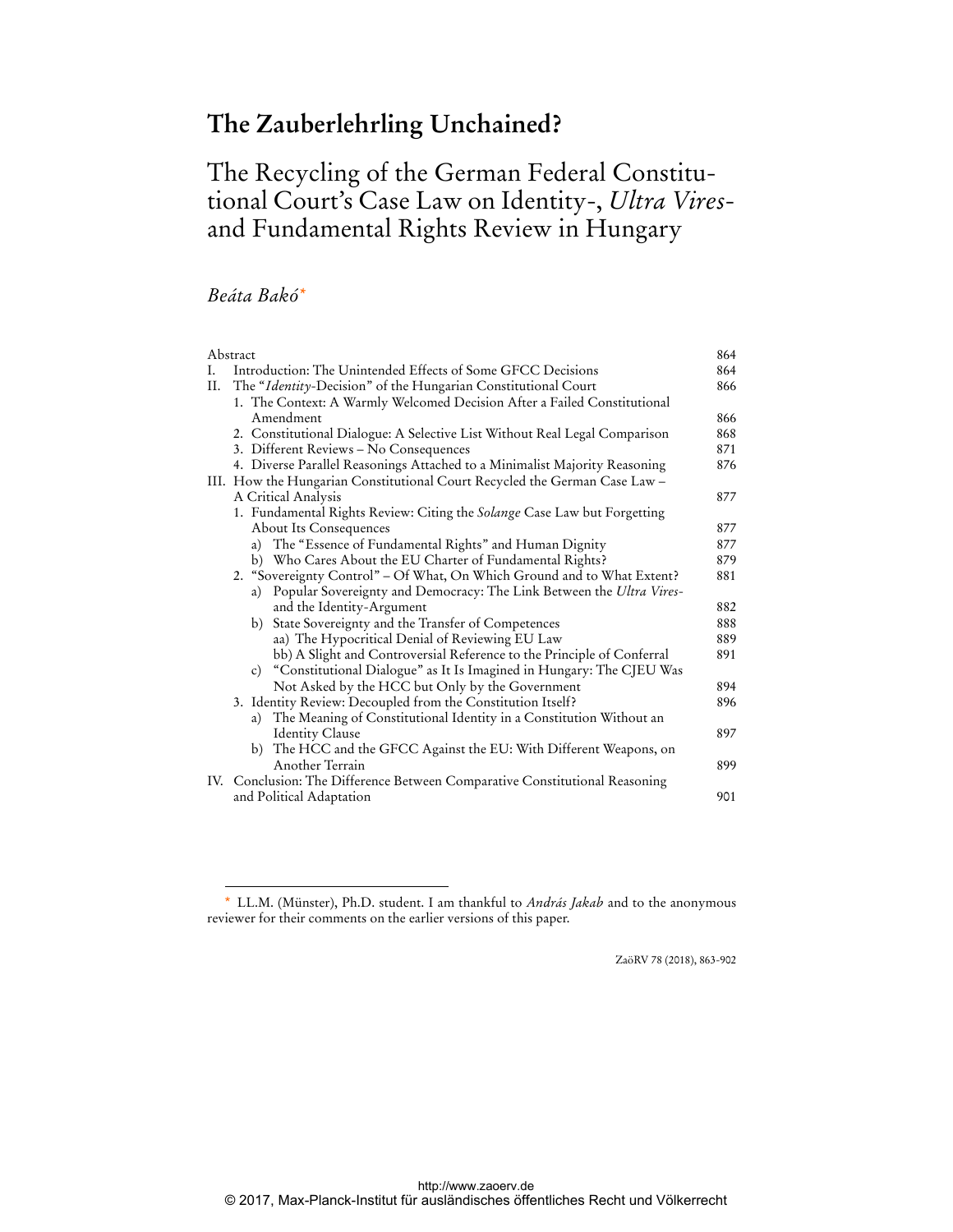864 *Bakó* 

"Herr und Meister, hör mich rufen! – Ach, da kommt der Meister! Herr, die Not ist groß! Die ich rief, die Geister, Werd' ich nun nicht los." (*Johann Wolfgang von Goethe*: Der Zauberlehrling)\*\*

### **Abstract**

Currently, the governments of some member states are engaged in striking freedom fights against the European Union (EU) – at least at the rhetorical level. However, a more effective battle is fought by the national constitutional courts. In some of the more recent decisions, these courts are challenging the validity of EU acts referring the protection of fundamental rights protection, regarding their national constitutional identity or regarding the limits of EU competences. This paper illustrates these tendencies through the example of a decision of the Hungarian Constitutional Court of December 2016. In the analysed ruling, the Court established a peculiar mix of identity-, *ultra vires*-, and fundamental rights review, creatively – but at several points, inconsequentially – recycling the German case law.

# **I. Introduction: The Unintended Effects of Some GFCC Decisions**

"Spirits that I've cited, my commands ignore" – the German Federal Constitutional Court (GFCC) may feel like *Goethe's* "*Zauberlehrling"*  when experiencing the far reaching – and probably partly unintended – effects of its *Solange*,<sup>1</sup> *Maastricht*<sup>2</sup> and *Lisbon*<sup>3</sup> rulings and of the fundamental rights, identity and *ultra vires* review of EU law it has developed. The most recent example of the creative recycling of the GFCC's case law is

<sup>\*\* &</sup>quot;Lord and master, hear me crying! - / Ah, he comes excited. / Sir, my need is sore. / Spirits that I've cited / My commands ignore." *Johann Wolfgang von Goethe*: The Sorcerer's Apprentice; English translation by *Edwin Zeydel*.

<sup>1</sup> *Solange I*, BVerfG (Federal Constitutional Court) 29.5.1974, BVerfGE 37, 271 and *Solange II*, BVerfG (Federal Constitutional Court) 22.10.1986, BVerfGE 73, 339.

<sup>2</sup> *Maastricht* decision, BVerfG (Federal Constitutional Court) 12.10.1993, BVerfGE 89, 155.

<sup>3</sup> *Lisbon* decision, BVerfG (Federal Constitutional Court) 30.06.2009, BVerfGE 123, 267.

ZaöRV 78 (2018)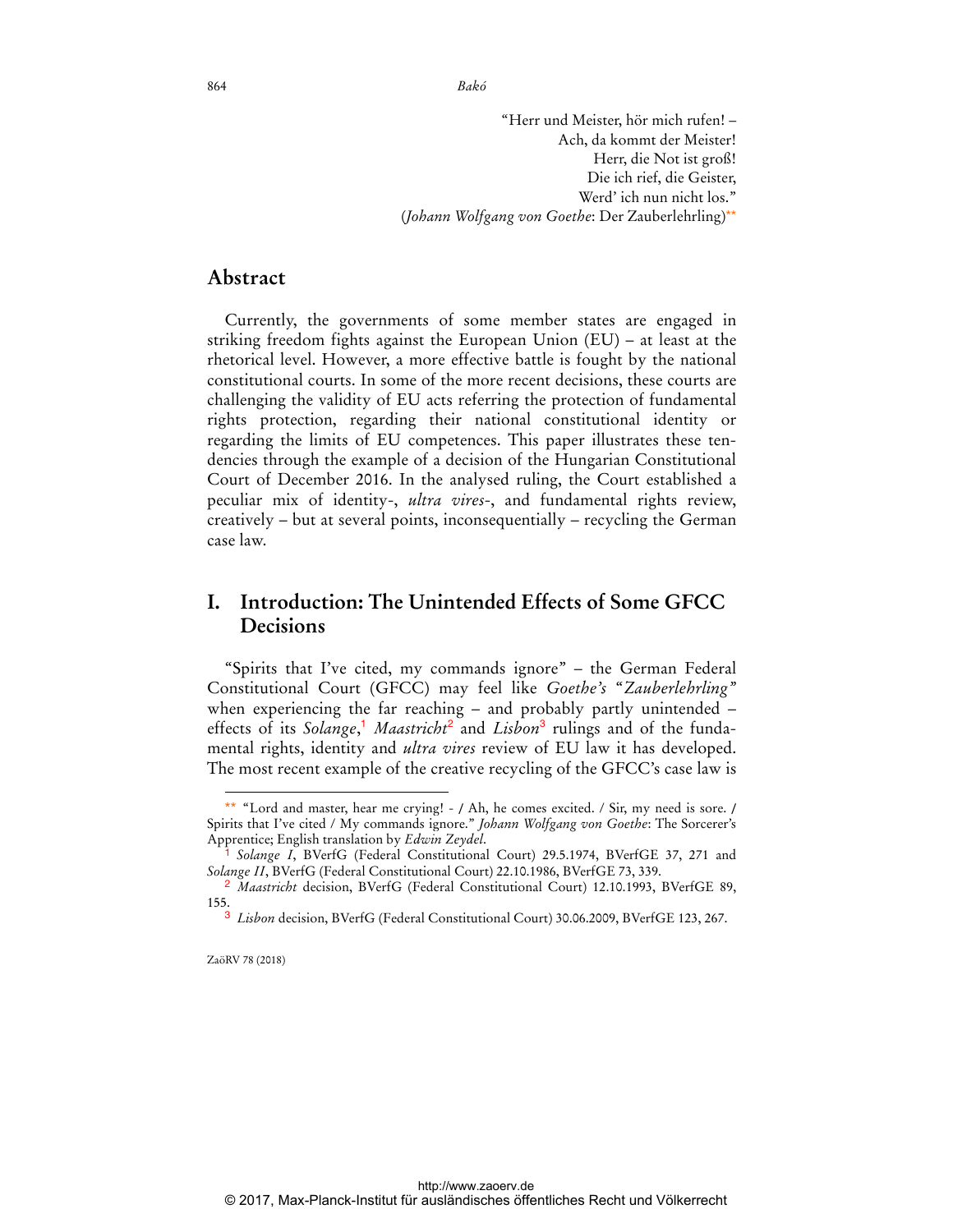the decision of the Hungarian Constitutional Court (HCC)<sup>4</sup> about consticonstitutional identity, delivered on the occasion of the EU refugeerelocation system in December 2016.

The decision intends to establish a trump card against the primacy of EU law on the grounds of national constitutional identity pursuant to Art. 4 (2) Treaty on European Union (TEU), and it follows the GFCC's case law in several aspects. However, the Hungarian ruling lacks any definition concerning the exact meaning of this identity and the HCC disregards the different context of the German constitutional system, especially the constitutional core defined by the eternity clause of the Grundgesetz.

Further, the HCC is trying to make up for lost time by establishing also the possibility of fundamental rights review and of "sovereignty control" in the very same decision. However, it is not that easy to catch up with the GFCC's long developed, doctrinally established case law.<sup>5</sup> The HCC's attempt for that is especially weak: the decision does not seem to be motivated by the need for understanding the GFCC but rather by seeking the favour of politics.

In this paper, I attempt to illustrate some unintended effects of the decisions of the GFCC on fundamental rights, identity and *ultra vires* review while taking into account the most recent lively dialogue between the GFCC and the Court of Justice of the European Union (CJEU).

I do not insist that the GFCC is absolutely right in every single question discussed in this paper. My aim is to demonstrate that the Hungarian Constitutional Court – which has traditionally sought to adapt to the German case law in several fields $6 -$  did not even try to think this time, but simply waived logical legal reasoning and hid behind the professional authority of the GFCC, in order to justify a decision that was actually motivated by political loyalism.

This paper consists of two sections. In Section II., I will sketch the background and the main findings of the HCC's "identity decision". The critical analysis of the judgement is found in Section III.: in point 1., 2. and

 $\overline{a}$ 

<sup>4</sup> Alkotmánybíróság (AB) (Constitutional Court), Decision No. 22/2016 (XII. 5.), ABH (Journal of Constitutional Court decisions) 2016, 1418.

<sup>5</sup> See also e. g. the *Honeywell* decision, BVerfG (Federal Constitutional Court) 6.7.2010, BVerfGE 126, 286 et seq.; the *Mr. R*. decision concerning a European Arrest Warrant, BVerfG (Federal Constitutional Court) 15.12.2015; BVerfGE 140, 317 et seq., or, the *OMT* reference, BVerfG (Federal Constitutional Court) 14.1.2014; BVerfGE 134, 366 et seq. and *OMT* ruling, BVerfG (Federal Constitutional Court) 21.6.2016, NJW 69 (2016), 2473.

<sup>6</sup> See e. g. *Z. Szente*: Az Alkotmánybíróság értelmezési gyakorlata 1990-2010 (The Interpretive Practice of the Constitutional Court between 1990-2010), in: K. Szoboszlai-Kiss/G. Deli (eds.): Tanulmányok a 70 éves Bihari Mihály tiszteletére (Studies in Honour of the 70 years-old Mihály Bihari), 2013, 505 et seq.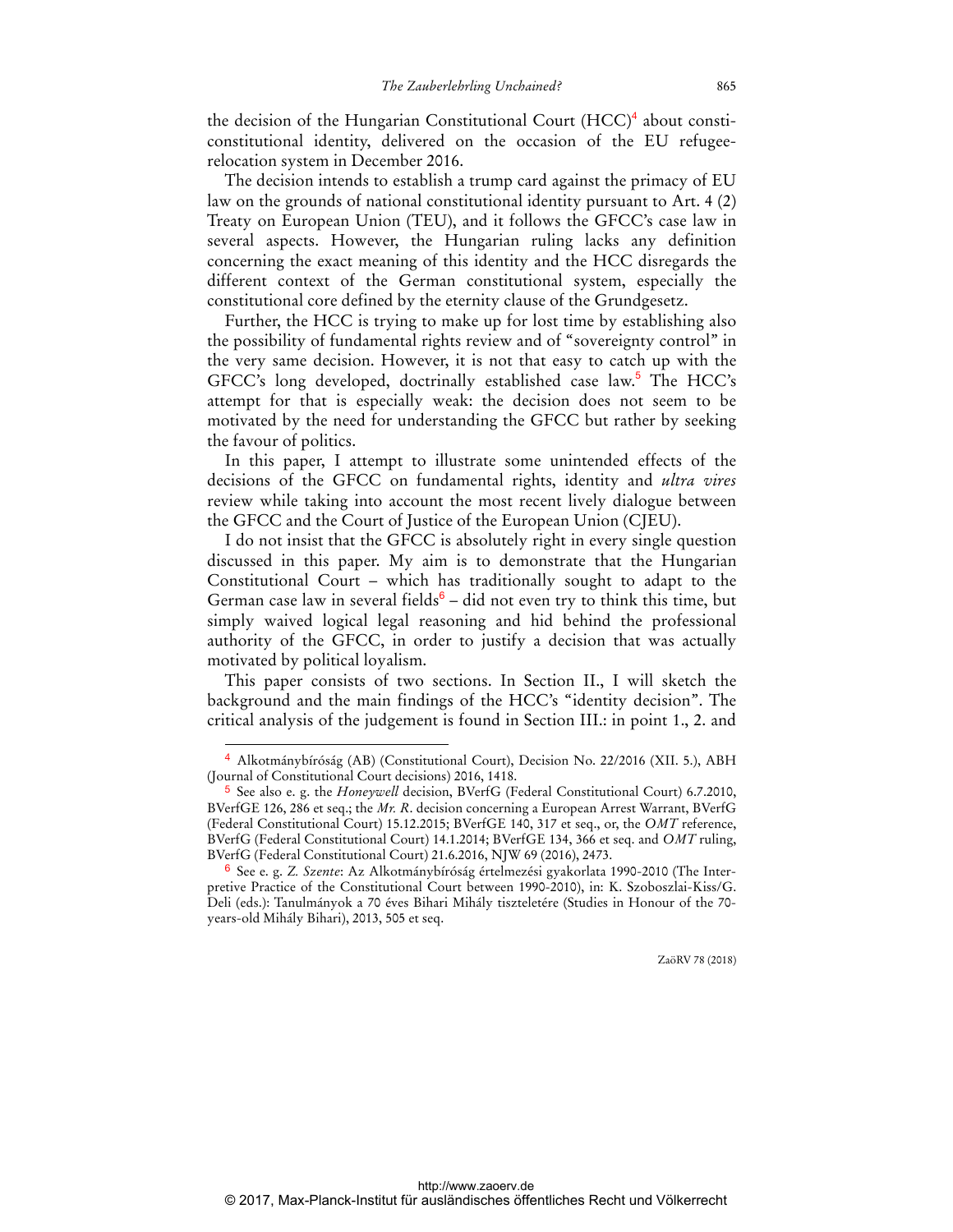3. the fundamental rights, the *ultra vires* and the identity review will be disdiscussed respectively, with special regard to the most problematic arguments of the decision and to the comparison with the German case law.

# **II. The "***Identity***-Decision" of the Hungarian Constitutional Court**

### **1. The Context: A Warmly Welcomed Decision After a Failed Constitutional Amendment**

The question of identity review occurred in a quite specific political situation in Hungary. The Hungarian government has been a harsh opponent of the EU migration policy and of Council decision No. 2015/1601 about the relocation of 120,000 asylum applicants. The government issued an action for annulment<sup>7</sup> before the CJEU against the Council decision and at the same time, the Hungarian commissioner for fundamental rights initiated an abstract interpretation of the constitution before the Hungarian Constitutional Court in December 2015. He raised the question whether the mass relocation of asylum seekers was contrary to the prohibition of collective expulsion pursuant to Art. XIV. of the Hungarian Basic Law. The commissioner further asked if this was the case, could have the Hungarian authorities constitutionally implemented the Council decision. In this regard, the motion of the Commissioner actually directed to fundamental rights review.

Further, the motion practically raised the possibility of an *ultra vires* review too by adding that the joint exercise of competences with the EU is limited "to the extent necessary" pursuant to Art. E) of the Basic Law. The commissioner argued that this constitutional provision might limit the implementation of such EU acts which are not based on conferred competences. It is clear that the motion of the commissioner did not direct to an identity review: neither constitutional identity nor Art. 4 (2) TEU was even mentioned in the text.<sup>8</sup>

<sup>7</sup> Meanwhile, the CJEU refused the government's motion in September 2017 and found that the Council could make the decision without a legislative process because there was an emergency situation. See joined cases no C-643/15 and C-647/15 (*Slovakia and Hungary v. Council of the European Union*), ECLI:EU:C:2017:631. In detail see point III. 2. c). below.

<sup>8</sup> The motion is available in Hungarian at the website of the Constitutional Court: <http://public.mkab.hu>.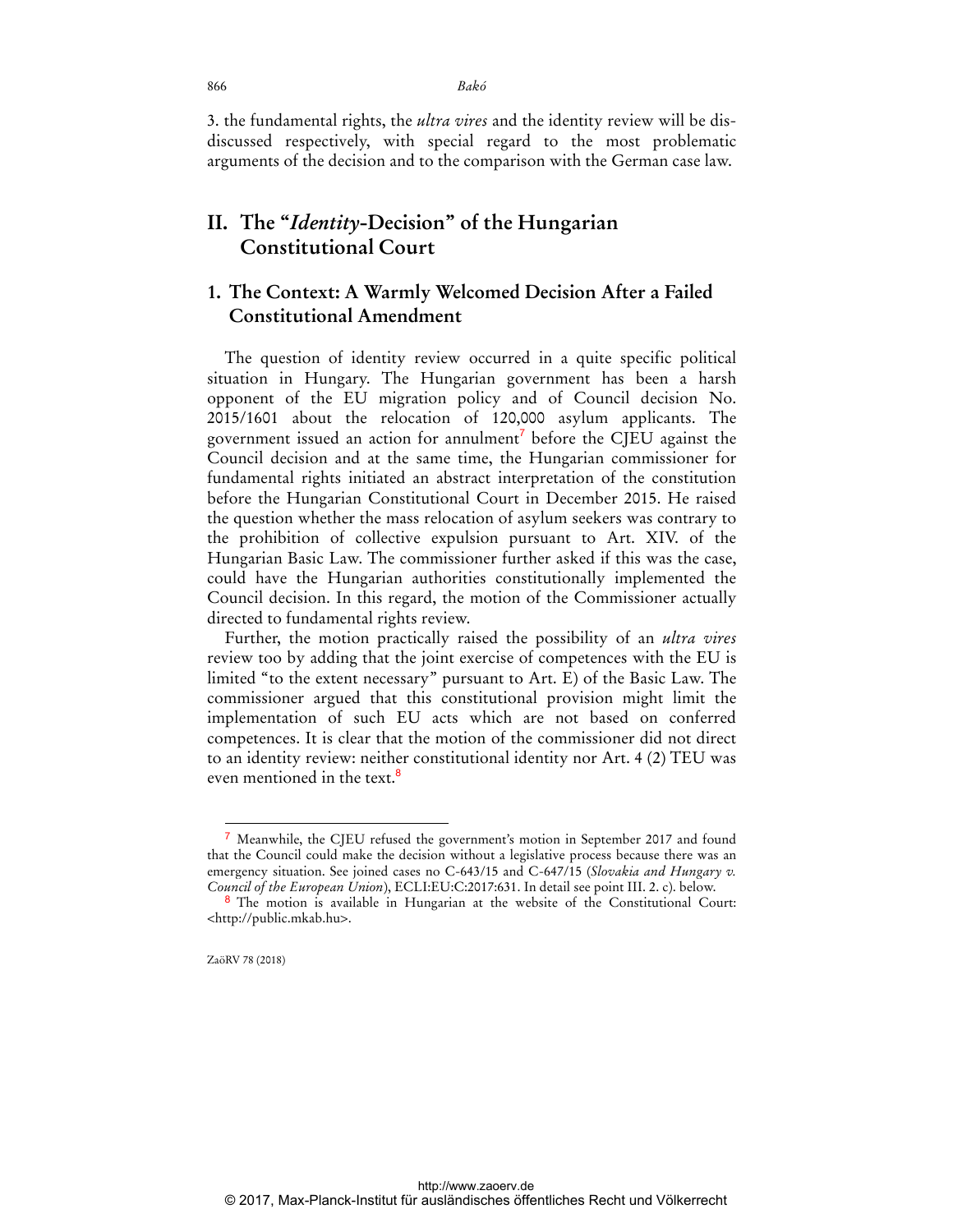The case was pending before the Constitutional Court for months, as usual. Meanwhile, the government held a referendum about the refusal of the EU "refugee quota system". It was unconstitutional on the one hand and made no sense on the other, as the issue has been regulated by EU law and Art. 8 (2) of the Basic Law foresees referendums only in questions which belong to the competence of the Hungarian National Assembly. The turnout remained under 50 %, so the referendum was legally invalid according to Art. 8 (4) of the constitution.

To make the referendum "politically valid", the prime minister initiated a constitutional amendment. Next to the prohibition of settling "foreign population" in Hungary, the amendment would have introduced the duty for all state bodies to secure the constitutional identity of Hungary – without defining this concept. This explicit reference to constitutional identity obviously aimed to legally avoid the binding power of EU-law, by establishing a possible exception to Art. 4 (2) TEU. Until then, there has been no reference to "constitutional identity" in the constitution or in other legal norms, and the concept had almost no significance in the case law of the Constitutional Court either.<sup>9</sup>

Through the planned seventh constitutional amendment, the EU-clause of the constitution was also intended to be amended as the "joint exercise of competences" with the EU had to be in accordance with the fundamental rights and freedoms guaranteed by the Hungarian Basic Law, adding that and Hungary's sovereign right to command on its population, territory and

 $\overline{a}$ 

<sup>9</sup> Except the parallel reasoning of *László Trócsányi* to the *Lisbon* decision: AB decision No. 143/2010 (VII. 14), ABH 2010, 872. Since then, the concept has only been referred by Fidesz-appointed constitutional judges at the Fide Congress in spring 2016 – when the motion of the ombudsman was already pending before the Court. See the speeches of *András Zs. Varga* and *Tamás Sulyok* at the XXVII. FIDE Congress. See *A. Zs. Varga*, Final Conferral of Sovereignty or Limited Power-Transfer?, Fontes Iuris 2016, Special Edition on the FIDE Congress, 9 et seq.; *T. Sulyok*, Erga omnes Effect of Member States' Constitutions and Composite Constitutionality, Fontes Iuris 2016, Special Edition on the FIDE Congress, 40. A brief remark must be taken concerning the appointment of the constitutional judges at this point: They are elected by the two-third majority of the parliament just like before 2010. But then, candidates were proposed by a parity based committee of all parliamentary groups. Therefore, even if a government would have had a supermajority in the parliament, it had to find a compromise with the opposition concerning the candidates. In July 2010, the new Fidesz supermajority amended the old constitution as the composition of this committee must represent the power relations in the parliament. Since then, no compromise had been needed to appoint constitutional judges – until the governing parties had the supermajority which they have lost through a midterm election in February 2015. *Zoltán Szente* empirically analysed the activity of the constitutional judges in the light of the political side they have been appointed and found a surprising extent of political adaptation between 2010 and 2014, especially after 2013. In detail see: *Z. Szente*, Die politische Orientierung der Mitglieder des ungarischen Verfassungsgerichts zwischen 2010 und 2014, JOR 57 (2016), 45 et seq.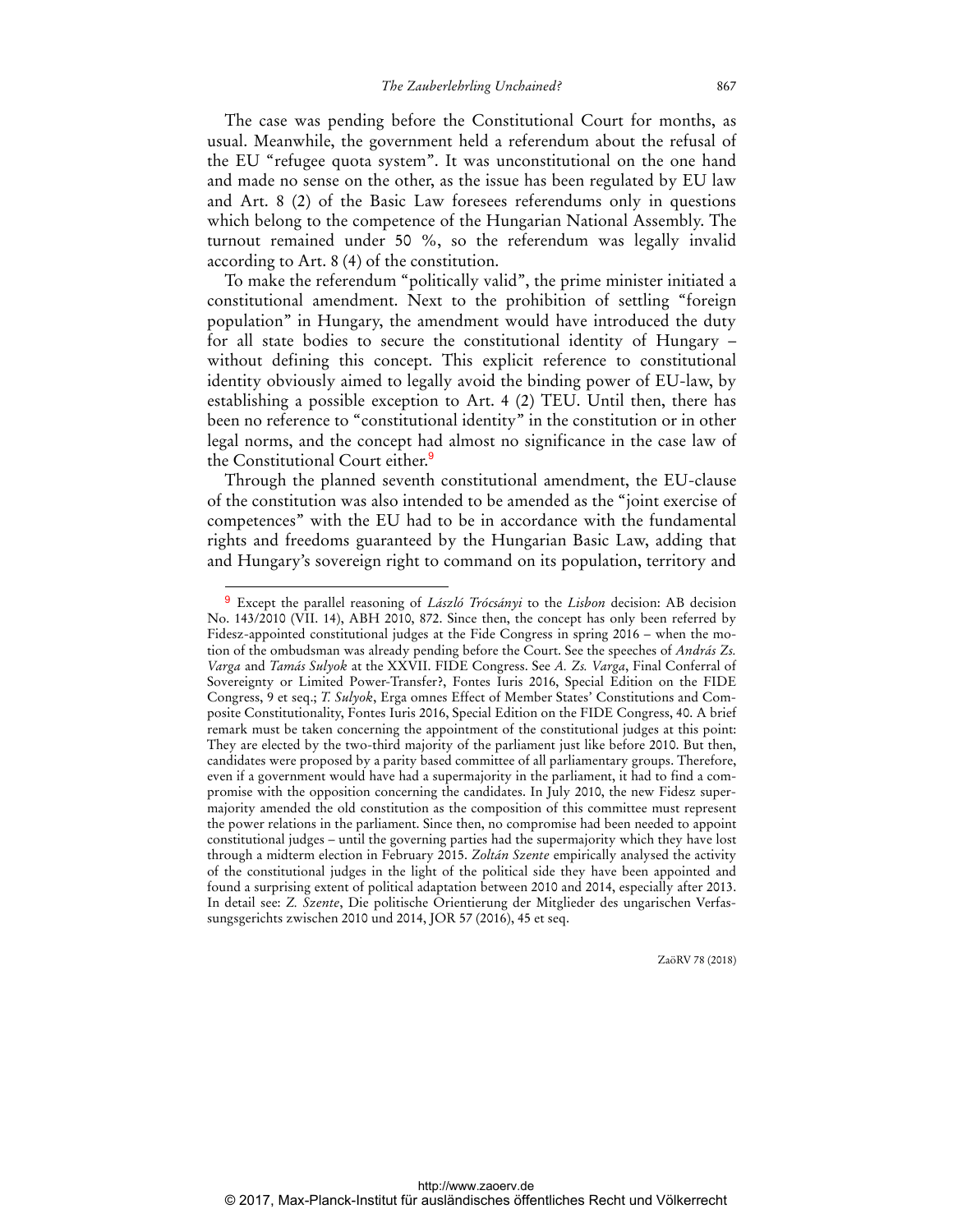state order could not be limited in this regard.<sup>10</sup> Finally, the amendment failed because that time, the governing party did not bear the needed twothirds majority in the parliament anymore, and no compromise could be found with the radical Jobbik.

Just a few weeks after the failed parliamentary vote, the Constitutional Court delivered its decision<sup>11</sup> about the abovementioned motion of the commissioner for fundamental rights. However, the timing is not the only suspicious factor concerning the decision. First, the Court separated the concrete interpretation of the prohibition of collective expulsion (Art. XIV of the Basic Law) from the abstract question of the relationship between national constitutional law and EU law. Much more interesting is that – while identifying that the question of the commissioner referred to fundamental rights review and to an *ultra vires* review – the Court took some considerations about the theoretical opportunity of the identity review too, without being requested.

### **2. Constitutional Dialogue: A Selective List Without Real Legal Comparison**

The main finding of the ruling is the following:

"If human dignity, another fundamental right, the sovereignty of Hungary (including the extent of the transferred competences) or its self-identity based on its historical constitution can be presumed to be violated due to the exercising of competences based on Art. E) (2) of the Fundamental Law, the Constitutional Court may examine, on the basis of a relevant petition, in the course of exercising its competences, the existence of the alleged violation" (para. 69).

The Court separated (para. 29) the concrete question of the commissioner from the abstract interpretation of the constitution and concentrated only to the latter in this decision. The commissioner's question whether Hungary could constitutionally contribute to the EU refugee-reallocation mechanism unless it violated the prohibition of collective expulsion has not been answered. The case is still pending in this regard.

The Constitutional Court is aware of the fact that the CJEU has defined EU law as an independent, autonomous legal order. However, the ultimate basis of this legal order are the Treaties. Finally, the member states as the

ZaöRV 78 (2018)

<sup>10</sup> Draft legislation No. T/12458. The text is available in Hungarian at <http://www. parlament.hu>.

<sup>11</sup> AB decision No. 22/2016, constitutional identity decision (note 4).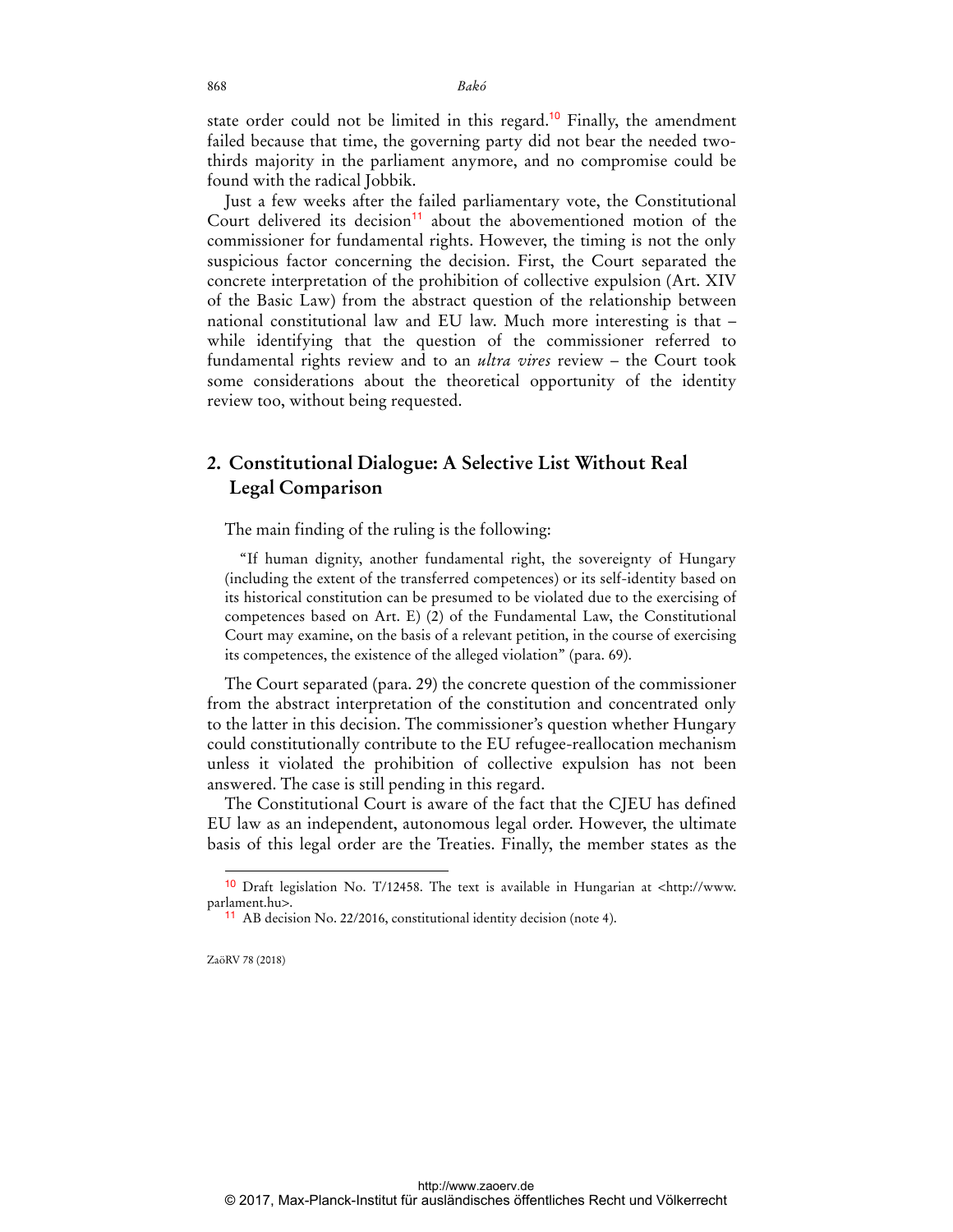masters of the Treaties define in their domestic laws, to what extent they give priority to EU law – the HCC goes on (para. 32), referring to the *Kloppenburg* decision<sup>12</sup> of the German Federal Constitutional Court.

The Court considers the constitutional dialogue within the EU to be "extremely important", so it examined the opinion of other member states' constitutional courts on fundamental rights and *ultra vires* exceptions. The reasoning continues with a list of several rulings of constitutional courts and the highest courts of other EU member states: for example, pieces of the Italian, French, Estonian, Polish, British or Spanish case law are mentioned. However, these references are in fact short summaries in a couple of sentences, without evaluating or even mentioning the context of the referred decisions. Any parallels to the present Hungarian case have not been shown either (paras. 33-44).

On this list, two decisions of the German Federal Constitutional Court have explicitly been referred (paras. 43-44): on the one hand, headnote 4 and 5 of the *Lisbon* ruling is cited completely.<sup>13</sup> Further, the HCC explored the GFCC's judgement on the counter-terrorism database but only indirectly, insofar as it was referred by a decision of the United Kingdom (UK) Supreme Court (para. 43). The HCC cited the sentence, according to

 $\overline{a}$ 

<sup>12</sup> *Kloppenburg* decision, BVerfG (German Federal Constitutional Court), 2 BvR 687/85, BVerfGE 75, 223.

<sup>&</sup>lt;sup>13</sup> "European unification on the basis of a treaty union of sovereign states may not be achieved in such a way that not sufficient space is left to the Member States for the political formation of economic, cultural and social living conditions. This applies in particular to areas which shape the citizens' living conditions, in particular the private sphere of their own responsibility and of political and social security, protected by fundamental rights, as well as to political decisions that rely especially on cultural, historical and linguistic perceptions and which develop within public discourse in the party political and parliamentary sphere of public politics. The Federal Constitutional Court examines whether legal instruments of the European institutions and bodies keep within the boundaries of the sovereign powers accorded to them by way of conferral [...], whilst adhering to the principle of subsidiarity under Community and Union law [...]. Furthermore, the Federal Constitutional Court reviews whether the inviolable core content of the constitutional identity of the Basic Law pursuant to Article 23.1 third sentence in conjunction with Article 79.3 of the Basic Law is respected [...]. The exercise of this review power, which is rooted in constitutional law, follows the principle of the Basic Law's openness towards European Law (*Europarechtsfreundlichkeit*), and it therefore also does not contradict the principle of sincere cooperation (Article 4.3 Lisbon TEU); otherwise, with progressing integration, the fundamental political and constitutional structures of sovereign Member States, which are recognised by Article 4.2 first sentence Lisbon TEU, cannot be safeguarded in any other way. In this respect, the guarantee of national constitutional identity under constitutional and under Union law go hand in hand in the European legal area." BVerfG *Lisbon* (note 3), Leitsatz 4-5. Alkotmánybíróság (AB) decision No. 22/2016 (note 4), para. 44.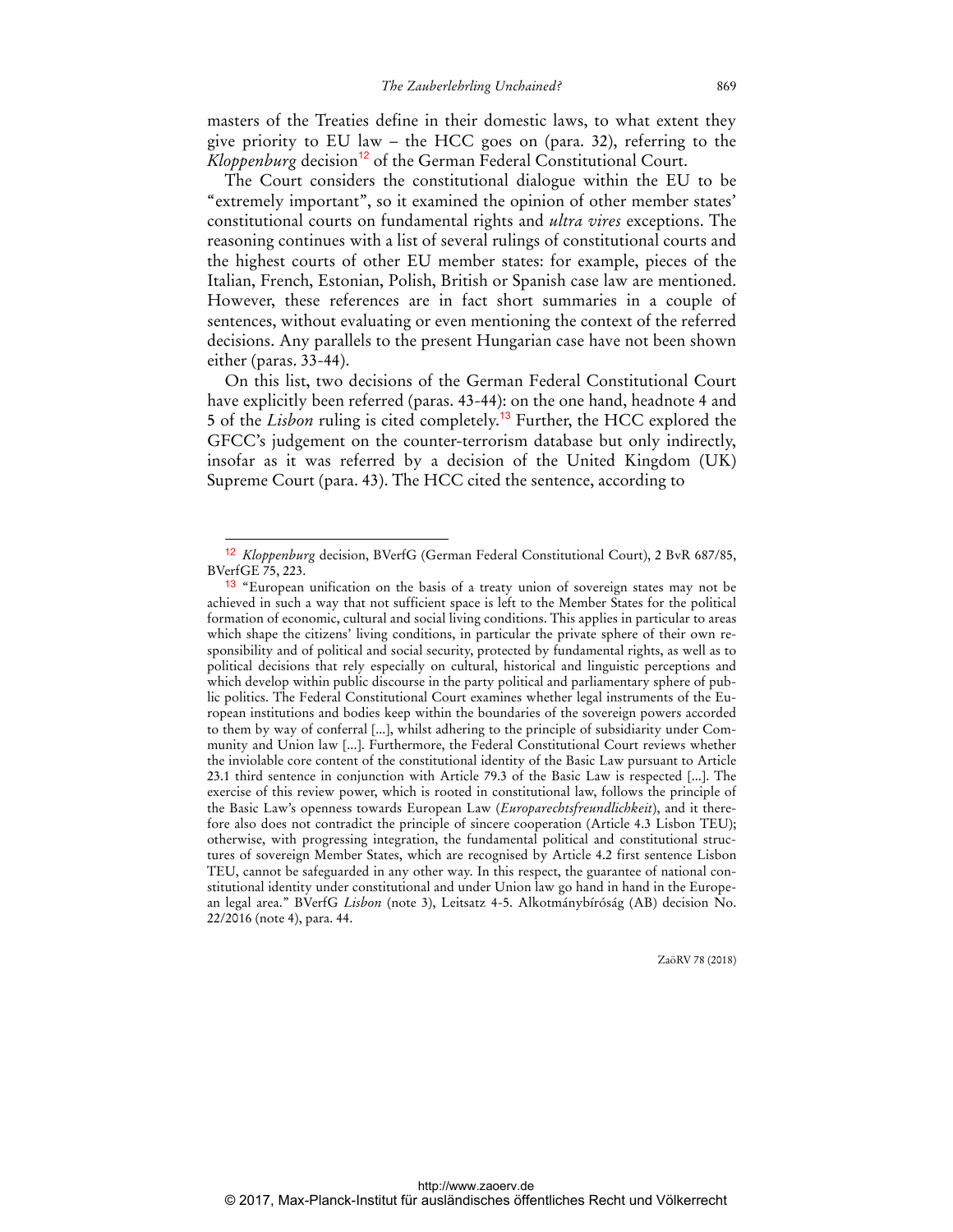"as part of a cooperative relationship between the Federal Constitutional Court and the European Court of Justice, this [*Åkerberg Fransson*] decision must not be read in a way that would view it as an apparent *ultra vires* act or as if it endangered the protection and enforcement of the fundamental rights in the Member States in a way that questioned the identity of the Basic Law's constitutional order".<sup>14</sup>

The HCC has not made any reference to the original context of the cited *obiter dictum* of the GFCC-decision. In fact, this remark regarded the scope of application of the EU Charter of Fundamental Rights, and the necessary restrictive interpretation of an ECJ ruling that applied the Charter in an extremely wide scope in a concrete case.<sup>15</sup>

The role of the CJEU in the "extremely important" constitutional dialogue is mentioned only in one sentence. The CJEU respects the competences of the member states and takes their constitutional claims into account – as the HCC stated (para. 45), referring to the *Omega* case<sup>16</sup> and, for a mysterious reason, to the *Tobacco Advertisement* judgement<sup>17</sup> and the judgement in *Aranyosi* and *Căldăraru*. <sup>18</sup> While citing such – regarding the topic, less relevant<sup>19</sup> – decisions, the HCC has forgotten to mention for example the *Melloni* case<sup>20</sup> which could have brought a significant additional perspective into the reasoning by forcing the HCC to make some counterarguments. However, it must be admitted that the German Federal Constitutional Court itself often goes against the findings of the CJEU too, but at least pretending to take its judgements into account.<sup>21</sup>

Before going into details about the fundamental rights, *ultra vires* and identity reviews, the HCC takes an important comment, limiting the application of these instruments for exceptional cases as *ultima ratio* tools. About the latter, the Court only remarks that the *ultima ratio* nature means that the constitutional dialogue between the member states must be respected. A further interesting point is that the introduction of these

ZaöRV 78 (2018)

<sup>14</sup> *Counter-Terrorism Database*, BVerfG case No. 1 BvR 1215/07, BVerfGE 133, 277, para. 91. Alkotmánybíróság (AB) decision No. 22/2016 (note 4), para. 43.

<sup>15</sup> C-617/10, *Åkerberg Fransson* ECLI:EU:C:2013:105.

<sup>16</sup> C-36/02, *Omega*, European Court Reports, 2004 I-09609.

<sup>17</sup> C-376/98, *Tobacco Advertisement*, European Court Reports 2000 I-08419.

<sup>18</sup> C-404/15 and C-659/15, *Aranyosi* and *Căldăraru*, ECLI:EU:C:2016:198.

<sup>19</sup> Similarly *L. Blutman*, Szürkületi zóna. Az Alaptörvény és az uniós jog viszonya (Twilight Zone. The Relationship of the Basic Law and EU Law), Közjogi Szemle 2017/1, 5.

<sup>20</sup> C-399/11, *Melloni*, ECLI:EU:C:2013:107.

<sup>21</sup> Concerning the cited *Melloni* case, see the GFCC's decision in *Mr. R.* (note 5), paras. 82-83.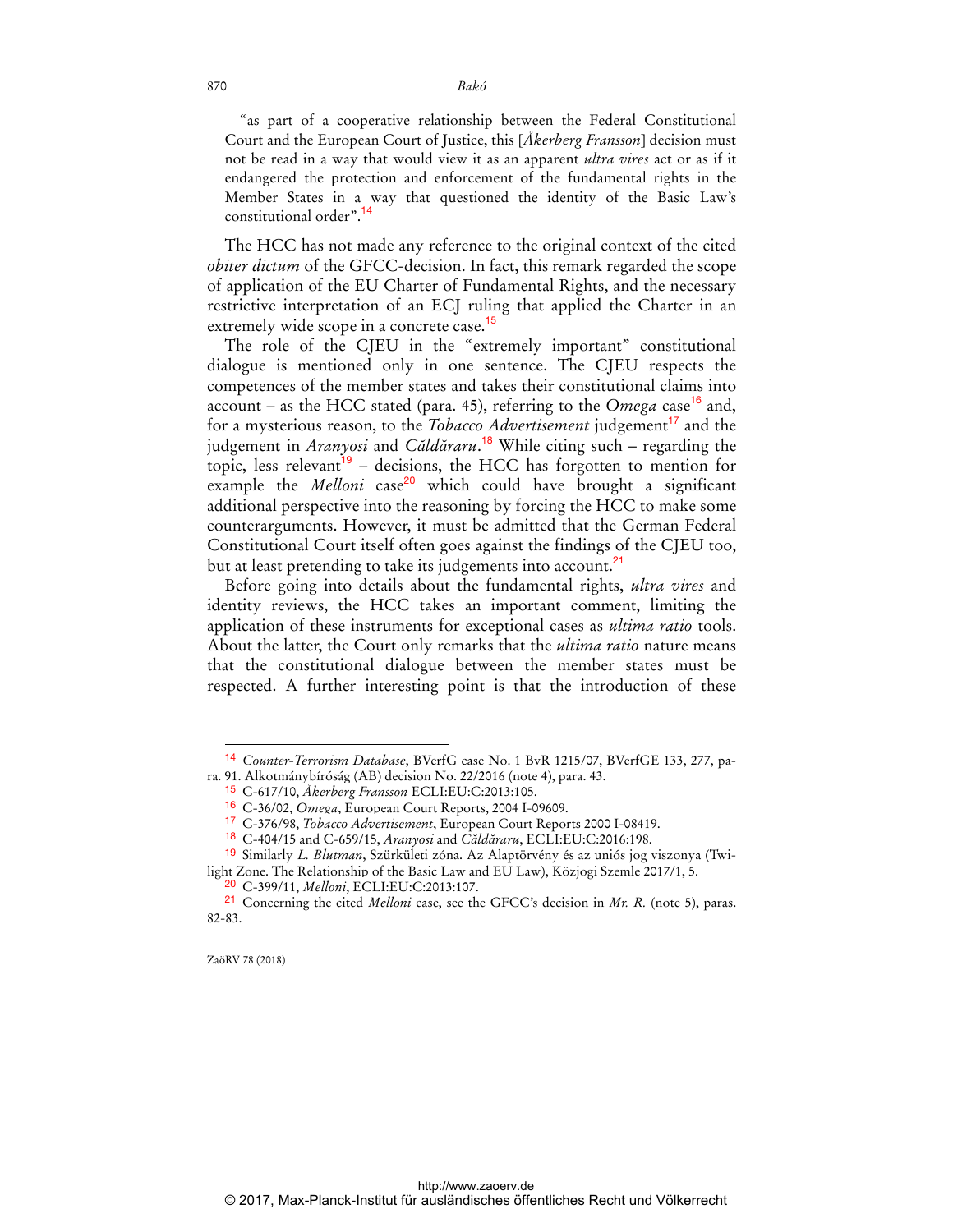reviews is not based on the text of the Basic Law but on the case law of othother member states' constitutional courts (para. 46).

### **3. Different Reviews – No Consequences**

Concerning fundamental rights, the Court's starting point is that the state power is bound to fundamental rights and

"it is the primary obligation of the state to protect the inviolable and inalienable fundamental rights" (paras. 47-48).

It is worth remarking that the other dimension, namely, the understanding of fundamental rights as guarantees of individual freedom against the state power does not occur in the judgement.<sup>22</sup>

Recalling the *Solange II* judgement of the GFCC, the HCC admits that through the CJEU and the EU Charter of Fundamental Rights, the EU usually safeguards satisfactory, or even the same level of fundamental rights protection than that of the national constitutions. However, the HCC could not renounce the *ultima ratio* protection of human dignity and of the essential content of fundamental rights (para. 49). After this short statement, the Court turned to the *ultra vires* and identity reviews, without explaining any detailed aspects of the fundamental rights review.

Before going into details about its own competences on reviewing EU law, the HCC reminds that the parliament and the government have the opportunity to take action according to the subsidiarity protocol and Art. 16 (2) TEU, respectively. Further, the government may lead an action before the CJEU because of the disrespect of the subsidiarity principle, the Court added (paras.  $50-51$ ).<sup>23</sup>

Then the Court turns to Art. E (2) of the Basic Law which reads as follows:

"With a view to participating in the European Union as a Member State and on the basis of an international treaty, Hungary may, to the extent necessary to exercise the rights and fulfil the obligations deriving from the Founding Treaties, exercise some of its competences set out in the Fundamental Law jointly with other Member States, through the institutions of the European Union."

<sup>22</sup> Similarly *V. Kéri/Z. Pozsár-Szentmiklósy*, Az Alkotmánybíróság határozata az Alaptörvény E) cikkének értelmezéséről (The Decision of the Constitutional Court on the Interpretation of Article E of the Basic Law), JeMa 2017/1-2, 11.

<sup>&</sup>lt;sup>23</sup> The government actually initiated a nullity suit but did not allude to the subsidiarity argument. In detail see point III. 2. c).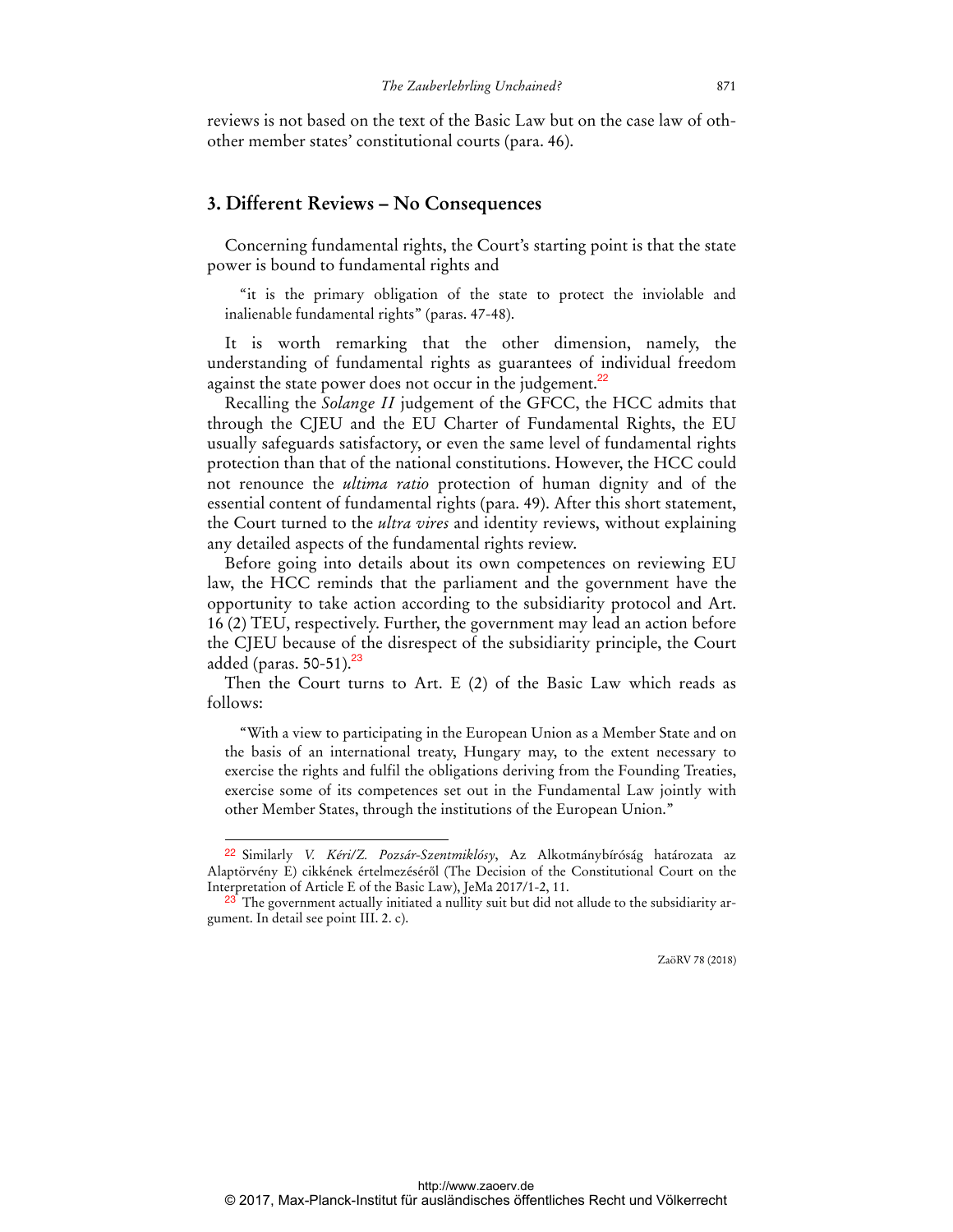It must be emphasised that the wording is not about *sovereignty transfer* but only about the *joint exercise of competences*. Further, it is worth to note that there are no general constitutional provisions for the transfer of competences – either within the frames of international treaties.<sup>24</sup> Art. E is the only provision in the Hungarian Basic Law concerning this question.

Art. E (2) safeguards the validity of EU law in Hungary on the one hand and limits the "transferred or jointly exercised" powers on the other – as the Court pointed out. Through the interpretation of Art. E (2) of the Basic Law, but basically on the grounds of Art. 4 (2) TEU, the HCC found two limits of the joint exercise of competences with the EU: it may hurt neither the sovereignty of Hungary nor its constitutional identity (paras. 53-54).

Before specifying anything about sovereignty and identity review, the Court made it clear that reviewing directly EU law could not come into question: the responsibility of Hungarian state institutions are emphasised in this regard. Namely, the parliament and the government must respect the sovereignty and constitutional identity also by participating in EU decision making mechanisms, and the Constitutional Court is the primer guarantor of sovereignty and constitutional identity according to Art. 24 of the constitution. The subjects of sovereignty and identity review are not *directly* the acts of the EU, so the HCC decides neither about the validity, nor about the primer application of EU law – as the Court goes on (paras. 55-56 – my italics).

Despite its importance and dogmatical complexity, the *ultra vires* review – or, as the HCC calls it: sovereignty control – is discussed in the reasoning only briefly. The Court first recalls Art. B of the Basic Law which declares the principle of popular sovereignty and the independent sovereign statehood of Hungary. The Court points out that these principles cannot be emptied by the EU clause of Art. E (para. 59). The reasoning further reiterates that by joining the Union, Hungary did not renounce its sovereignty but only made possible to jointly exercise some competences. At this point, the Court established the "presumption of maintained sovereignty". Namely, by assessing the joint exercise of further competences beyond the scope defined by the treaties, Hungary's upheld sovereignty has to be presupposed.

ZaöRV 78 (2018)

 $\ddot{ }$ 

<sup>&</sup>lt;sup>24</sup> The relationship between domestic and international law is addressed by Art. Q of the Basic Law. According to this provision, Hungary accepts the generally recognised rules of international law, and the compliance with international legal obligations has to be ensured through domestic legislation. In this Article, there is no word about any competence transfer to international organisations.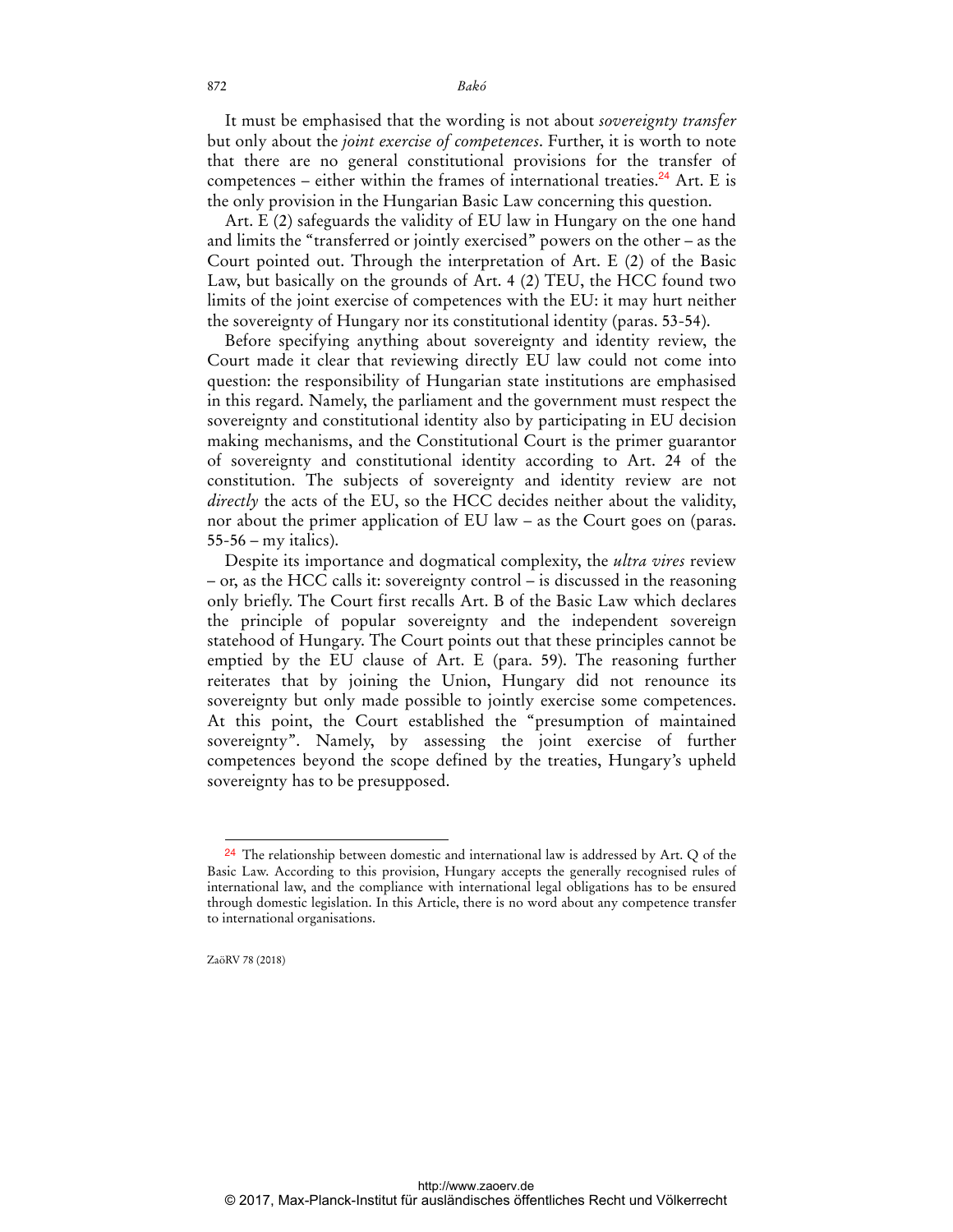According to the Basic Law, sovereignty is the ultimate source of compecompetences but not a competence itself – as the Court goes on. Therefore, the joint exercise of competences could not result that the people lost their possibility to ultimately control the exercise of public power. In this regard, the HCC refers to Art. E (4) of the Basic Law. It prescribes that for accepting an amendment of the EU treaties, the consent of two thirds majority of all members of the National Assembly is needed – this is the same majority that is required for constitutional amendments. The Court further refers to Art. XXIII (7) of the Basic Law which safeguards the right to participate on referendums (para. 60). This reference is hard to understand in the context of "ultimate popular sovereignty" for a simple reason: neither EU acts nor constitutional amendments could be subject to referendums according to Art. 8 of the Basic Law – however, this fact is not mentioned in the reasoning.<sup>25</sup>

The Court starts its discussion about the identity review with a reference to Art. 4 (2) TEU about the obligation of the EU to respect the national identity of the member states. This reference also supports my view, that the HCC interprets the identity review primarily as a formal competence question, as a special sort of *ultra vires* review.

By citing the text of the TEU, the HCC makes clear that it understands national identity and constitutional identity as synonyms<sup>26</sup> and in the rest of the reasoning, the term "constitutional identity" is used consequently. Constitutional identity is defined merely tautologically in the ruling:

"The Constitutional Court of Hungary interprets the concept of constitutional identity as Hungary's self-identity and it unfolds the content of this concept from case to case, on the basis of the whole Fundamental Law and certain provisions thereof, in accordance with the National Avowal and the achievements of our historical constitution – as required by Art. R) (3) [the interpretation provision] of the Fundamental Law." (para. 64)

The Court sets out a non-taxative, but merely illustrative list of the values that Hungary's constitutional identity is consisted of: fundamental freedoms, the separation of powers, the republican state form, the respect of autonomous public bodies, the freedom of religion, the legally bound exercise of power, parliamentarism, equality, respect of judicial power and

 $\overline{a}$ 

<sup>25</sup> This point is also criticised by Judge *István Stumpf* in his parallel reasoning to AB decision No. 22/2016 (note 4), para. 106. In detail see Section III. point 2. a) below.

 $26$  The citation in para. 62 of the original, Hungarian version of the decision is about the member states' "national (*constitutional*) identity" – my italics. Interestingly, the word "constitutional" in parentheses simply disappeared in the English version published at the HCC's website.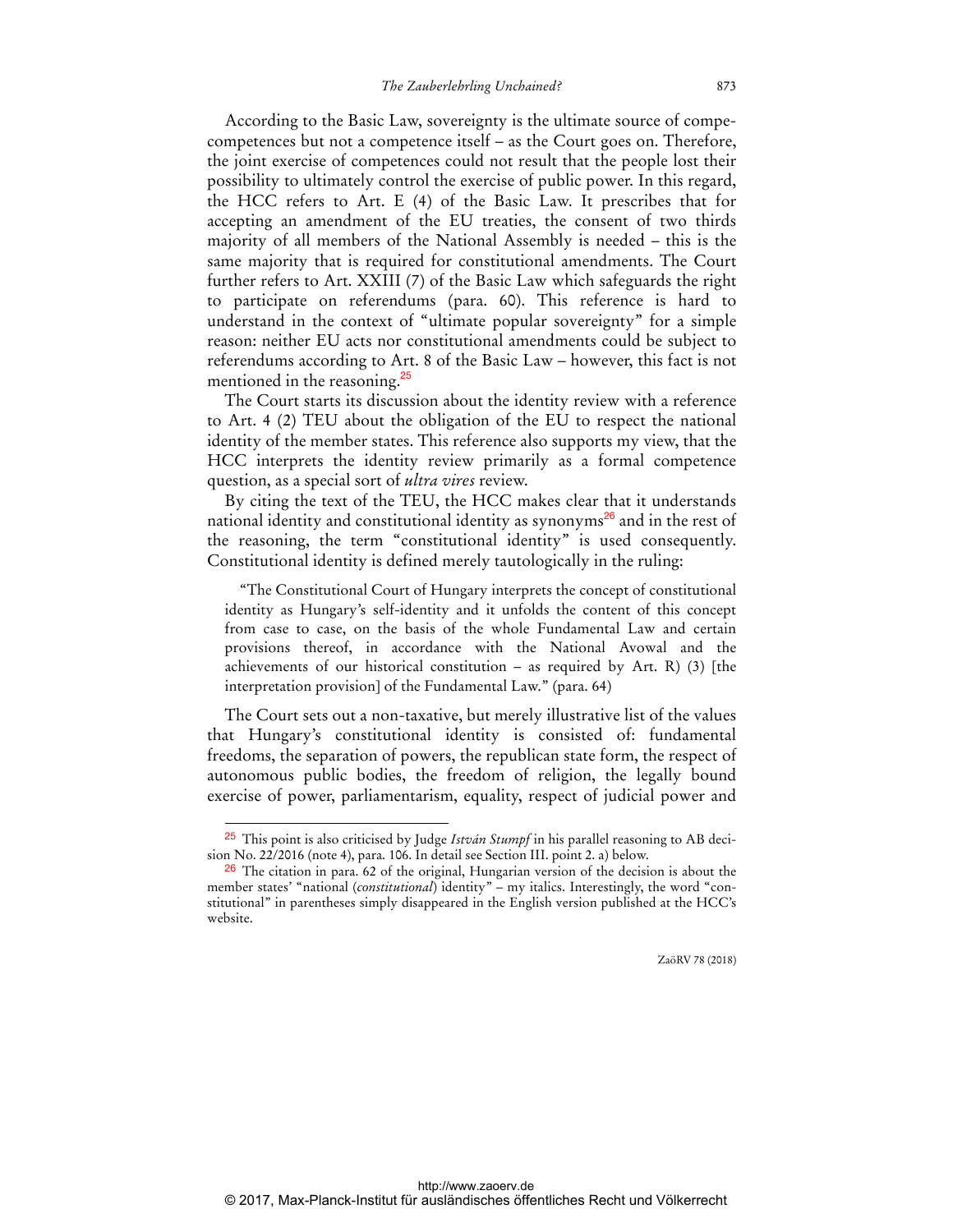the protection of ethnic minorities (para. 65). Neither of these principles are Hungarian specialities but rather universal values.<sup>27</sup>

At the end of the list, one single Hungarian speciality is mentioned, but this raises more questions: according to the HCC, the achievements of the historical constitution, which the Basic Law and the Hungarian legal system is built on are also parts of the constitutional identity. Even if nobody really knows what exactly these achievements are: the reference to the historical constitution is a novum of the new Basic Law, the Constitutional Court does not have a settled case law regarding the significance of the historical constitution, and the legal scholarship is divided in the question too.<sup>28</sup>

The reasoning continues with the almost literal quotation of the GFCC's *Lisbon* ruling without explicitly alluding to it: the protection of constitutional identity might occur in fields

"which shape the citizens' living conditions, in particular the private sphere of their own responsibility and of personal and social security, protected by fundamental rights".

However, the HCC does not even mention the original source of this sentence and the different context of German constitutional law.<sup>29</sup> This "plagiary" is complemented with a reference to the linguistic, historical and cultural traditions of Hungary.

Finally, the Court states that constitutional identity is a fundamental value which has not been constituted by the Basic Law: it has merely been *acknowledged* by the constitution. Therefore,

"constitutional identity could not be waived by way of an international treaty. Hungary can only be deprived of its constitutional identity through the final termination of its sovereignty, its independent statehood" (para. 67).

As sovereignty and constitutional identity overlap on several points, the sovereignty- and identity-control have to be exercised with regard to each other in some cases – the Court concluded without further specifying these overlaps (para. 67).

 $\overline{a}$ 27 *V. Kéri/Z. Pozsár-Szentmiklósy* (note 22), 14.

<sup>28</sup> See e. g. *I. Vörös*: A történeti alkotmány az Alkotmánybíróság gyakorlatában (The historical constitution in the case law of the Constitutional Court), Közjogi Szemle 2016/4, *Z. Szakály*: Történeti alkotmány és az alkotmányos identitás az Alaptörvény tükrében (Historical Constitution and the Constitutional Identity in the Light of the Basic Law), Pro Publico Bono – Magyar Közigazgatás 2015/2.

<sup>29</sup> See AB decision No. 22/2016 (note 4), para. 66 and BVerfG *Lisbon* ruling (note 3), para. 249.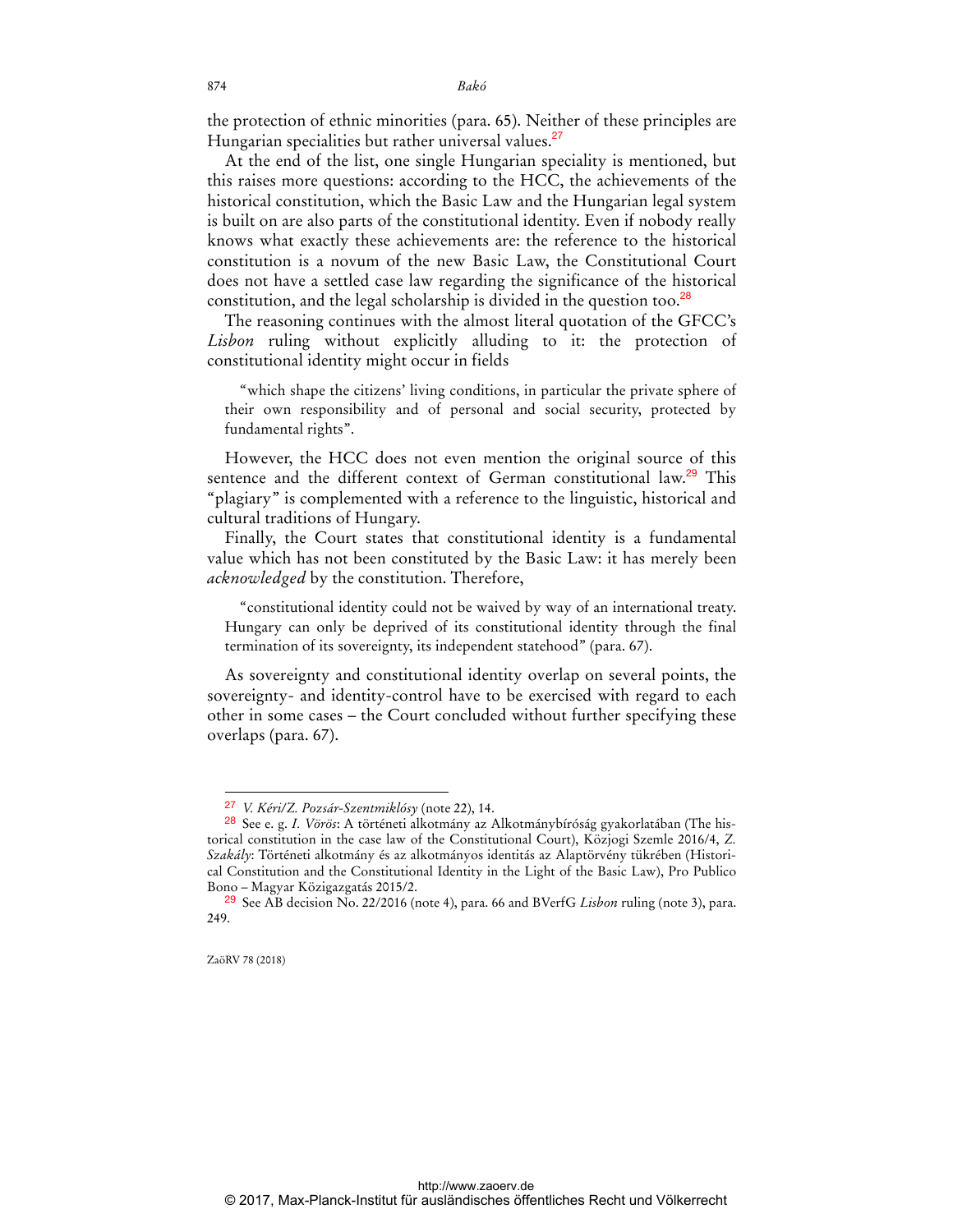At the end of the reasoning, the Court reiterates its main findings. Namely, if the violation of human dignity, of other fundamental rights, or of the constitutional identity or sovereignty of Hungary is likely through the joint exercise of competences according to Art. E (2) of the Basic Law, the Constitutional Court may examine the case upon a motion.

Furthermore, it is worth to remember a procedural anomaly regarding the case. The decision was delivered in a process called "abstract interpretation of the constitution". This process may be initiated by a few actors, including the Commissioner for Fundamental Rights – as it happened in the concrete case.

However, regarding the established fundamental rights, sovereignty and identity reviews, the Court does not specify, in which processes these reviews could come into question at all. As the institution of *actio popularis* has been abolished by the new Basic Law, this practical question is not irrelevant at all. Concerning EU primary law, these reviews would fit at best to the preliminary norm control – the only problem is, that this could not apply for EU legal norms being already in effect, but only to future implementing laws. The *ex post facto* norm control of (secondary) EU norms is not foreseen by the law on the Constitutional Court<sup>30</sup> and such an extensive interpretation of the constitutional complaint is unlikely too.<sup>31</sup> Solving competence conflicts may come into play for the first sight, but it only applies to conflicts between Hungarian states actors.<sup>32</sup>

In the light of these formal procedural and competence rules, it is highly questionable how the HCC wants to practice its newly established review possibilities "in the course of exercising its competences" – as the ruling reads (para. 69).

 $\overline{a}$ 

<sup>30</sup> §§ 23-24 of Act CLI of 2011 on the Constitutional Court.

<sup>31</sup> § 26 of Act CLI of 2011 on the Constitutional Court. The HCC gave no signals that it would be willing to follow the German Federal Constitutional Court by actually establishing a "right to democracy" in order to protect constitutional identity. See para. 61 of the *Maastricht* ruling (note 2) and paras. 168, 193 of the *Lisbon* ruling of the GFCC (note 3). See further *D. Murswiek*, Art. 38 GG als Grundlage eines Rechts auf Achtung des unabänderlichen Verfassungskerns, JZ 65 (2010), 704 et seq.; *C. Schönberger*, Der introvertierte Rechtsstaat als Krönung der Demokratie? – Zur Entgrenzung von Art. 38 GG im Europaverfassungsrecht, JZ 65 (2010), 1161.

<sup>32</sup> § 36 of Act CLI of 2011 on the Constitutional Court.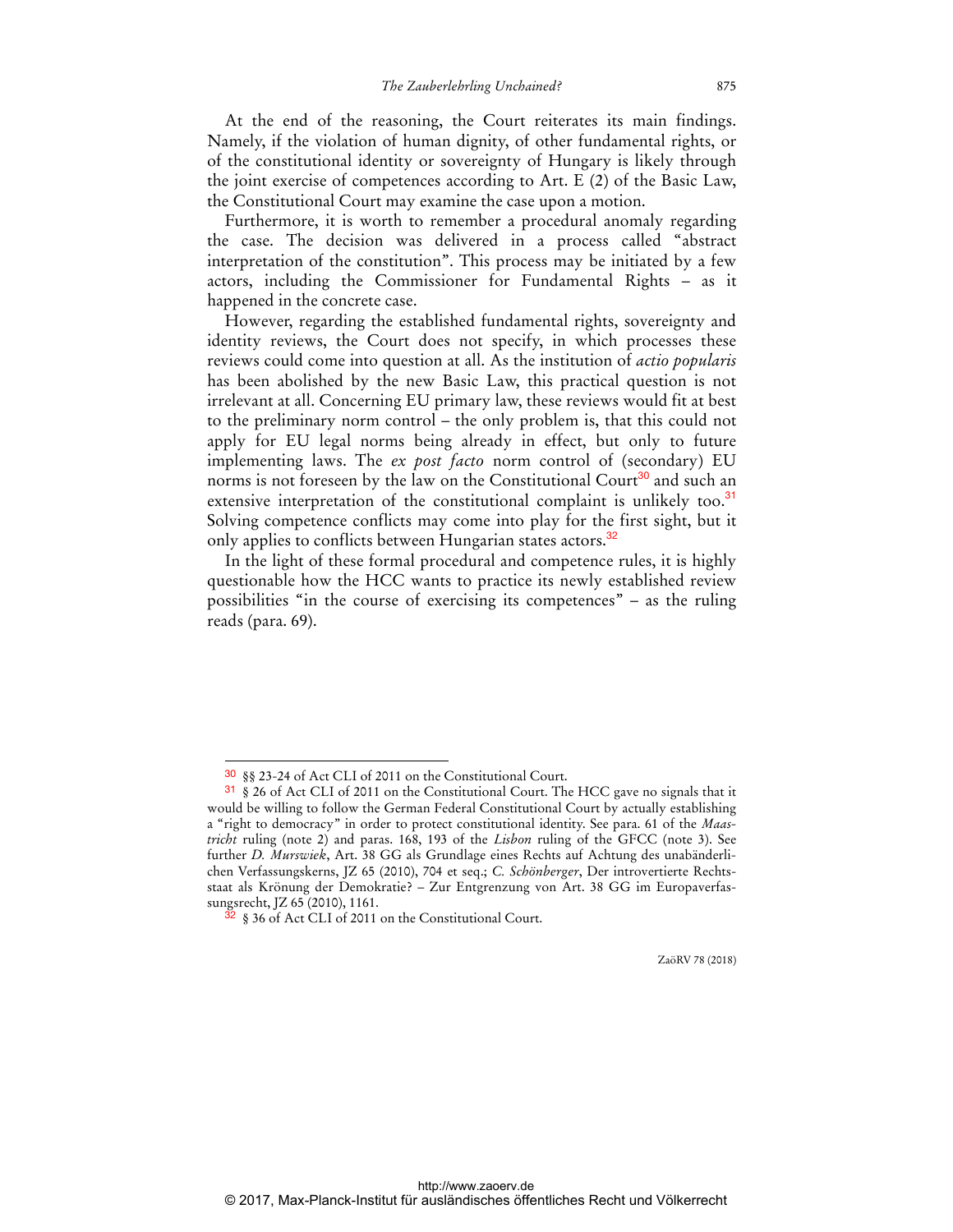# **4. Diverse Parallel Reasonings Attached to a Minimalist Majority Reasoning**

The divisive nature of the topic is reflected through the fact that five parallel reasonings and a dissenting opinion have been attached to the decision: at the time of delivering the judgement, the Constitutional Court consisted of ten judges. This might be the practical explanation on why the majority reasoning is so minimalist and superficial at some points.

Some judges resented the separation of the abstract constitutional interpretation from the concrete question of the Commissioner:<sup>33</sup> Judge *Salamon* also referred that it should have been declared that *ultra vires* EU law cannot be applied.<sup>34</sup> Others pointed out to the lacking competences of the HCC for reviewing EU law<sup>35</sup> and argued for clearing the procedural requirements of applying an *ultra vires* or an identity review.<sup>36</sup>

The parallel reasonings regarded some significant substantial questions too: judges argued for the extension<sup>37</sup> and the limitation of the presumption of maintained sovereignty,<sup>38</sup> and resented the lack of a detailed analysis of the level of EU fundamental rights protection from the reasoning.<sup>39</sup> Especially the parallel reasoning of *István Stumpf* must be highlighted: it is rather like to a dissenting opinion, correctly pointing out several substantial controversies of the reasoning – I will refer to his comments on the relevant points later.

ZaöRV 78 (2018)

<sup>33</sup> Parallel reasoning of *I. Juhász* to AB decision No. 222/2016 (note 4), para. 84 and dissenting opinion of *L. Salamon* to AB decision No. 22/2016 (note 4), para. 119.

<sup>34</sup> Dissenting opinion of *L. Salamon* (note 33), para. 120.

<sup>35</sup> Parallel reasonings of *E. Dienes-Oehm* to AB decision No. 222/2016 (note 4), paras. 76- 77 and *I. Stumpf* (note 25), para. 99.

<sup>36</sup> Parallel reasonings of *E. Dienes-Oehm* (note 35), para. 80 and *I. Stumpf* (note 25), para. 100. *Béla Pokol* advised that only the government should be entitled to initiate an *ultra vires* review, as in other procedural forms, it would not make sense (parallel reasoning of *B. Pokol* to AB decision No. 222/2016 [note 4], para. 92.

<sup>37</sup> Parallel reasoning of *A. Zs. Varga* to AB decision No. 22/2016 (note 4), para. 114.

<sup>38</sup> Parallel reasoning of *E. Dienes-Oehm* (note 35), para. 81.

<sup>39</sup> Parallel reasoning of *I. Juhász* (note 33), paras. 86-88.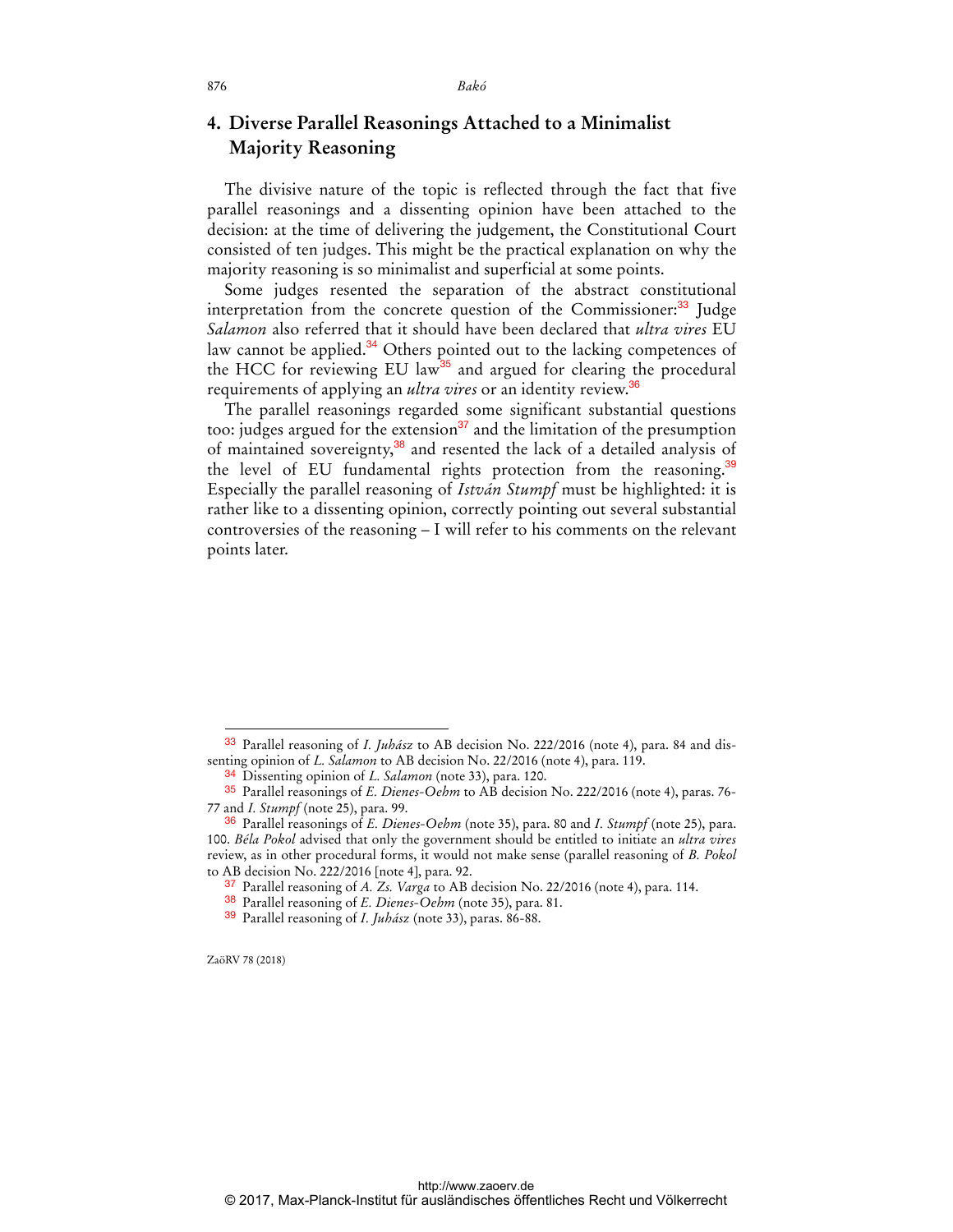### **III. How the Hungarian Constitutional Court Recycled the German Case Law – A Critical Analysis**

### **1. Fundamental Rights Review: Citing the** *Solange* **Case Law but Forgetting About Its Consequences**

Unlike in Germany, where the fundamental rights review has had a long history in the case law of the Constitutional Court since the *Solange* rulings, the Hungarian Constitutional Court dealt with the possibility of fundamental rights review for the first time only in its present analysed decision: and it did so in a quite inconsequent and unclear way.

#### **a) The "Essence of Fundamental Rights" and Human Dignity**

Referring to the *Solange* rulings of the GFCC, the HCC upheld its right and obligation to protect human dignity and the "essence" of fundamental rights as an "*ultima ratio*" tool. The aim was to guarantee that the "joint exercise of competences" pursuant to the EU-clause of the Basic Law did not hurt human dignity and the "essence" of fundamental rights (para. 49).

Contrary to its importance, the issue of fundamental rights is discussed in the ruling only shortly and superficially. Neither it has been defined what should be understood under an "*ultima ratio*" situation, nor anything has been said about the possible consequences of a fundamental rights review. (Logically, the Court should have to deny the primacy of application of EU law in some singular cases, but this option has been refused in the reasoning later.)<sup>40</sup> Further, the decision does not indicate the special status of human dignity. This would have been necessary not only because of the lack of an eternity clause in the Hungarian constitution but also taking into account the former consequent case law of the HCC. The established case law of the HCC considers human dignity to be inviolable only if it is connected to the right to life, but it has not been interpreted to be absolute in itself, or as an aspect of other fundamental rights at all.<sup>41</sup>

 $\overline{a}$ 

<sup>40</sup> See point III. 2. b) bb) below.

<sup>41</sup> See *T. Drinóczi*, A 22/2016 (XII. 5.) AB határozat: mit (nem) tartalmaz, és mi következik belőle. Az identitásvizsgálat és az *ultra vires* közös hatáskörgyakorlás összehasonlító elemzésben (AB decision No. 22/2016 (XII.5.): What Is Included and What Will Be Its Consequence? Identity Review and *ultra vires* Joint Excercise of Competences in a Comparative Analysis), MTA Law Working Paper 2017/1, 11.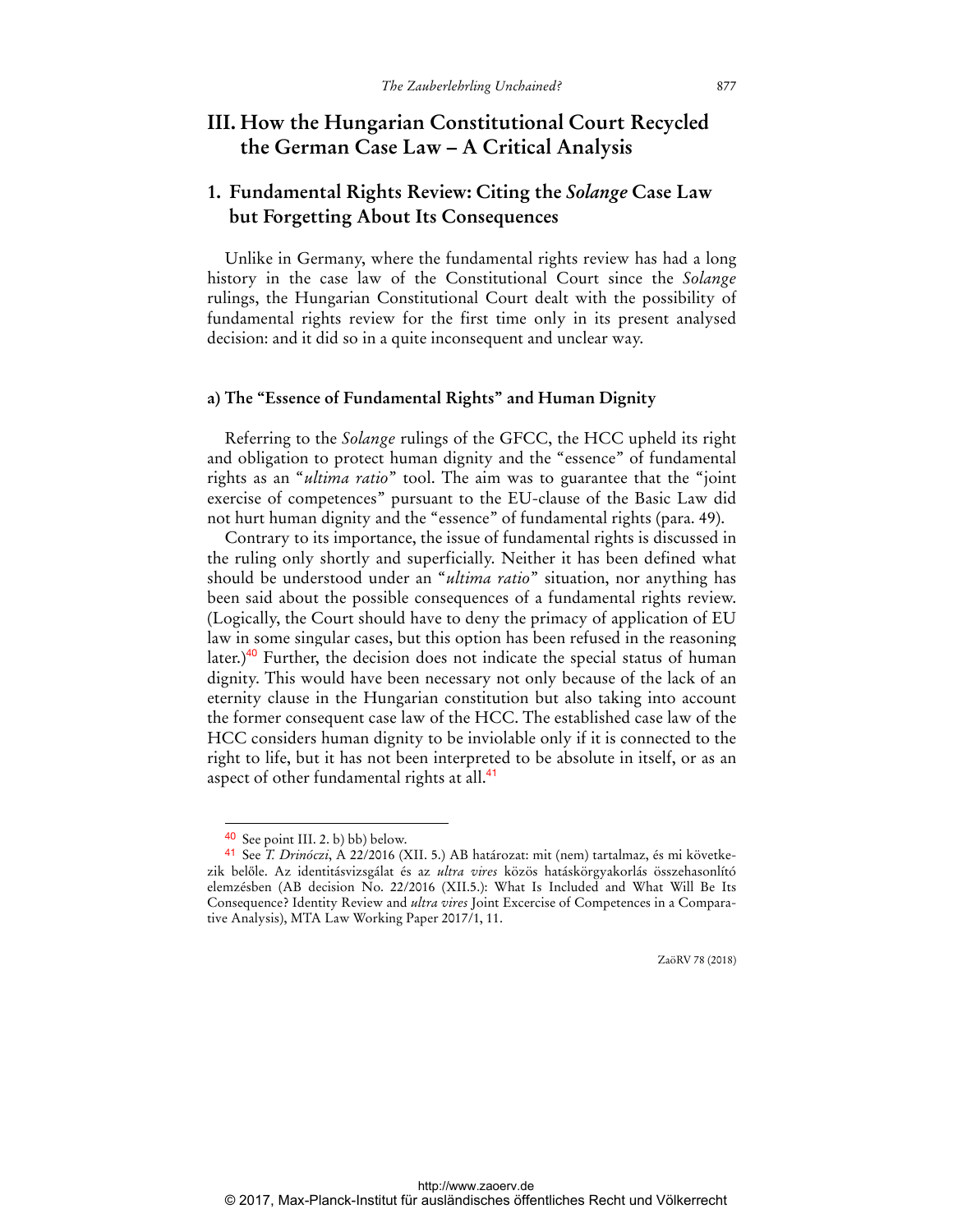Here occurs the problem of the distinction between the human dignitycontent and the essence of fundamental rights. Hungarian commentators usually make a difference between them, arguing that the absolutely untouchable human dignity content is still a tighter category than the essential content of fundamental rights.<sup>42</sup>

Unlike in Germany,<sup>43</sup> human dignity does not have an eternity clauselike status in the Hungarian legal system and the Court does not set it up among the elements of Hungary's constitutional identity (para. 65). So it follows that – in a rather theoretical case – human dignity could be protected against the EU on the basis of fundamental rights review instead of identity review. In Germany on the contrary, these tools may overlap regarding human dignity, as it is both a fundamental right, belonging at the same time to the constitutional core defined in Art. 79 (3) of the German Basic Law.

The only "successfully applied" identity review in Germany so far has also been established on human dignity: in the case of *Mr. R.*, the German Federal Constitutional Court ordered to refuse a European arrest warrant.<sup>44</sup> Some commentators have drawn a parallel to fundamental rights review by regarding this decision simply as an application of *Solange II*, labelling it as "*Solange III*".<sup>45</sup> However, others more convincingly point out that the *Mr. R.* decision concerns human dignity as an element of the constitutional core, which has to take precedence in relation to EU law absolutely, while the findings of the *Solange* case law refer to other fundamental rights so they underlie to certain conditionality.<sup>46</sup> Even if the *Mr. R.* decision would have been important in this regard, it is referred only in a less significant aspect by the Hungarian Constitutional Court (para. 49): concerning the openness towards EU law (*Europarechtsfreundlichkeit*), which was not established but only reaffirmed in the *Mr. R.* decision.<sup>47</sup>

<sup>42</sup> See e. g. *Z. Balogh*, Az emberi méltóság: jogi absztrakció vagy alanyi jog? (Human Dignity: Legal Abstraction or Subjective Right?), in: Iustum Aequum Salutare, 2010/4, 37, *T. V. Ádány/N. Balogh-Békesi/Zs. Balogh B. Hajas*, Rights and Freedoms, in: A. Zs. Varga*/*A. Patyi*/*B. Schanda (eds.), The Basic (Fundamental) Law of Hungary. A Commentary of the New Hungarian Constitution, 2015, 82.

<sup>&</sup>lt;sup>43</sup> See Art. 79 (3) of the German Grundgesetz.

<sup>44</sup> BVerfGE 140, *Mr. R.*, 317 et seq.

<sup>45</sup> *M. Hong*: Human Dignity, Identity Review of the European Arrest Warrant and the Court of Justice as a Listener in the Dialogue of Courts: Solange-III and Aranyosi, Eu Const. L. Rev. 12 (2016), 549 et seq.

<sup>46</sup> *J. Nowag*, EU Law, Constitutional Identity, and Human Dignity: A Toxic Mix?, Bundesverfassungsgericht, *Mr. R.*, CML Rev. 53 (2016), 1447 et seq.

<sup>47</sup> See para. 225 of the *Lisbon* decision (note 3) and paras. 58-59 of the *Honeywell* decisions of the GFCC (note 5), 5.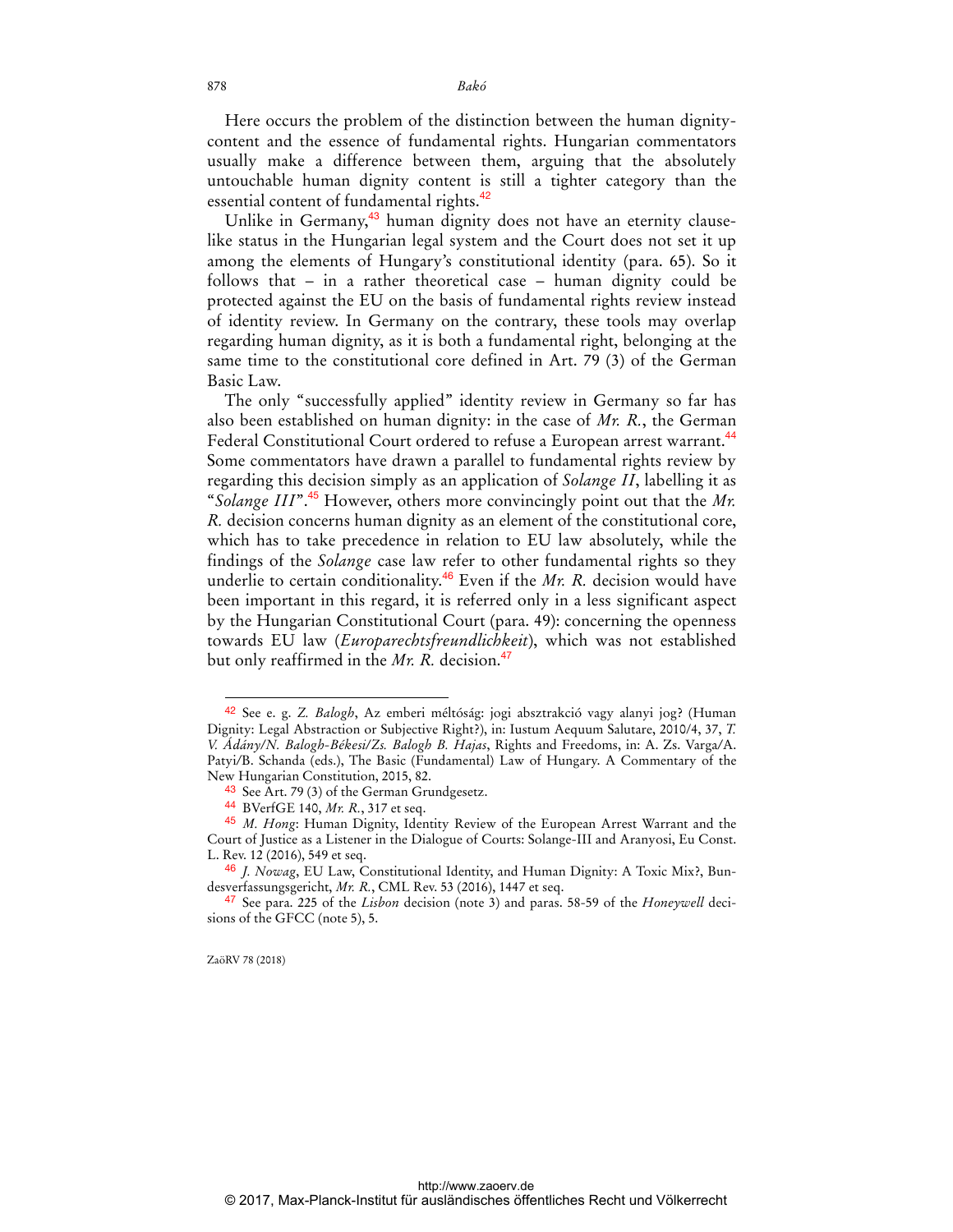#### **b) Who Cares About the EU Charter of Fundamental Rights?**

If the fundamental rights review admittedly follows the *Solange* case law of the GFCC – as this intent of the HCC is obvious from the reasoning –, specifying certain requirements against EU law would be necessary. Namely, under what conditions could be the fundamental rights review recalled at all.

The definition of such conditions would be important; especially taking into account the fact that – unlike at the time of the *Solange* case law – now the EU has a binding fundamental rights catalogue: the EU Charter of Fundamental Rights. Moreover, the fundamental rights section of the Basic Law has been formulated explicitly having regard to the Charter<sup>48</sup> – this fact is not insignificant when fundamental rights review is in question. Further, the HCC does not refer to Art. 53 of the Charter about the level of protection. Similarly, the respective case law of the CJEU has completely been left out of consideration. Unlike the GFCC that has for example made clear that it was not willing to buy some pieces of the CJEU's case law,<sup>49</sup> the HCC said no word about the CJEU's most relevant recent rulings.<sup>50</sup>

It is worth to recall that the fundamental rights review has not actually been applied in the HCC's analysed ruling. The concrete question whether the Council decision was contrary to the prohibition of collective expulsion and whether it could be constitutionally executed by the Hungarian authorities, has been separated from the abstract constitutional interpretation: so, the other, concrete part of the case is still pending. In this regard, *Nóra Chronowski* and *Attila Vincze* point out to an interesting question that was raised neither by the Commissioner nor by the Court – for now. Namely, whether an *expulsion* is possible within the Schengen area. If not, there is no ground to exercise any fundamental rights review. If yes – as it is supposed by the motion – then the government should have had to oppose the Turkey-EU agreement on irregular migration (closed in March 2016) alluding to constitutional concerns too. $51$ 

 $\overline{a}$ 

<sup>48</sup> This was also highlighted by Fidesz politicians who codified the text of the Basic Law, see e. g. *Gergely Gulyás* in the interview book of *B. Ablonczy,* Gespräche über das Grundgesetz, 2012, 99.

<sup>49</sup> *D. Sarmiento*, Awakenings: the "Identity Control" Decision by the German Constitutional Court, Verfassungsblog, 27.1.2016, <http://verfassungsblog.de>.

<sup>50</sup> *Melloni* (note 20), ECJ Opinion No. 2/13, ECLI:EU:C:2014:2454.

<sup>51</sup> *N. Chronowski/A. Vincze*, Alapjogvédelem, szuverenitás, alkotmányos önazonosság: az uniós jog érvényesülésének új határai? (Fundamental Rights Protection, Sovereignty, Constitutional Identity: New Borders of the Effect of Union Law?), in: N. Chronowski (ed.), Szuverenitás és államiság az Európai Unióban. Kortárs kérdések és kihívások (Sovereignty and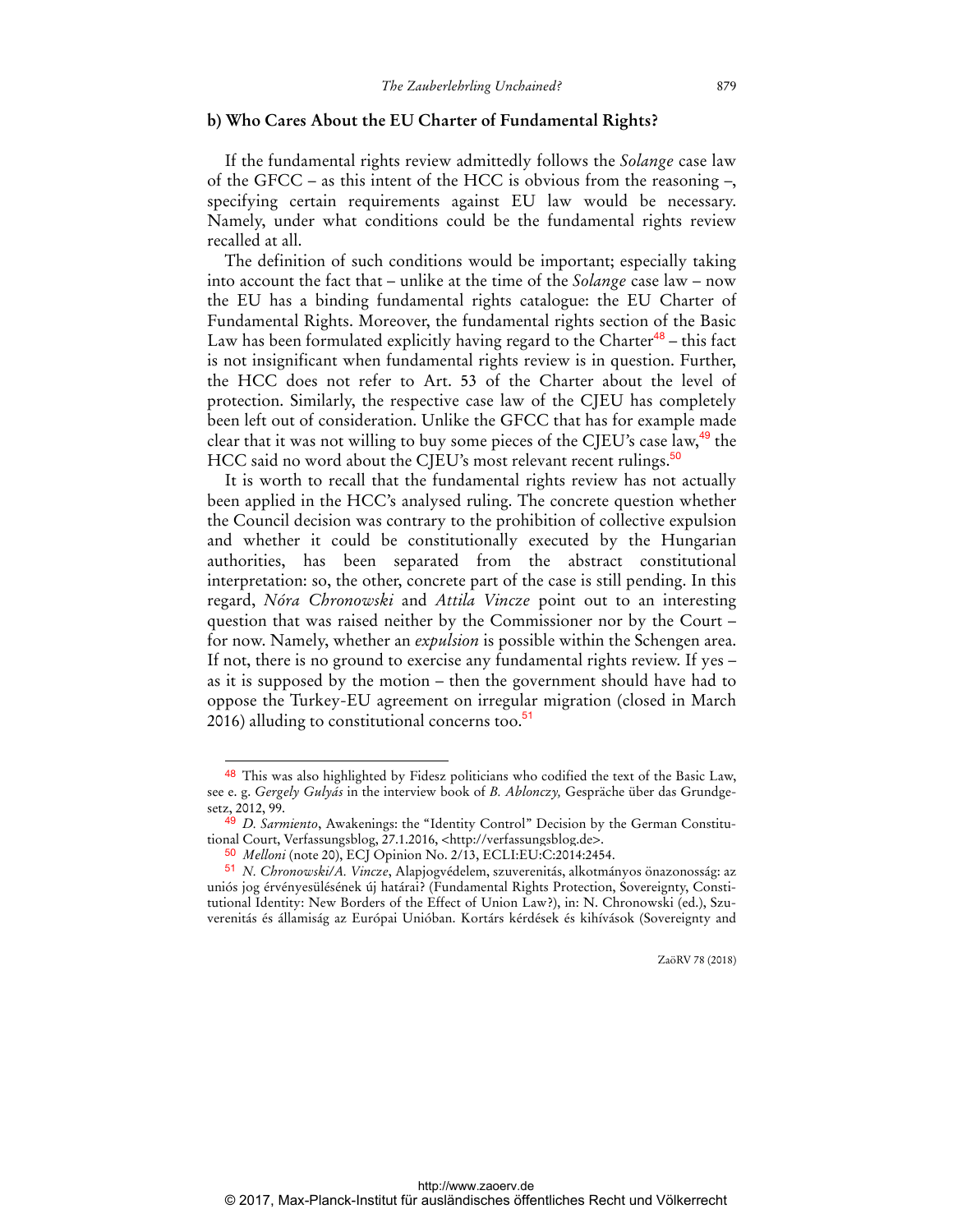880 *Bakó* 

Further, another significant problematic point can be found. The realloreallocation of asylum seekers according to a Council decision obviously means the implementation of EU law in the sense of Art. 51 (1) of the EU Charter of Fundamental Rights.<sup>52</sup> My point is that the question, whether the term "collective expulsion" could be applied for the transfer of groups within the Schengen area has to be decided on the grounds of the Charter instead of the Hungarian Basic Law. But the interpretation of the Charter is up to the CJEU instead of the HCC. So, what the HCC should do when dealing with the second part of the case is to initiate a preliminary procedure and ask the CJEU to interpret Art. 19 (1) of the Charter.

Will the HCC do so? That is not very probable for more reasons. On the one hand, for now, the HCC has consequently avoided to apply EU law and to issue a preliminary reference,<sup>53</sup> and Hungarian courts are generally very uncertain even in identifying cases when the Charter should be applied at all. $54$  On the other, the approach of the HCC towards the Charter is well illustrated by the analysed decision, too: more precisely, by the reference to the GFCC's ruling in the counter-terrorism database case. The HCC cited this decision only in so far as the GFCC refers to the possibility of a CJEU decision being *ultra vires*, if it is interpreted extensively.<sup>55</sup> However, there is much more in that decision that the HCC could have learnt. Namely, the

53 On this matter, see also the detailed analysis of *F. Gárdos-Orosz*, Preliminary Reference and the Hungarian Constitutional Court: A Context of Non-Reference, GLJ 16 (2015), 1569 et seq.

ZaöRV 78 (2018)

Statehood in the European Union. Contemporary Questions and Challenges), 2017, 101 et seq.

 $52$  The Charter and the Basic Law use the same wording regarding the prohibition of collective expulsion: "Collective expulsions are prohibited." (Art. 19 (1) of the EU Charter of Fundamental Rights and Art. XIV. (1) of the Hungarian Basic Law.) However, the same wording does not necessarily imply exactly the same meaning and legal dogmatical background behind a concept or a fundamental right. The case of human dignity is a good example for this: contrary to its same formulation in the German and the Hungarian constitutions and in the EU Charter of Fundamental Rights, the doctrine behind is quite different in each legal system. For details see e. g. *S. Rixen*: Würde des Menschen als Fundament der Grundrechte, in: S. M. Heselhaus/C. Nowak (eds.), Handbuch der Europäischen Grundrechte, 2006; *P. Wallau*, Die Menschenwürde in der Grundrechtsordnung der Europäischen Union, 2010; *Horst Dreier* to Art. 1 GG in *H. Dreier* (ed)., Grundgesetz. Kommentar, 2015; *C. Dupré*, Importing the Law in Post-Communist Transitions. The Hungarian Constitutional Court and the Right to Human Dignity, 2003.

<sup>54</sup> In detail see also *B. Bakó*, Uniós alapjogok a tagállamokban. Az Alapjogi Charta alkalmazási és értelmezési problémái (EU Fundamental Rights in the Member States. Applicationand Interpretation Problems Regarding the EU Charter of Fundamental Rights), in: Iustum Aequum Salutare 2015/1, 194 et seq.

<sup>55</sup> AB decision No. 22/2016 (note 4), para. 43, *Counter-Terrorism Database* decision (note 14), para. 91.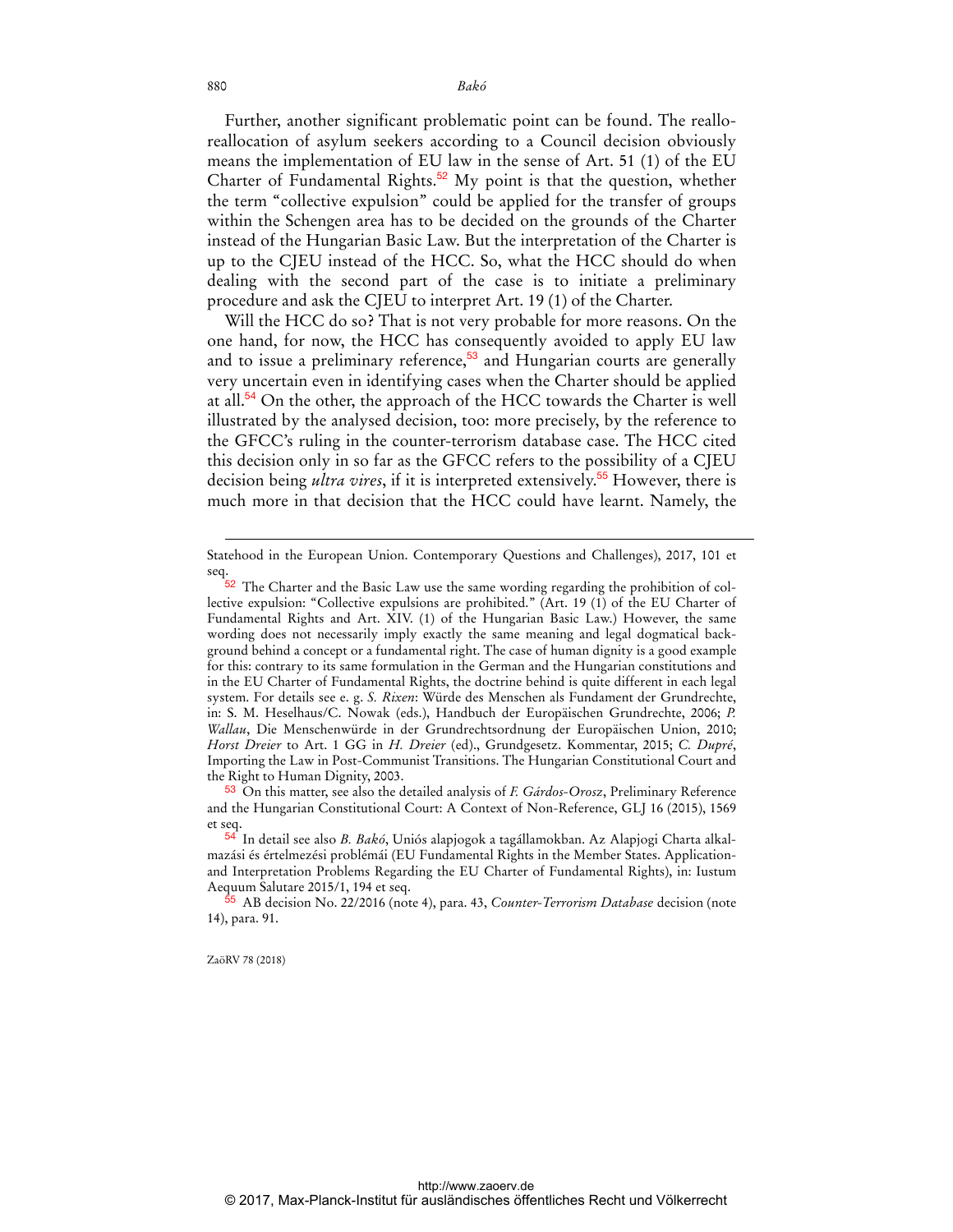GFCC clearly considers the possibility of the application of the Charter and of issuing a preliminary reference. Through a proper argumentation – that can be and has already been criticised, anyway<sup>56</sup> – it concludes that it is the German Basic Law that has to be applied instead of the Charter and it is the GFCC who has the competence to decide instead of the CJEU.<sup>57</sup> Unlike the GFCC, the Hungarian Constitutional Court simply ignores this part of the problem to save the argumentation.

Anyway, exercising the fundamental rights review in the concrete case will require clarification on whether the Charter is applicable and to declare what the Charter exactly says in this issue. An attempt to allude to a fundamental rights exception will only make sense after it is proven that the Charter would safeguard a lower level of protection than the Hungarian Basic Law.

## **2. "Sovereignty Control" – Of What, On Which Ground and to What Extent?**

The Hungarian Constitutional Court had already dealt with the conflict of sovereignty and the European integration formerly, but "sovereignty control" has only been established in decision No. 22/2016.

Like the German and many other European constitutional courts, the Hungarian Constitutional Court also examined the constitutionality of the Lisbon Treaty, or more precisely, the respective implementing law.<sup>58</sup> The

 $\overline{a}$ 

<sup>56</sup> See e. g. *F. Fontanelli*, Hic Sunt Nationes: The Elusive Limits of the EU Charter and the German Constitutional Watchdog, Eu Const. L. Rev. 9 (2013), 327 et seq.; *A. Baraggia*, Paths of Dialogue Between the ECJ and Constitutional Courts on Fundamental Rights Protection: A Still-Puzzling Scenario, Tul. J. Int'l & Comp. L. 24 (2015), 81 et seq.

<sup>57</sup> *Counter-Terrorism Database* decision (note 14), paras. 88-91. Another interesting case from the same field is worth to mention too. By annulling the provisions of the Telecommunication Act based on the EU Data Retention Directive, the GFCC did not apply either the Charter or a fundamental rights review against the directive, but examined strictly the implementing law and argued that the directive left enough space for the German legislator to implement data protection guarantees in a constitution-conform way. *Telecommunications Data Retention*, BVerfG case No. 1 BvR 256/08, BVerfGE 125, 260, paras. 183-187. The opportunity of a similar approach is absent from the analysed decision of the Hungarian Constitutional Court. However, the optimistic approach of the GFCC was not shared even by the CJEU itself that annulled the whole directive later. Joined cases No. C-293/12 and C-594/12 (*Digital Rights Ireland Ltd* and *Kärntner Landesregierung*), ECLI:EU:C:2014:238).

<sup>&</sup>lt;sup>58</sup> AB decision No. 143/2010 (note 9). The Fourth Amendment of the Fundamental Law repealed the HCC decisions delivered under the old constitution, but the Court later declared that in cases when the affected constitutional provision has not been changed in its merits in the new Basic Law, the former decisions could be taken into account. See AB decision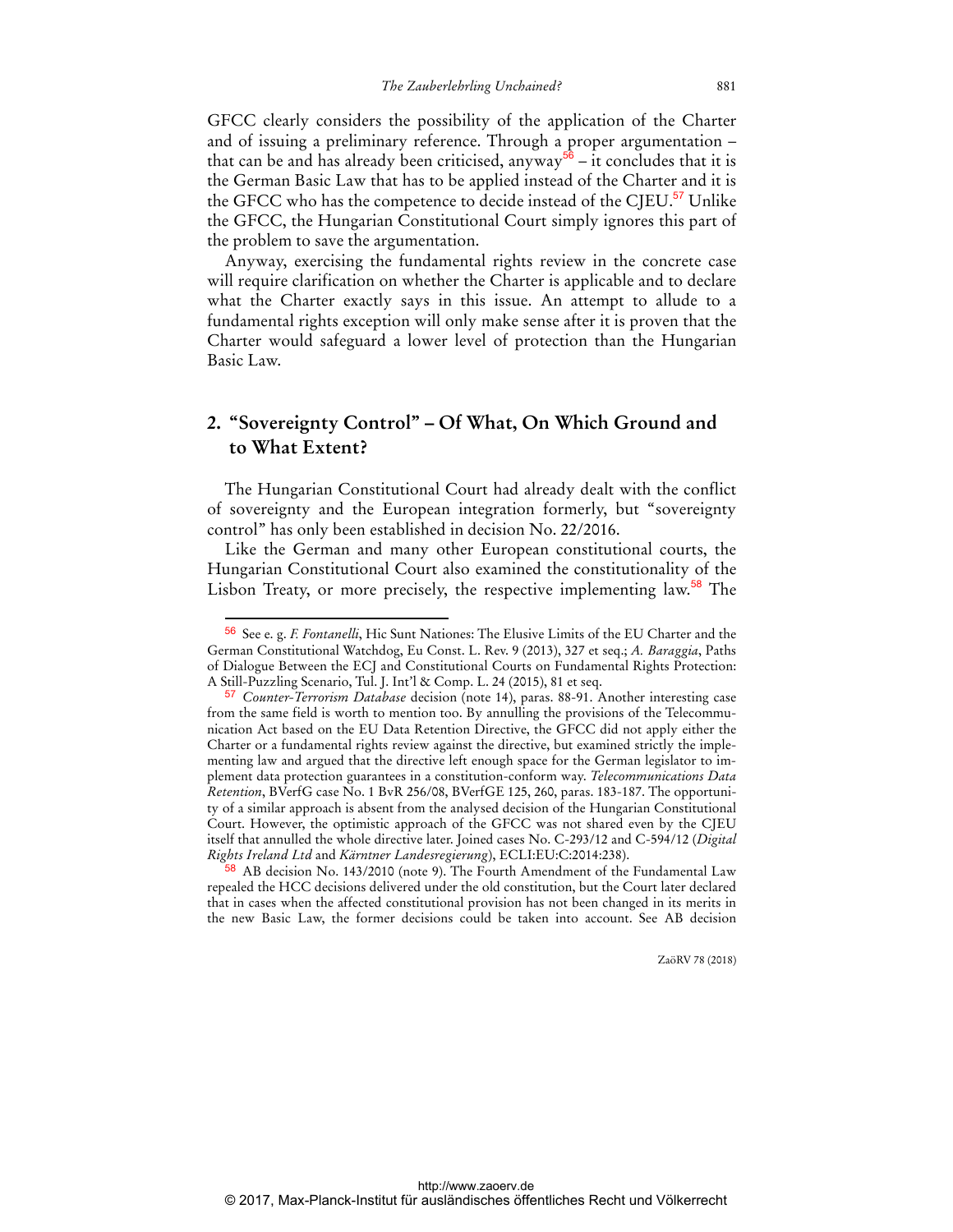Court found no violation of the principle of popular sovereignty and rerefused the *actio popularis* motion. According to the reasoning, the Lisbon Treaty and especially its Protocol 2 on subsidiarity and proportionality guaranteed that the Hungarian National Assembly could actively contribute to control whether the sovereignty transfer remains between the frames of the "necessary extent" pursuant to  $\S 2/A$  of the constitution.<sup>59</sup>

The problem whether EU law could affect core constitutional principles, was not included in the decision – it is only mentioned in the parallel reasoning of Judge *László Trócsányi* who used the terms identity and sovereignty as mutually interdependent concepts. $60$  He argued that if the EU would be turned into a federal state, such a reform had necessarily demanded a constitutional amendment because the decline of sovereignty could not happen without that. EU legislation could not empty § 2 of the constitution (declaring democracy, popular sovereignty, rule of law, and independent statehood) by leading to the transformation of the constitutional system without a constitutional amendment – he concluded. $61$ 

### **a) Popular Sovereignty and Democracy: The Link Between the** *Ultra Vires***- and the Identity-Argument**

The wording of decision No. 22/2016 is somewhat stricter than the parallel reasoning of *Trócsányi* to the Lisbon Treaty.

"As long as Art. B) of the Fundamental Law contains the principle of independent and sovereign statehood and indicates the people as the source of

ZaöRV 78 (2018)

<sup>13/2013 (</sup>VI. 7.) (ABH 2013, 440). Regarding the EU clause of the former constitution (§ 2/A) and the present Basic Law (Art. E) this is the case exactly.

<sup>59</sup> AB *Lisbon* decision (note 9), point IV. 2.5.

<sup>60</sup> "The member states reserved their right to dispose over such principles of their constitution that are needed to uphold statehood and constitutional identity." Parallel reasoning of *László Trócsányi* to the *Lisbon* decision (note 9). See also *T. Drinóczi*, Az alkotmányos identitásról (On Constitutional Identity), MTA Law Working Paper 2016/15, 22.

<sup>61</sup> Parallel reasoning of *László Trócsányi* to the Lisbon decision of the HCC (note 9). It is worth to compare his words with the wording of the German *Lisbon* ruling from the previous year. The German constitutional judges implicitly referred to the adoption of a new constitution in such a scenario by mentioning a federal referendum: "The Basic Law does not grant powers to bodies acting on behalf of Germany to abandon the right to self-determination of the German people in the form of Germany's sovereignty under international law by joining a federal state. Due to the irrevocable transfer of sovereignty to a new subject of legitimation that goes with it, this step *is reserved to the directly declared will of the German people alone*." *Lisbon* decision (note 3), para. 228. See also Art. 146 of the German Grundgesetz.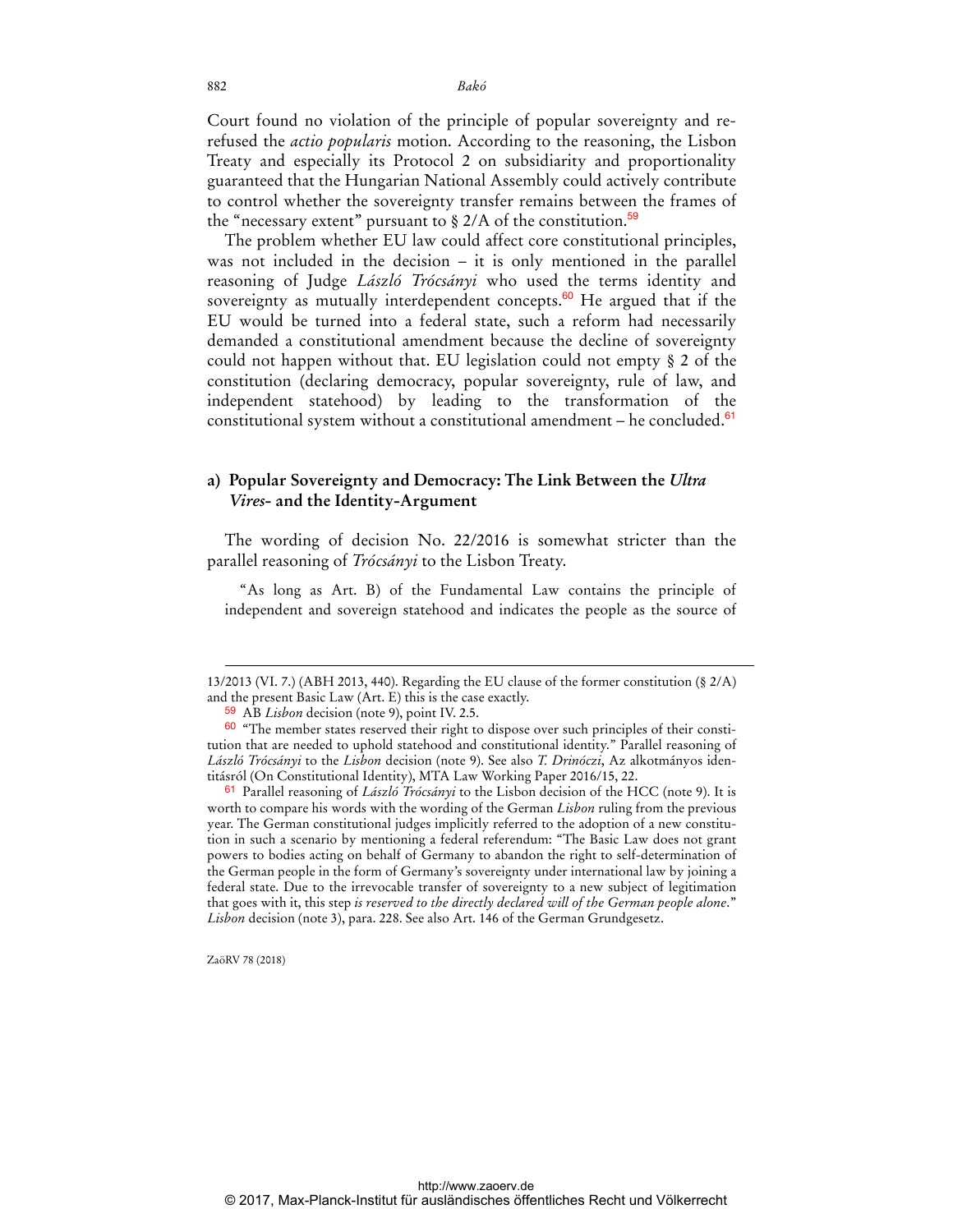public power, these provisions shall not be emptied out by the Union-clause in Art.  $E$ )" – para. 59 of the reasoning reads."

The similar wording to the famous *Solange* rulings of the GFCC is also a bit odd, regarding that the condition defined by the HCC – the exact content of Art. B of the Basic Law – depends on the Hungarian constitution amending power (namely, the two thirds majority of the parliament) exclusively. Except if these principles form a part of the so called constitutional identity. But if it is the case then the "as long as" remark makes no sense because theoretically, the constitutional identity should be inviolable and permanent.

Art. B) of the Basic Law sets out very similar principles to the German eternity clause: next to the independent statehood and popular sovereignty, the rule-of-law-principle and the republican state form is listed here. However, contrary to Germany, there is no hierarchy of norms within the constitution in the Hungarian constitutional system (neither pursuant to the old constitution nor to the new Basic Law).<sup>62</sup> So giving absolute priority to Art. B) against Art. E) seems to be arbitrary.<sup>63</sup> By doing so, the HCC argues as the following: with the EU-accession, Hungary did not decline its sovereignty but only made it possible to jointly exercise some competences with the EU. The Court argued and added that sovereignty itself is not a competence but the ultimate source of competences.<sup>64</sup>

Therefore, the joint exercise of competences cannot result that people lose their final control over the exercise of power – regardless of whether it happens exclusively by the member state itself, or together with the EU. At this point, the Court alludes to Art. E (4) of the Basic Law which prescribes

 $\ddot{ }$ 

<sup>62</sup> *Z. Szente*: Az "alkotmányellenes alkotmánymódosítás" és az alkotmánymódosítások bírósági felülvizsgálatának dogmatikai problémái a magyar alkotmányjogban (Dogmatic Problems of "Unconstitutional Constitutional Amendments" and Judicial Review Over Constitutional Amendments in Hungarian Constitutional Law), in: F. Gárdos-Orosz/Z. Szente (eds.), Alkotmányozás és alkotmányjogi változások Európában és Magyarországon (Constitution Making and Constitutional Changes in Europe and Hungary, 2014, 226. The former president of the Constitutional Court argues the contrary, alluding to the rather blurry "invisible constitution". See *L. Sólyom*, Normahierarchia az alkotmányban (Hierarchy of Norms Within the Constitution), in: Közjogi Szemle 2014/1, 2 et seq.

<sup>&</sup>lt;sup>63</sup> Unlike the GFCC, the Hungarian Constitutional Court has never had the competence for reviewing constitutional amendments, so declaring some constitutional provisions stronger than others could have maximally been a *lex imperfecta* – in the Hungarian constitutional culture it means it would not have made any sense. In detail *B. Bakó*, Láthatatlan után inkoherens alkotmány. A korlátlan alkotmánymódosító hatalomról (First Invisible, Then Incoherent Constitution. On the Unlimited Constitution Amending Power), in: Magyar Jog 2017/2, 105 et seq.

<sup>64</sup> See also point III. 2. b) below on this matter.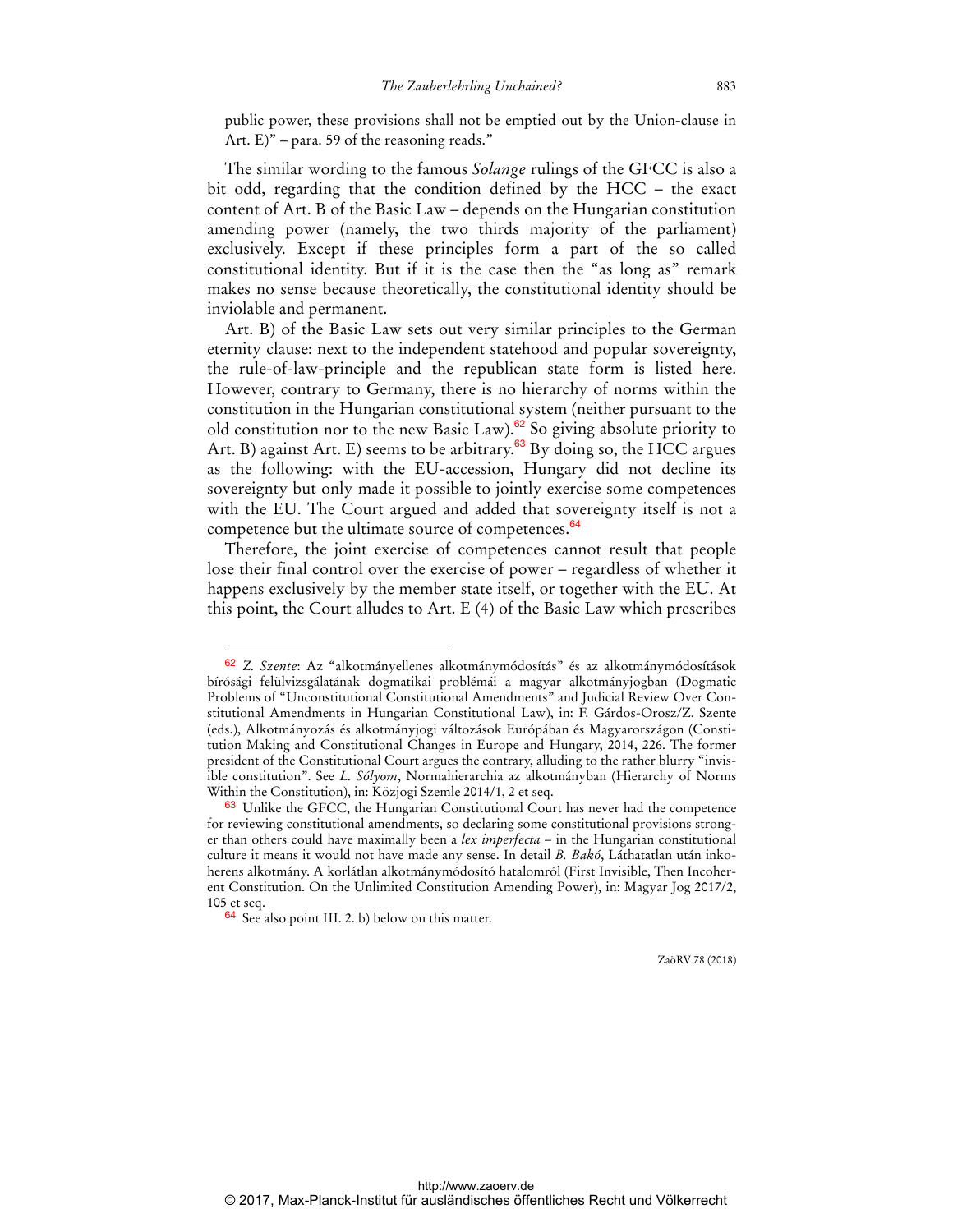that the approval of EU-treaty changes requires two-thirds majority consent in the National Assembly.<sup>65</sup> The Court also refers to the constitutional provisions concerning referendums. This argument is especially strange regarding that obviously no referendums could be held on EU acts, as these do not fall into the competence of the National Assembly.<sup>66</sup> What makes this reference not only strange but moreover cynical is, that referendums on constitutional issues are also excluded.<sup>67</sup>

Beyond cynicism, the arguments based on popular sovereignty raise some doctrinal questions too. Namely, the HCC alludes to *popular sovereignty* to support the idea of *ultra vires* review (or, its sub-category called sovereignty control). However, the problem of competence conflicts between the state of Hungary and the EU belongs to the realm of *state sovereignty*: some Hungarian authors call this approach to be a doctrinal catachresis. $68$  I would not be that strict but rather prefer to say: the HCC has put its finger on the most interesting problem of the German case law in this regard. However, it did so probably by accident as the most relevant and recent findings of the GFCC has not been cited. At this point, the relevant German case law must briefly be overviewed.

The role of the democracy principle in the *ultra vires* review and especially the identity review, is strongly connected to the eternity clause of the German Basic Law. Art. 79 (3) refers *inter alia*, to Art. 20 of the German constitution as inviolable – either by the constitution amending power or by the EU. $^{69}$  Art. 20 includes – among others – the principle of democracy and popular sovereignty. The right to vote is not explicitly mentioned at this point but in its case law, the GFCC established an even stronger link between the democracy principle of the eternity clause and the right to vote.

Already in its *Maastricht* judgement, the German Federal Constitutional Court left open the theoretical possibility of a constitutional complaint based on the right to vote in connection to the inviolable democratic principles of the eternity clause. Art. 38 para. 1 safeguardes not only the

<sup>65</sup> It practically means that in Hungary, the approval of treaty-changes generally requires the same majority as constitutional amendments. It is a stricter condition compared to the German Basic Law which prescribes to apply the rules of constitutional amendments for such acts of approval only in so far as the treaty change demands a constitutional amendment at the same time: see Art. 23 (1) of the Grundgesetz.

<sup>66</sup> See Art. 8 (2) of the Basic Law.

<sup>67</sup> Art. 8 (3) a) of the Basic Law. The prohibition was introduced and more times reaffirmed exactly by the Constitutional Court in the nineties yet. By codifying this in the Basic Law, the possibility of constitutional referendums is absolutely excluded.

<sup>68</sup> *N. Chronowski/A. Vincze* (note 51), 116.

<sup>69</sup> See also Art. 23 (1) of the German Basic Law.

ZaöRV 78 (2018)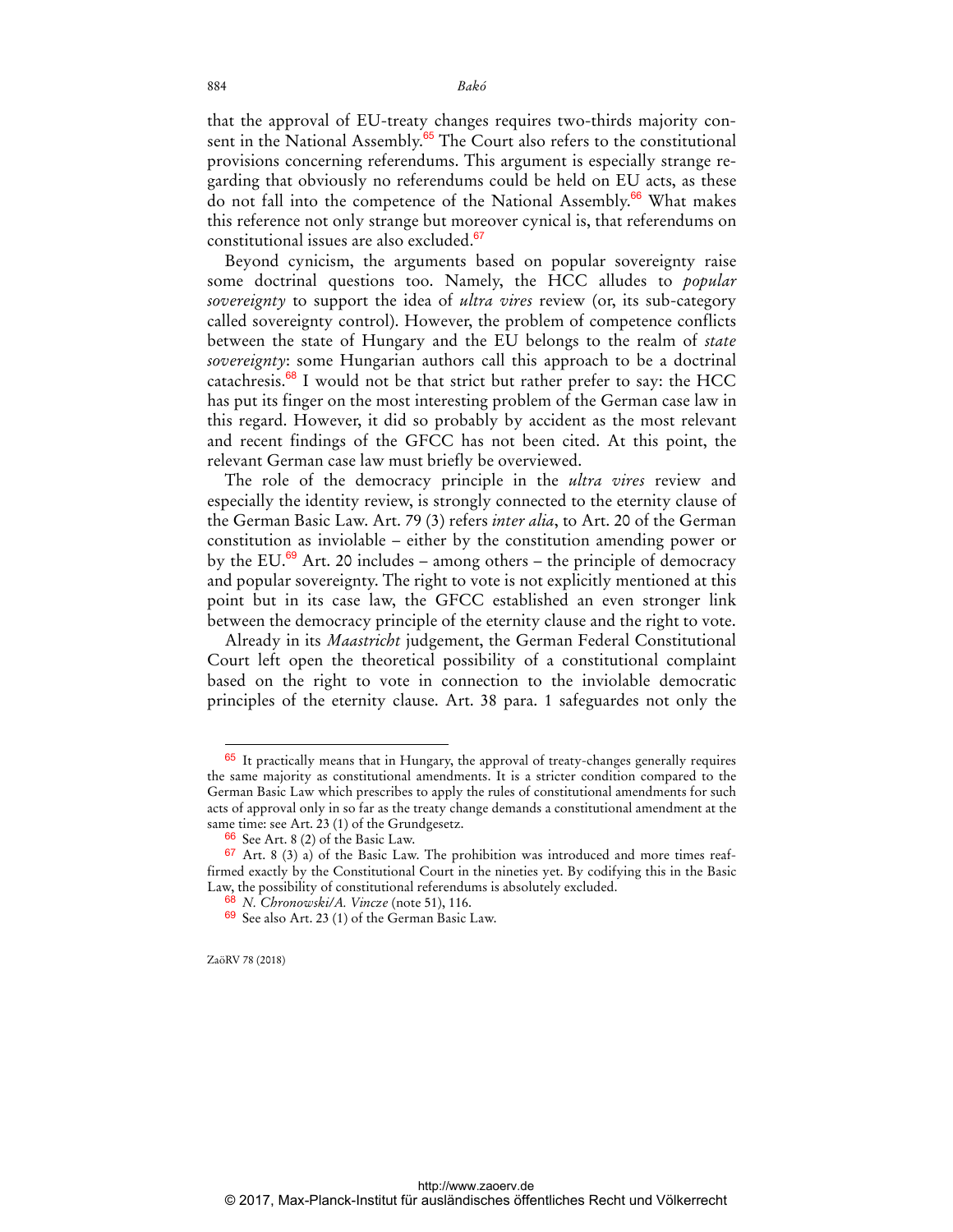right to vote but the "fundamental democratic content of this right" as well – as the Court concluded (para. 61).

The relationship between the right to vote and the principle of democracy occurred more concretely in the context of the Lisbon Treaty. Several proceedings were initiated against the ratification of the Treaty and the related legislative changes, including a constitutional amendment. Some applicants alluded to the principle of democracy and the statehood of Germany, citing the *Maastricht* judgement and alluding to their "right to democracy" derived from the right to vote. Contrary to the *Maastricht* judgement, this time the Court found the complaints admissible but unfounded (paras. 168, 193) – at least concerning the amendment of the constitution (para. 207). On the one hand, the Court admitted that the right to democratic participation might be violated if the state authority is reorganised in a way that the will of the majority actually cannot effectively rule (para. 210).

Later, in 2011, the GFCC identified the budget authority of the Bundestag also to be a part of the constitutional identity of Germany pursuant to the eternity clause of Art. 79 (3) of the Basic Law connected to the principle of democracy.<sup>70</sup> The literature is divided about the tendency of mixing the eternity clause, democratic principles and subjective rights in the Court's case law.

Some authors welcome the establishment of the "right to democracy" as a ground for such individual claims.<sup>71</sup> Others oppose the establishment of a "pouvoir constituant négatif" flowing from individual rights, $72$  and point out to the theoretical controversy of the "right to democracy": namely, fundamental rights are exactly guarantees for individuals against the democratic majority decisions of the state (of many individuals). This way, the "right to democracy" may motivate politicians to choose the easier way and initiate processes before the Constitutional Court instead of fight for getting the democratic majority with the instruments of politics.<sup>73</sup> Ultimately, the "right to democracy" has the potential to basically change the relation between the state (the democratic majority) as a potential oppressor and the individuals protected by their fundamental rights. Namely, they will be able to validate their "right to democracy" also against actors who are far from

<sup>70</sup> BVerfG (Federal Constitutional Court) 7.9.2011, *Euro-Bailout* decision, BVerfGE 129, 124, para. 127.

<sup>71</sup> *D. Murswiek* (note 31), 704 et seq.

<sup>72</sup> *C. Schönberger* (note 31), 1163.

<sup>73</sup> *M. Steinbeis*, Staunenswertes aus Karlsruhe: zum OMT-Urteil des BVerfG, June 2016, Verfassungsblog: <http://verfassungsblog.de>.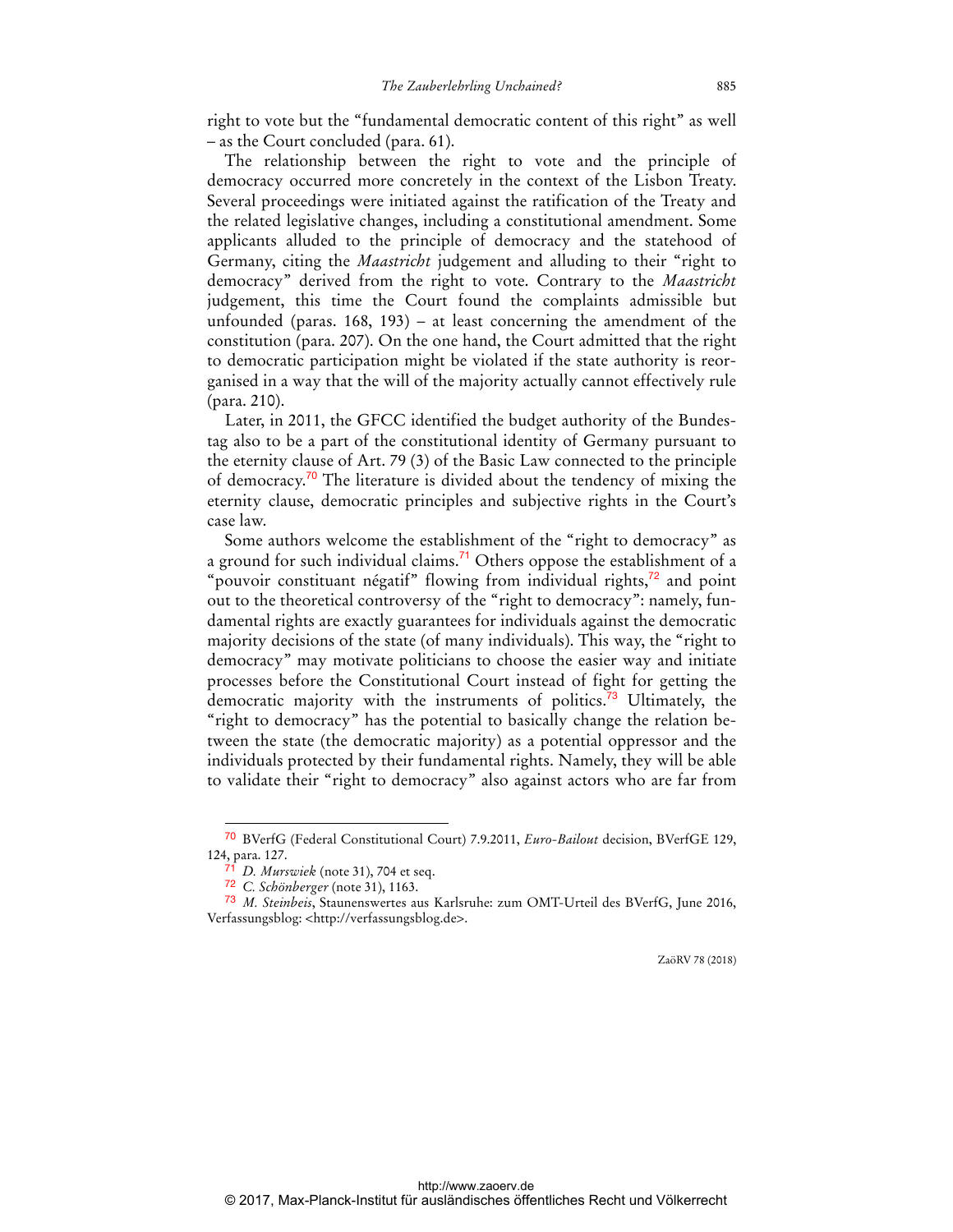the legitimising democratic majority, for example, against international or intergovernmental bodies.<sup>74</sup>

In the Lisbon ruling, the GFCC also declared that Art. 79 para. 3 guaranteed not only the essence of democracy but also the sovereign statehood of Germany (para. 216). However, the Court reaffirmed that the EU did not require an absolute sovereignty transfer: rather, the transfer of powers to the EU was being strictly limited by the eternity guarantee (paras. 219, 230, 235).

Finally, the most recent judgement of the GFCC in the *OMT* case not only reaffirmed but also extended the right to democracy. However, the GFCC accepted the arguments of the CJEU – that the *OMT* programme of the ECB was not *ultra vires*, 75 but at the same time, it reaffirmed its consistent approach that the precedence of union law could be overwritten by national constitutional law. More precisely, by the eternity clause with special regard to the democratic principles and by the share of competences ruled by the relevant Act of Approval and the EU-clause of the German Basic Law (paras. 114-132).

The *OMT* ruling of the GFCC reflects a paradigm shift in so far as the "right to democracy" based on the link between the right to vote and democratic legitimacy being extended. It is a strong argument not only in relation to the strictly understood constitutional identity but it might also be alluded concerning *ultra vires* EU-acts with respect to the EU clause (Art. 23) of the German Basic Law.<sup>76</sup> The GFCC clearly declares that

"in order to secure the possibility of exercising democratic influence in process of the European integration, citizens generally have a right guaranteeing that a transfer of sovereign powers occur only in the ways envisaged by the Basic Law:"

in its provisions on the transfer of powers to the EU and on constitutional amendments (para. 134). Summarised, it seems that for the GFCC, the democratic principles of the eternity clause and the right to vote might be a

ZaöRV 78 (2018)

<sup>74</sup> See *E. R. Zivier*, Das OMT-Urteil des Bundesverfassungsgerichts. Anspruch auf Demokratie und Aufwertung der politischen Staatsorgane, RUP 52 (2016), 153.

<sup>75</sup> Case C-62/14 (*Peter Gauweiler and others v. Deutscher Bundestag*), ECLI:EU: C:2015:400.

<sup>76</sup> See *M. Wendel*, Kompetenzrechtliche Grenzgänge: Karlsruhes *Ultra-vires*-Vorlage an den EuGH, ZaöRV 74 (2014), 634.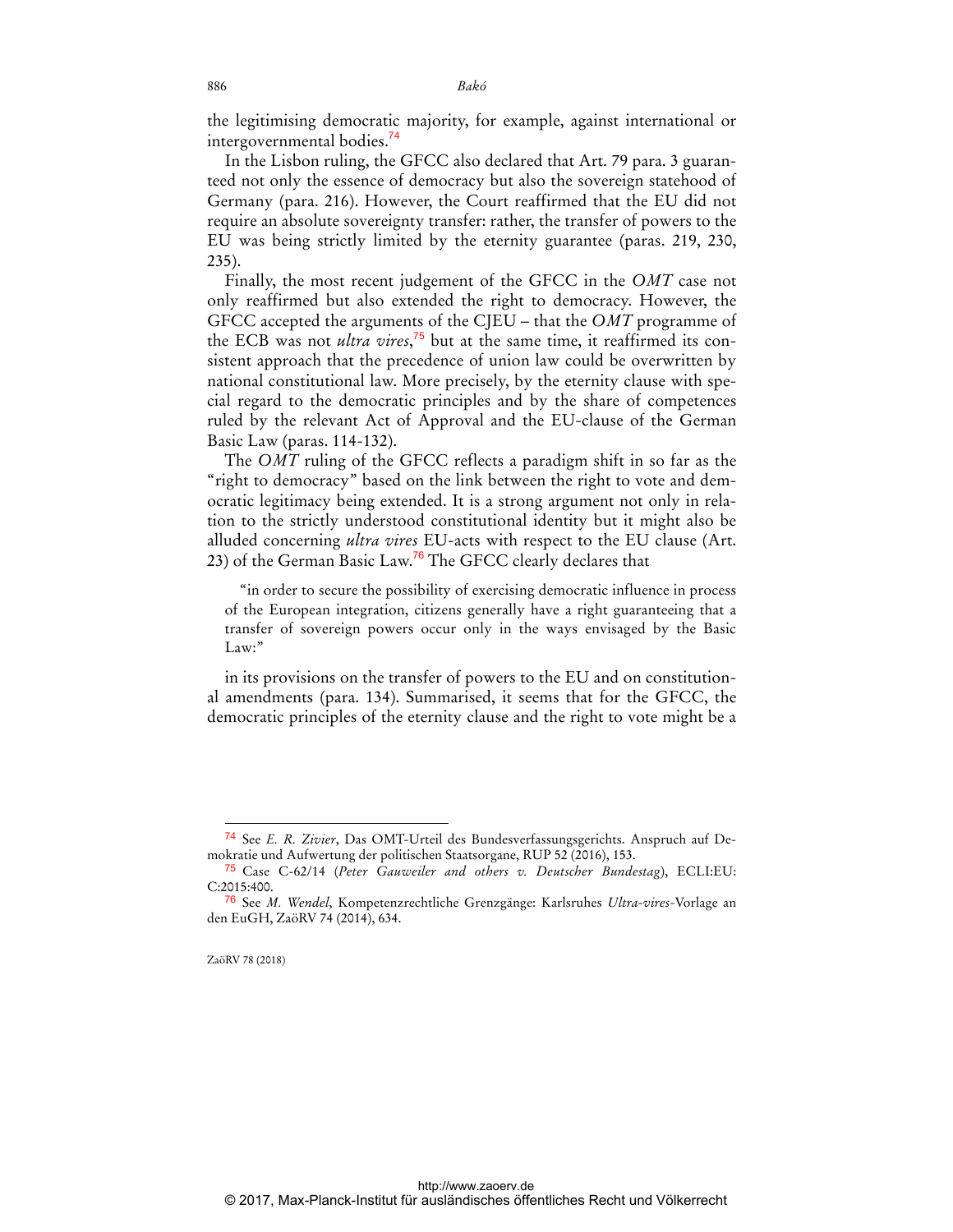basis not only for an identity review but also for an *ultra vires* review (para. 145) as they are guarantees for the emergence of popular sovereignty.<sup>77</sup>

The HCC neither mentions the *OMT* case in the reasoning, nor makes any detailed considerations about the possible "right to democracy" and its relationship to the transfer of powers to the EU. Regarding the reference to Art. B) and the sovereign statehood it is especially striking that popular sovereignty has not been set up in the illustrative list of the elements of the suddenly created constitutional identity.<sup>78</sup> The reason for that might be the pursuit of a theoretical distinction between sovereignty- and identity review. Or, – more probably – it was the Court's unreasonable adherence to the "achievements of the historical constitution" by defining constitutional identity: the principle of popular sovereignty just would not fit into this, so it has been relegated to the realm of (state) sovereignty control.<sup>79</sup>

Another difference to the German case law is the systematic relationship between the identity review and the *ultra vires* reviews. The German Federal Constitutional Court has developed these instruments in more decisions through decades. Even if their exact boundaries are not always clear and the emphases are changing through the different pieces of the case law, but still, these concepts have been filled with substantial, dogmatical content. On the contrary, the Hungarian Constitutional Court established these three kinds of reviews without any significant doctrinal background in its former case law, in one single judgement – specifying each one only in 2-3 paragraphs in the reasoning. Therefore, their relationship to each other is more than blurry.

*László Blutman* has made an important remark regarding this problem. He argues that the HCC considers the difference between identity and sovereignty control to be the following: sovereignty is codified in the constitution while identity (or at least some elements of it) might be outside of the Basic Law.<sup>80</sup> Therefore, the Court wants to protect the two subjects with

<sup>77</sup> This approach was most recently reaffirmed in the PSPP reference of the GFCC. See German Federal Constitutional Court, (*Anleihenkaufprogramm der EZB*), BVerfGE 2 BvR 859/15, para. 50.

<sup>78</sup> In detail see point 3. below.

 $79$  The reference to the historical constitution occurs only in the preamble (National Avowal) and in the interpretation rule (Art. R) of the Basic Law, so in my view, the significance and the normativity of these "achievements" have been far overestimated in this decision. Moreover, the doctrinal consistency is also sacrificed on the altar of the "achievements of the historical constitution". The reference to this blurry term may open the door before bringing in extra-constitutional elements into the scope of "constitutional identity".

<sup>&</sup>lt;sup>80</sup> See the HCC's references to the acknowledged nature of constitutional identity, to the historical constitution and to the "historical, linguistic and cultural traditions of Hungary" (paras. 65-66 of the judgement), in detail see point 3. below.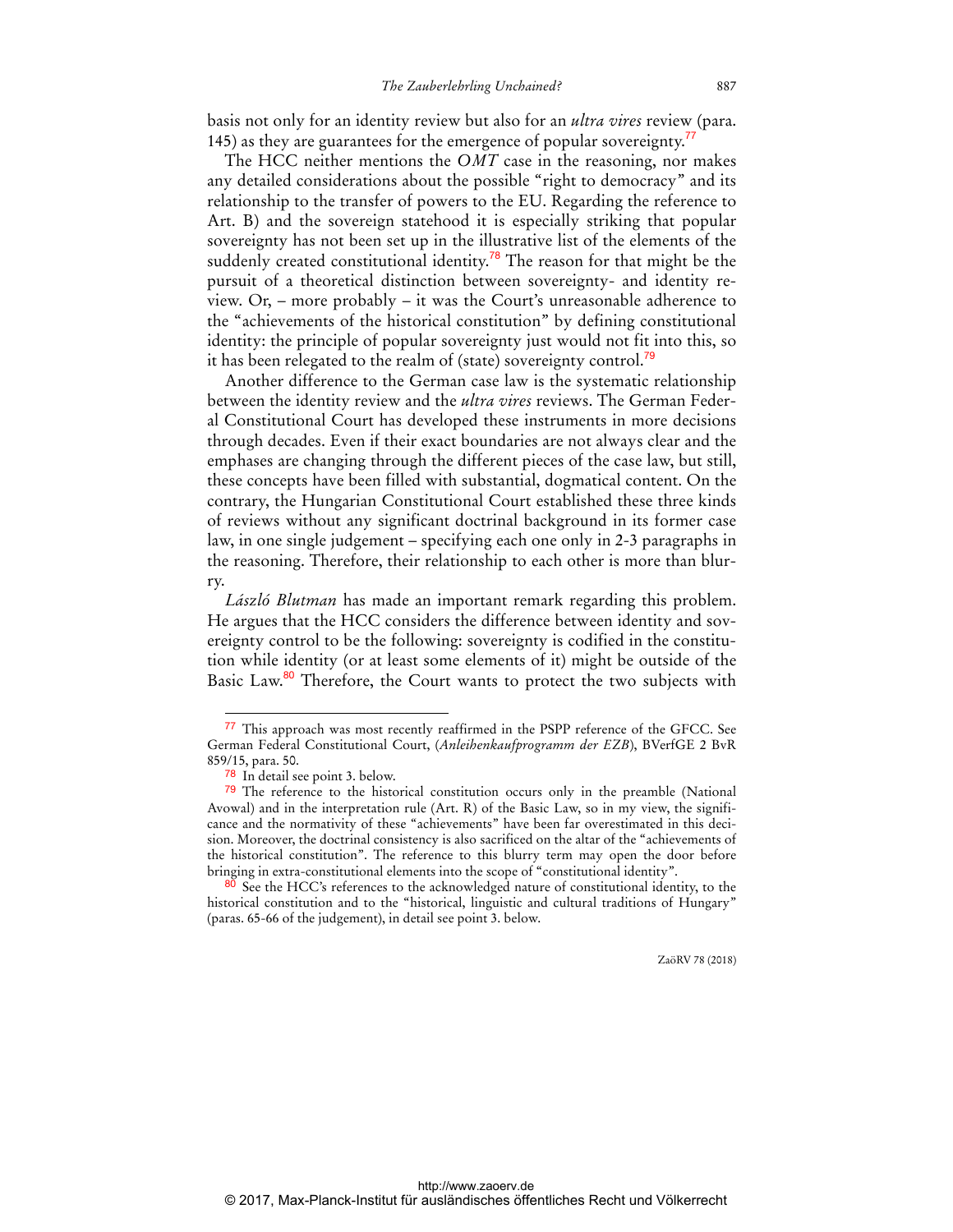888 *Bakó* 

two completely different tools.<sup>81</sup> The uncertain, broadly understood constitutional identity might be dangerous from the point of view of the effectiveness of EU law. Namely, this approach reserves the possibility to allude to Art. 4 (2) TEU without borders, using it quasi as a "unilateral derogation".<sup>82</sup>

#### **b) State Sovereignty and the Transfer of Competences**

About the strictly understood state sovereignty, the Court said that by joining the Union, Hungary did not renounce its sovereignty but only made possible to jointly exercise some competences. By assessing the joint exercise of competences beyond the scope defined by the treaties, it shall be presupposed that Hungary has upheld its sovereignty – as the Court added, establishing the "presumption of maintained sovereignty".

This concept was first used by Judge *András Zs. Varga* in his parallel reasoning attached to a former HCC decision that correctly refused a constitutional complaint of an opposition politician related to the initiation of another referendum on the EU refugee-quota system.<sup>83</sup> Zs. Varga mixed identity and sovereignty by stating that

"in the event of a dispute, the reservation of sovereignty should be presumed in order to protect the member state's constitutional [sic!] identity admitted by Art. 4 (2) TEU".  $84$ 

He also mentioned some situations, when this presumption should be applied. Following – but not citing – the *Maastricht* decision of the GFCC (especially its headnote 5), he took the example of *clausula rebus sic stantibus*. Further he mentioned situations that violate or endanger the inviolable essential content of fundamental rights – without specifying such a situation or giving any example (paras. 23-24). The composition of the population of the country surely belongs to the realm of reserved sovereignty, especially regarding that the EU-accession of a new – even very small – member state

ZaöRV 78 (2018)

<sup>81</sup> *L. Blutman* (note 19), 11.

<sup>82</sup> *M. Dobbs*, The Shifting Battleground of Article 4 (2) TEU: Evolving National Identities and the Corresponding Need for EU Management?, European Journal of Current Legal Issues 21 (2015).

<sup>83</sup> AB decision No. 3130/2016 (VI. 29) (ABH 2016, 795). The constitutional complaint was refused on formal grounds, because the initiating MP has been considered not to be affected personally.

 $84$  At the reference to Article 4 (2) TEU, the term "constitutional identity" is used instead of the correct wording "national identity". Parallel reasoning of *A. Zs. Varga* to AB decision No. 3130/2016 (note 83), para. 22.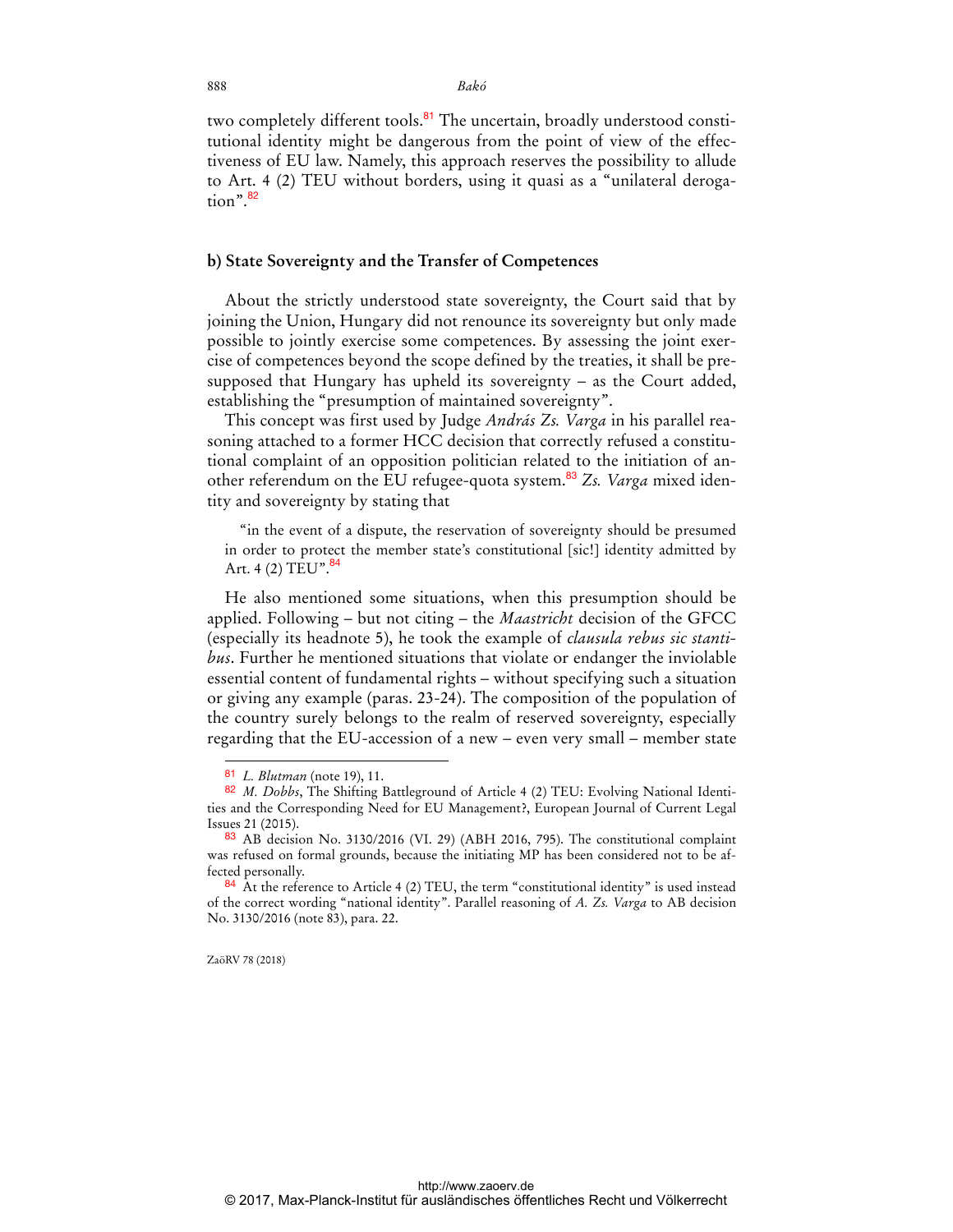also requires the sovereign decision of the other member states – he concluded (para. 31).

However, the majority reasoning of the identity decision No. 22/2016 has not taken over *Zs. Varga's* specifications regarding the presumption of reserved sovereignty. In the lack of such a restrictive list, it might be understood as a general presumption for any competence transfer to the EU. However, this is not that easy; especially taking into account the exclusive and shared competences of the EU and Art. E (1) of the Hungarian Basic Law that contains the explicit command to contribute to the creation of the European unity.<sup>85</sup>

The next sentence of the reasoning makes a strange curve by stating that according to the Basic Law, sovereignty is the ultimate source of competences but not a competence itself: on the other hand, the term "reserved sovereignty" was used in relation to competence transfer just in the previous sentence.<sup>86</sup>

#### aa) The Hypocritical Denial of Reviewing EU Law

The German Federal Constitutional Court's case law from a competence focused point of view has been aptly summarised by *Sven Simon*: identity review concerns the borders of the *constitutionally transferable*, the *ultra vires* review directs to the adherence to the limits of *already transferred* competences. Therefore it logically follows that the actual subject of the identity review is always a piece of national legislation or administrative act that implements or approves  $EU$ -law, $^{87}$  and it is to be measured primarily to the national constitution: the identity clause of Art. 4 (2) TEU rather plays a legitimating background role here.

On the contrary, the *ultra vires* review logically and necessarily focuses to EU acts<sup>88</sup> which are to be measured to the whole system of the share of competences regulated by the Treaties and the attached protocols.<sup>89</sup> Therefore, examining the national legislation in the frames of an *ultra vires* review does not make much sense as it would mean that a national law (implementing an *ultra vires* EU act) would be measured to EU primary law.

 $\overline{a}$ 

<sup>85</sup> *N. Chronowski/A. Vincze* (note 51), 115 et seq.

<sup>86</sup> *V. Kéri/Z. Pozsár-Szentmiklósy* (note 22), 13.

<sup>87</sup> *S. Simon*, Grenzen des Bundesverfassungsgerichts im europäischen Integrationsprozess, 2016, 90, 78. My italics.

<sup>88</sup> *T. Drinóczi* (note 41), 6.

<sup>89</sup> Similarly e. g. *J. Bast*, Don't Act Beyond Your Powers: The Perils and Pitfalls of the German Constitutional Court's *Ultra Vires* Review, GLJ 15 (2014), 174.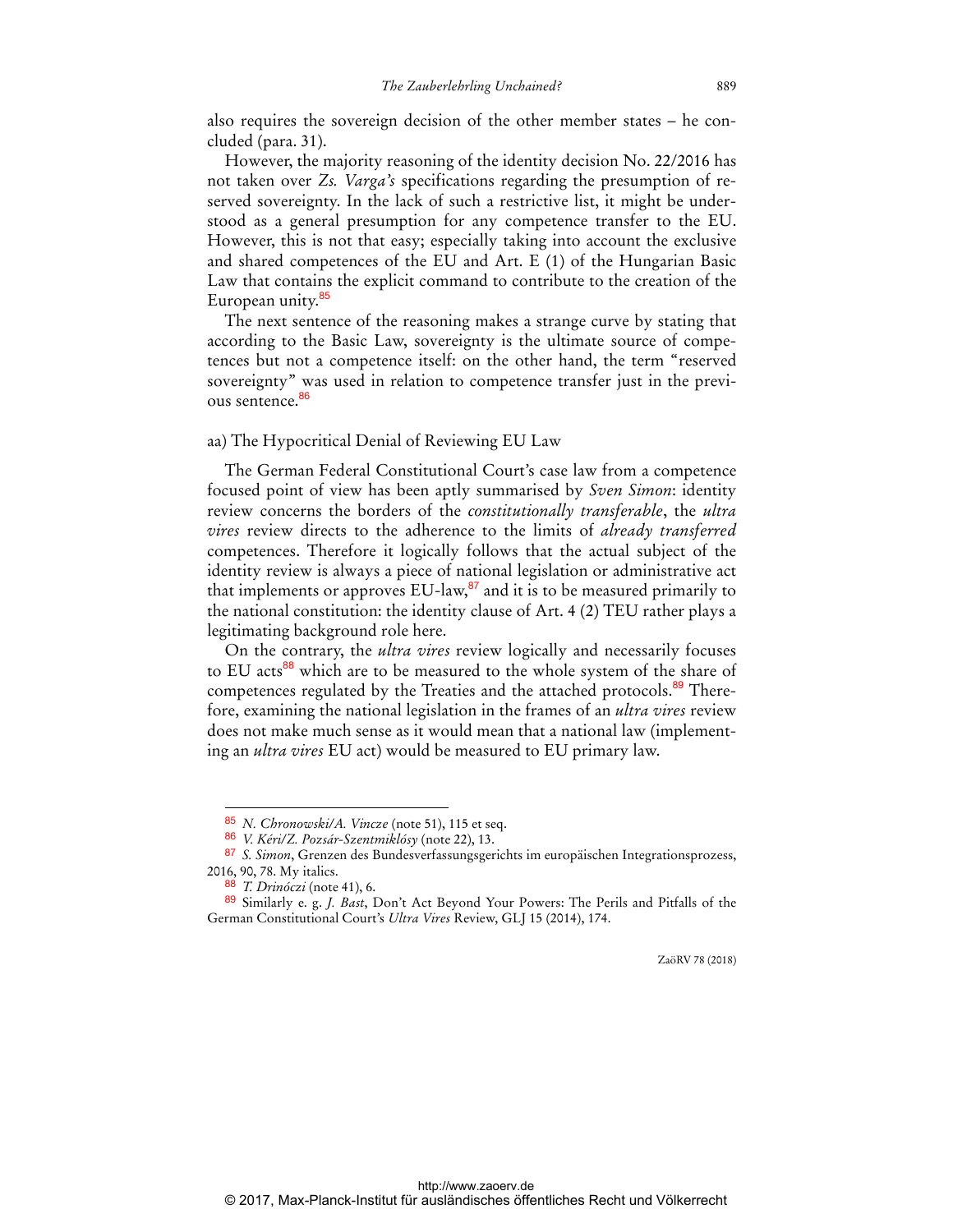890 *Bakó* 

However, the Hungarian Constitutional Court rather illogically suggests such an approach as in its analysed identity-decision, it has been expressly emphasised that neither the identity nor the sovereignty control could direct to the revision of EU-law, concerning either its validity or its primer application (para. 56). It follows that only national legislation would be left as possible subject: but that simply makes no sense. While the German Federal Constitutional Court obviously refers the *ultra vires* review of EU acts – only insofar as "these acts provide the basis of actions taken by German authorities", $90 -$  the Hungarian Constitutional Court did not dare to say the obvious anomaly.<sup>91</sup> Namely, as the Hungarian law on the Constitutional Court does not allow the norm control over EU or international acts; the HCC does not have the competence to review EU law being already in effect.<sup>92</sup> Of course, if the HCC admitted that, the whole decision on identity review and sovereignty control would lose its sense and relevance.

The Court did not even try to use some tricks in order to establish its competence; for example, by specifying whether Hungarian administrative or legislative acts as "products of the joined exercise of competences"<sup>93</sup> could be reviewed. In the identity decision, the HCC simply states: it wants to control whether EU acts hurt Hungary's sovereignty, without examining the EU acts themselves. And what more mysterious is: the Court says nothing about the possible consequences of such a review. If the declaration not to review EU law either regarding its validity or its primer application could be taken seriously (see para. 56 of the decision), then no consequences could logically come into play. But this statement could hardly be taken seriously. As Judge *István Stumpf* also pointed out in his parallel reasoning: by examining whether an EU act is *ultra vires*, the Court necessarily examines the validity of this act at the same time (para. 103).

Of course, the revision of EU secondary law by national courts is not unproblematic at all, regarding that the Treaty on the Functioning of the European Union (TFEU) grants exclusive jurisdiction to the CJEU for reviewing EU acts and legislation. A few years before the GFCC established the *ultra vires* review in its *Maastricht* decision, the Luxembourg Court had already delivered a decision on the matter. According to its *Foto-Frost* doctrine, national courts may consider the validity of Community acts, however, such acts could not be declared as invalid by the national courts them-

ZaöRV 78 (2018)

<sup>90</sup> *OMT* reference (note 5), para. 23.

<sup>91</sup> Similarly *V. Kéri/Z. Pozsár-Szentmiklósy* (note 22), 12.

<sup>92</sup> See § 24 of Act CLI of 2011 on the Constitutional Court.

<sup>93</sup> *N. Chronowski/A. Vincze* (note 51), 108.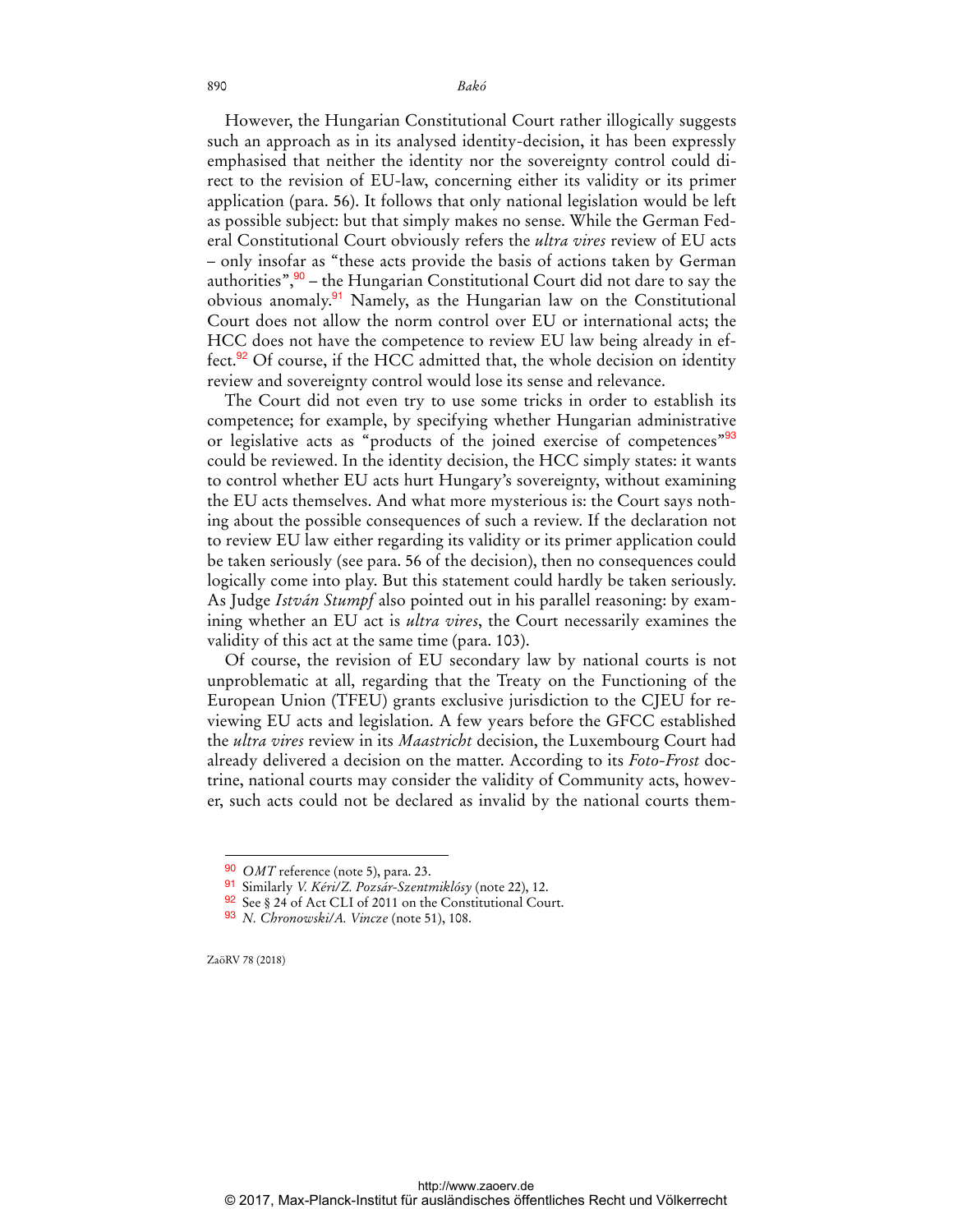selves, as this power is reserved to the CJEU.<sup>94</sup> No wonder that this doctrine does not appear in the HCC's ruling. Contrary to the present onesentence reference, a detailed analysis of the case law of the CJEU would have made it difficult to avoid the topic of issuing a preliminary reference. Instead, the HCC highlights the role of domestic constitutional law in conferring effectiveness to EU law.

bb) A Slight and Controversial Reference to the Principle of Conferral

By referring to the *Kloppenburg* decision of the GFCC from 1987 (see footnote 12), the HCC actually alludes to the principle of conferral without going into details (para. 32).

Namely, the German constitutional dogmatic verifies the GFCC's competence for an *ultra vires* review with the derived nature of EU law. The primacy of EU law concerns only the primacy of application, which is based (and at the same time, limited) by the empowerment of the German Basic Law.<sup>95</sup> It is reflected also in the wording of the *Maastricht* ruling of the GFCC:

"If, for example, European institutions or governmental entities were to implement or to develop the Maastricht Treaty in a manner no longer *covered by the Treaty in the form of it upon which the German Act of Consent is based*, any legal instrument arising from such activity would not be binding within German territory. German State institutions would be prevented by reasons of constitutional law from applying such legal instruments in Germany. Accordingly, the German Federal Constitutional Court must examine the question of whether or not legal instruments of European institutions and governmental entities may be considered to remain within the limits of the sovereign rights *accorded to them*, or whether they may be considered to exceed those limits."<sup>96</sup>

The German doctrine of *ultra vires* review can be summarised that actually, the standard for *ultra vires* review is the EU primary law itself; however, it is referred through the "bridge-function"<sup>97</sup> of the empowering provision of national constitutional law and the democratic legitimacy behind it.

Related to the *Kloppenburg* decision, the HCC only remarks that as the member states are the lords of the treaties, the emergence and primacy of EU law is up to their domestic empowerment provisions ultimately (para.

 $\overline{a}$ 

<sup>94</sup> Case C-314/85, (*Foto-Frost v. Hauptzollamt Lübeck-Ost*), E.C.R. 1987, 04199, paras. 14-17. See also point III. 2. b) bb) below on this matter.

<sup>95</sup> *S. Simon* (note 87), 85.

<sup>96</sup> *Maastricht* decision (note 2), para. 106. My italics.

<sup>97</sup> *S. Simon* (note 87), 85.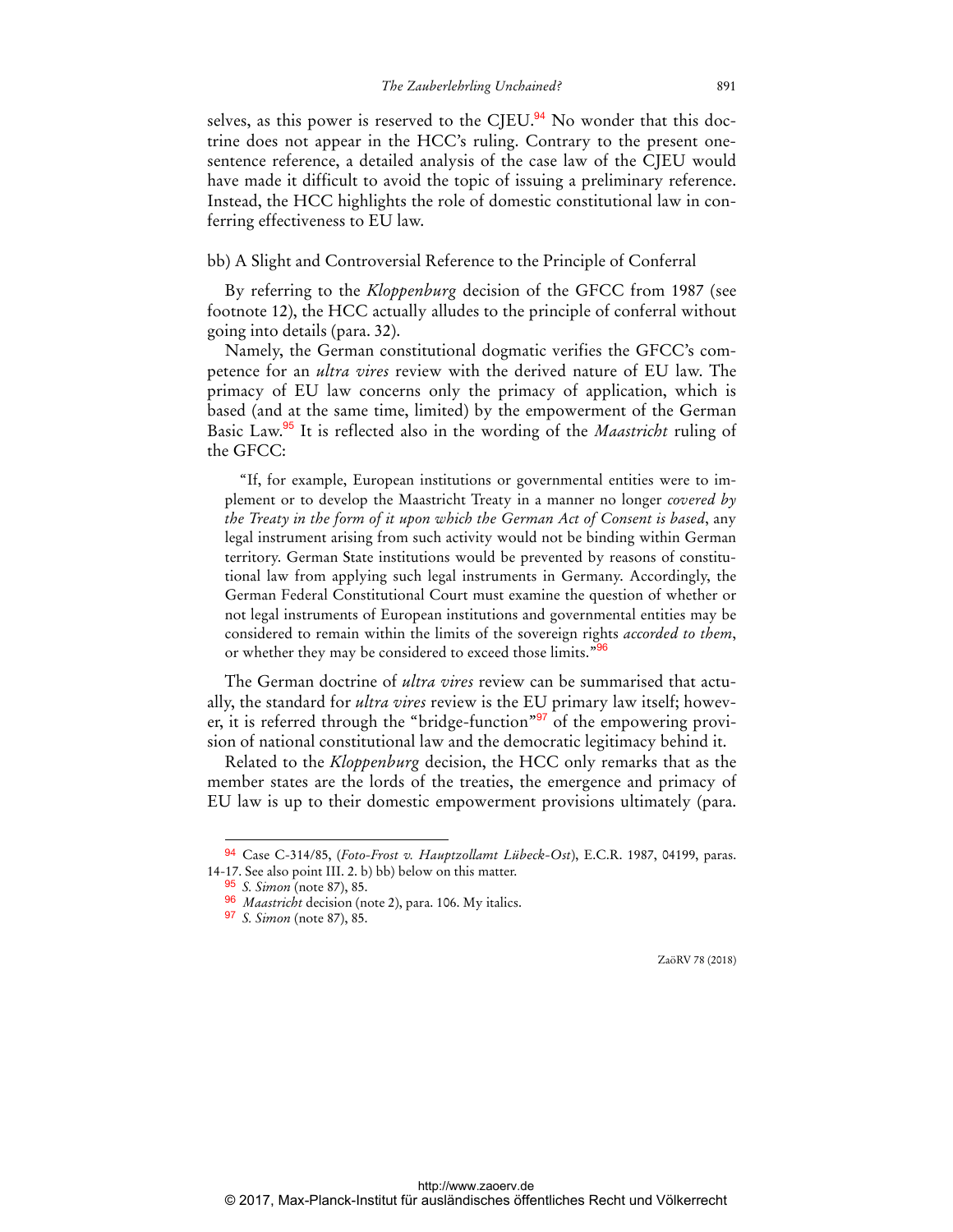32). However, there are some points that have been left out of consideration by the HCC.

First, at the time of the *Kloppenburg* decision, the European Union did not exist in its present form. So, some arguments of the decision – strongly related to the statement cited by the HCC – are not valid anymore: for example, the share of competences and the EU's "sovereignty" as a legal person under international law have been significantly changed since then.<sup>98</sup> However, it would not be such a big problem in itself as the GFCC itself still regularly alludes to its *Kloppenburg* decision.

Exactly here comes the second problem. The developments of the German case law since the cited *Kloppenburg* decision are absent from the HCC's reasoning. The most important example is the *Honeywell* decision of the GFCC (see footnote 5): here the German Federal Constitutional Court reaffirmed the principle of conferral (para. 55) but at the same time it has set out a quite strict system of criteria in order to apply the *ultra vires* review in the spirit of openness towards European law (*Europarechtsfreundlichkeit,* para. 58). First, the CJEU is

"to be afforded the opportunity to interpret the Treaties […] in the context of preliminary proceedings" (para. 60).

A further requirement is that the EU institutions should have acted *manifestly* outside the competences conferred to them. The GFCC considered a transgression of competences to be manifest if it happened

"in a manner specifically violating the principle of conferral (Art. 23.1 of the Basic Law), the breach of competences is in other words sufficiently qualified".

Finally, the impugned act has to be

"*highly significant in the structure of competences* between the Member States and the Union with regard to the principle of conferral and to the binding nature of the statute under the rule of law" (para. 61, my italics).

However, these interim restrictions are not even mentioned by the Hungarian Constitutional Court and the HCC itself has not set up any requirements for exercising sovereignty review either.

The most significant ones are the third and the fourth controversies. Namely, if the principle of conferral is really taken so seriously by the HCC, then why does it establish the fundamental rights, identity, and sovereignty reviews primarily to Art. 4 (2) TEU and to the case law of other member states' constitutional courts (paras. 46, 54) instead of the Hungarian

ZaöRV 78 (2018)

 $\ddot{ }$ 

<sup>98</sup> See para. 58 of the *Kloppenburg* decision (note 12).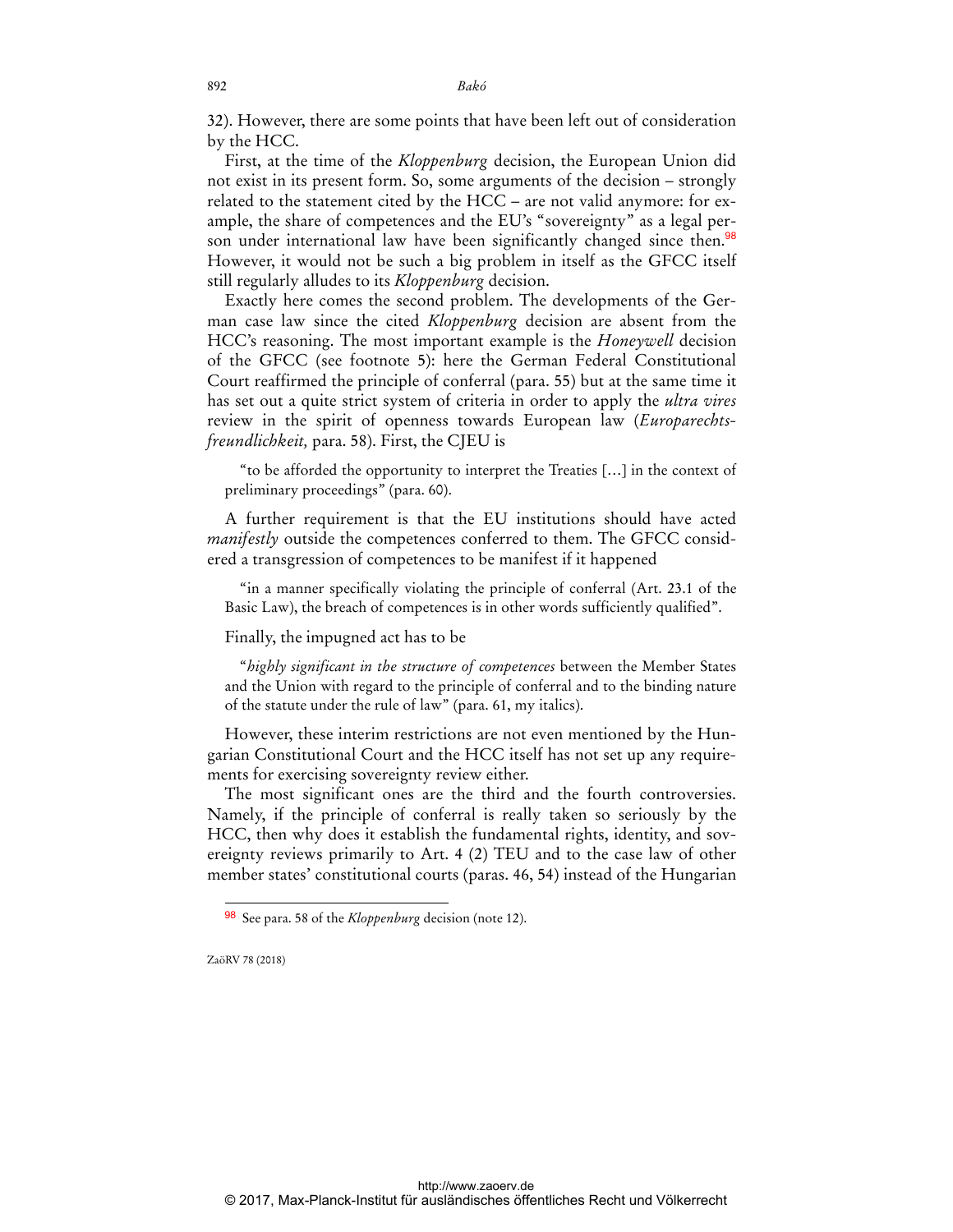constitution itself? Why does the EU clause of the Hungarian Basic Law appear only as an interpretive assistance in a decision which is exactly about the Hungarian constitutional identity?

And finally, by referring to the principle of conferral, an important difference between the German and the Hungarian legal system should be taken into account. Conferring powers to the EU usually happens on the highest level: Treaty changes that affect the share of competences between member states and the EU mostly and logically require not only reforms on the level of the ordinary legislation but also a respective constitutional amendment. For example, in Germany, the famous *Maastricht* and *Lisbon* rulings were delivered in connection to constitutional reforms, also amending the EU clause (Art. 23) of the German Basic Law.

The case of Hungary was different: the only relevant EU related constitutional amendment was made before the EU accession. As there was no general rule in the constitution regarding the transfer of sovereignty in the frames of international organisations, a special EU-clause has been implemented into the old constitution $99$  in 2002, that has practically been taken over by the new Basic Law.<sup>100</sup> The Lisbon Treaty was promulgated in a simple law (adopted by two-third majority), while the constitution had been amended only at a technical point.<sup>101</sup> Exactly the lack of any significant constitutional revisions made it possible for the Constitutional Court to review the constitutionality of the Lisbon Treaty, regarding that the Court never had the competence to review constitutional amendments, but only simple laws. So, the Court reviewed the promulgation law and found no violation of the constitution.<sup>102</sup>

At the time of the Lisbon ruling, the prohibition of reviewing constitutional amendments was based merely on the self-restraint of the HCC:<sup>103</sup> meanwhile, the substantial review of constitutional amendments has explic-

 $\overline{a}$ 

<sup>99</sup> Act LXI of 2002 and § 2/a of the old constitution. In detail see *P. Sonnevend*, Offene Staatlichkeit: Ungarn, in: A. von Bogdandy/P. Cruz Villalón/P. M. Huber (eds.), Handbuch. Ius Publicum Europeum, Bd. II, 2008, paras. 22-30.

 $100$  Art. E) of the new Basic Law. The wording is the same regarding the "joint exercise of competences with EU institutions and other member states", "to the extent necessary". Treaty changes shall still be adopted by the two thirds majority of the National Assembly – this rule has remained unchanged too. Compared to the old § 2/A, the extra provision of Art. E) is that EU law may lay down generally binding rules of conduct" (but only within the necessity requirement laid down by the very same Article).

<sup>101</sup> The *nullum crimen sine lege* principle had been amended with a reference to EU law. See Act CLXVII. of 2007.

<sup>102</sup> AB *Lisbon* decision 143/2010 (note 9).

<sup>103</sup> In detail see *B. Bakó* (note 63), 105 et seq.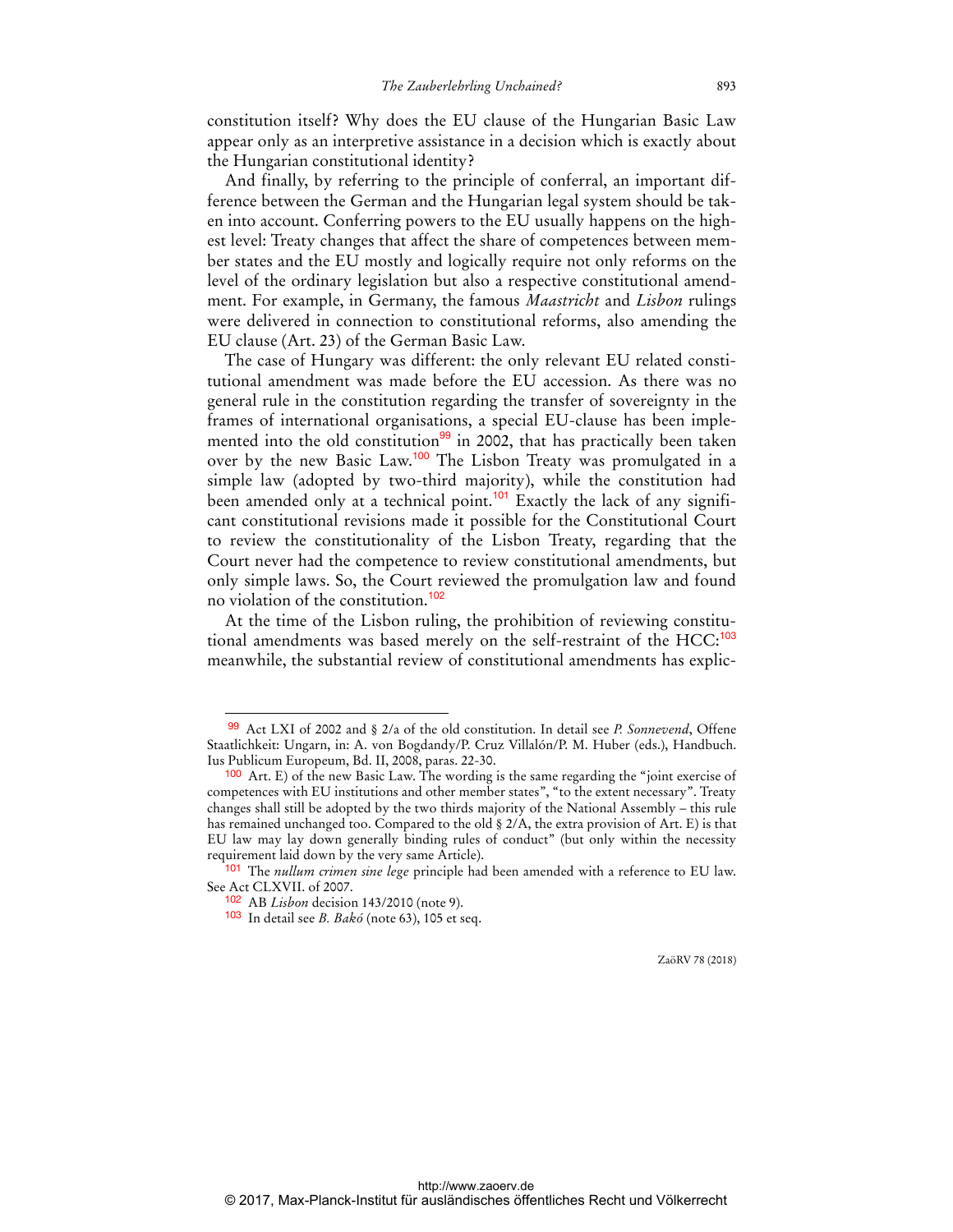894 *Bakó* 

itly been forbidden.<sup>104</sup> This fact is significant especially in the light of the following solemn statement of the HCC's analysed identity decision:

"Respecting and safeguarding the sovereignty of Hungary and its constitutional identity is a must for everybody (including the National Assembly contributing to the European Union's decision-making mechanism and the Government directly participating in that mechanism), and, according to Art. 24 (1) of the Fundamental Law, the principal organ for the protection is the Constitutional Court" (para. 55).

The question occurs, how the Court intends to fulfil this important task if it is not entitled to review either directly EU law or any constitutional amendments that would transfer too much competences to the EU in a concrete case. If the parliament decides to amend the EU clause of the Basic Law to renew the extent of conferral in the future – either related to a treaty change, or without that – such amendment will not underlie sovereignty and identity control, because the Court does not have the power to review it. This is an important difference regarding the effectiveness of sovereignty and identity review, compared to that of the GFCC.

To summarise the controversies: the HCC introduced new legal instruments in order to protect national constitutional principles and sovereignty against EU law, but by doing so, it relied upon EU law. So, in the HCC's understanding, EU law allows the HCC to apply identity and sovereignty review which may be directed only against national legislation, moreover merely against ordinary laws. That is not the most logical and effective way of the protection of national constitutional identity against EU measures, I suppose.

### **c) "Constitutional Dialogue" as It Is Imagined in Hungary: The CJEU Was Not Asked by the HCC but Only by the Government**

Although the HCC emphasises the importance of constitutional dialogue in the analysed decision (paras. 33 and 46), it proves to have a quite specific understanding of it. It seems that the Court considers the selective listing of other member states' case law without actual analysis and legal comparison (paras. 34-44) to be a contribution to this dialogue. On the other hand, the

ZaöRV 78 (2018)

 $\ddot{ }$ 

<sup>104</sup> See the Fourth Amendment of the Basic Law and its present Art. 24 (5): "The Constitutional Court may review the Fundamental Law or the amendment of the Fundamental Law only in relation to the procedural requirements laid down by the Fundamental Law for its making and promulgation."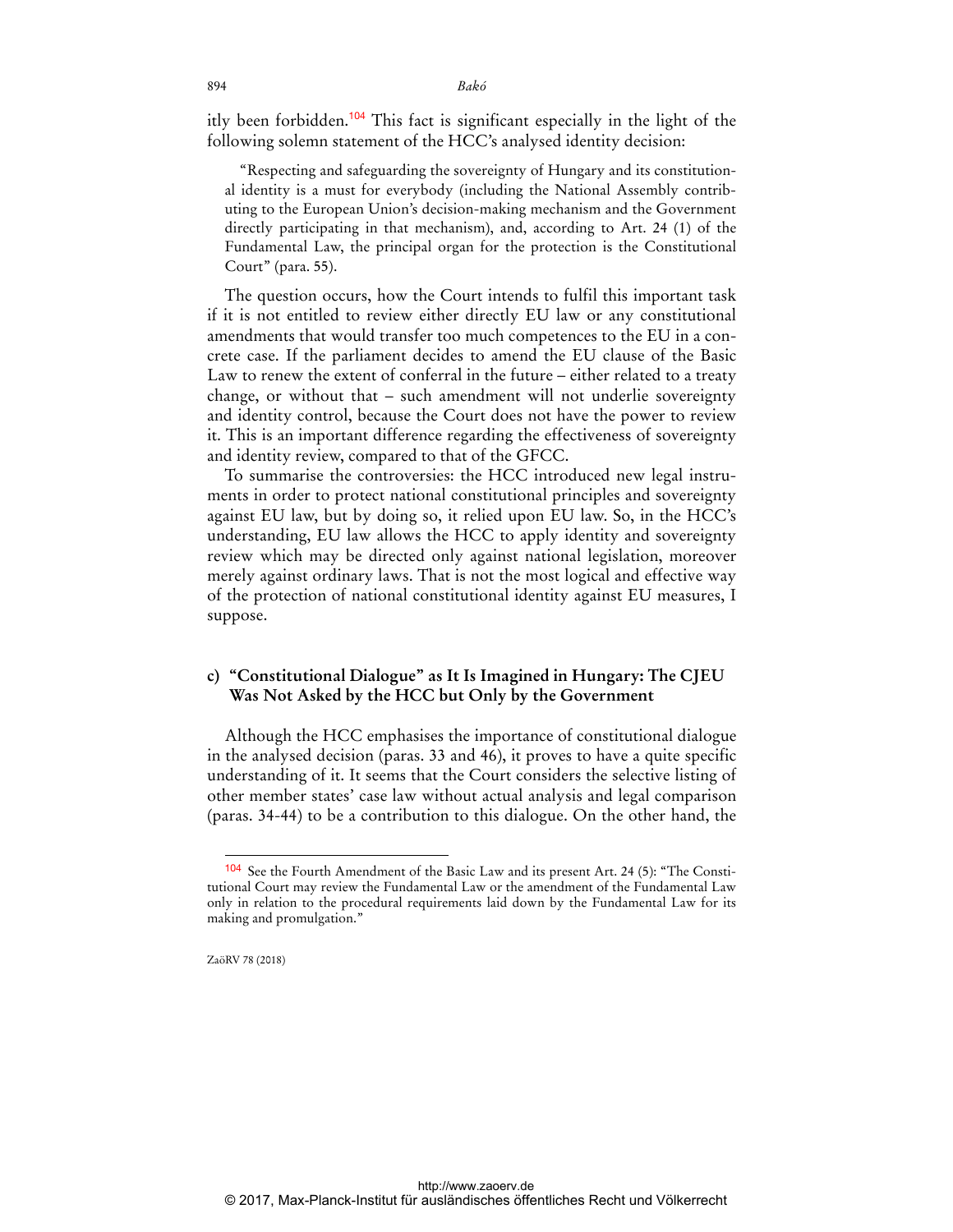Court does not find it necessary to request a preliminary ruling from the CJEU. Even the mere opportunity of a preliminary request does not occur in the reasoning: neither regarding the present constitutional interpretation, nor with reference to the future applications of identity or sovereignty control.

It is not that difficult to guess why the Court did not want to turn to the CJEU or at least explain why it did not find this step to be necessary. A possible reason is the allocation of the concrete question from the abstract constitutional interpretation. The other, more telling one is that a preliminary ruling would probably declare some obvious reference points that could not be avoided later. On the contrary, the present unspecified, general and superficial reasoning of the HCC is practically more useful as it may be flexibly reused or concretised in the future.

Anyway, a parallel process was running before the CJEU in the subject, but with a bit different emphasis. Namely, the Hungarian and the Slovakian governments issued an action for annulment against the Council decision on the relocation of asylum applicants within the member states.<sup>105</sup> This case was pending before the CJEU when HCC delivered its decision. However, the HCC mentioned neither this process nor the arguments of the parties.

In the nullity action before the CJEU, the government did not argue with the national identity and Art. 4 (2) TEU, or with the principle of sovereignty. Neither the idea of a fundamental rights exception occurred concerning the possible "mass-expulsions", nor the argument of *ultra vires* nullity was explicitly mentioned in the motion. The Hungarian government considered the Council decision to be unlawful primarily because of the violation of the principle of proportionality. Using the proportionality argument implicitly presupposes that the Hungarian government admitted that the EU had competence to regulate the topic. The government also resented that national parliaments did not have the opportunity to issue an opinion according to Protocols 1 and 2, as the challenged EU act was not adopted in ordinary legislative procedure.

Months after the HCC's "identity-decision", the CJEU dismissed the actions of Hungary and Slovakia in September 2017. The CJEU declared that the Council had the competence to decide on the temporary relocation of asylum seekers. As the motions did not focus on Art. 4 (2) TEU and national identity, nor the CJEU did so: the reasoning concentrates on the propor-

 $\overline{a}$ 

<sup>105</sup> Joined cases no C‐643/15 and C‐647/15 (*Slovakia and Hungary v. Council of the European Union*) (note 7). This nullity process is distinct from the infringement case led by the Commission against Hungary, Poland and the Czech Republic because of the non-compliance to the Council decision on the relocation of refugees, see MEMO 17/1577.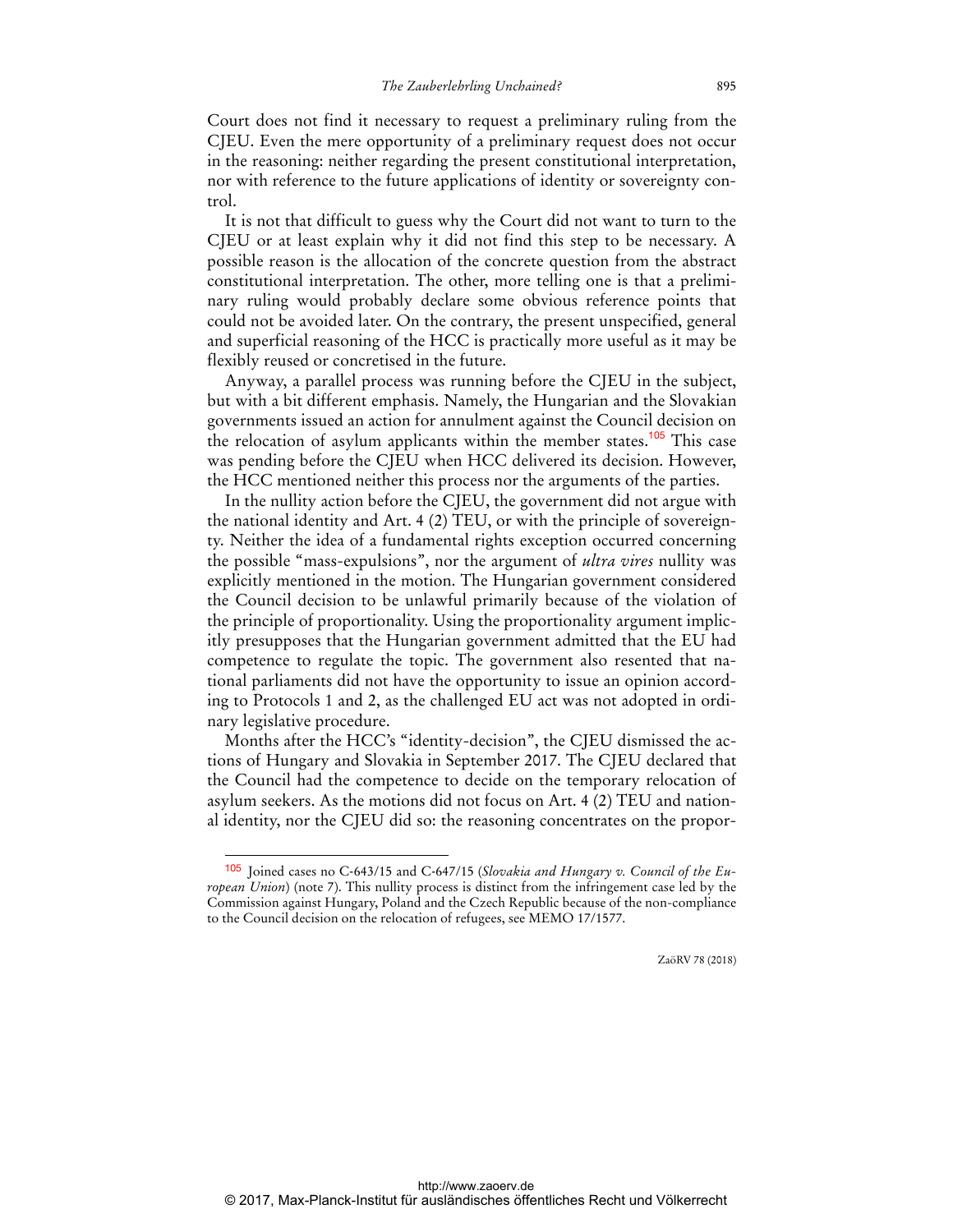tionality of the challenged decision. The CJEU found that Art. 78 (3) TFEU was a proper basis for the Council to adopt the contested decision and it was necessary to respond effectively to the sudden inflow of third country nationals.<sup>106</sup>

At this point it is worth pointing out that the Hungarian Constitutional Court still has not answered the concrete question of the commissioner for fundamental rights: whether the constitutional prohibition of collective expulsion is violated through the reallocation of refugees foreseen by the Council decision. The decision about the second part of the case will be interesting for this reason too. How will HCC react to the CJEU's ruling that logically excludes further *ultra vires* arguments? Will the HCC choose the strategy of withdrawal with the maintained possibility of opening a new front soon? Or, will it turn to the last instrument left by applying the identity review?

#### **3. Identity Review: Decoupled from the Constitution Itself?**

About the identity review, the HCC first alludes to Art. 4 (2) TEU, referring to the EU's obligation to respect "national (constitutional) identity"<sup>107</sup> The term suggests that national and constitutional identity are considered to be identical in the HCC's view, but the Court does not further specify the conceptual relationship between constitutional identity and Art. 4 (2) TEU.<sup>108</sup> At this point, it is worth to refer to the German Federal Constitutional Court again, as its *Lisbon* ruling is eagerly cited in this part of the HCC decision too.

The GFCC itself is not consequent in this question either. In its *Lisbon* ruling, the Court emphasised that the duty of the EU to respect the member states' national identity and the duty under the German constitution to respect constitutional identity "goes hand in hand" (see footnote 3, para. 240). A few years later in its *OMT* reference, the GFCC already argued that these two are fundamentally different and the concept of national identity under Art. 4 (2) TEU

ZaöRV 78 (2018)

<sup>106</sup> CJEU decision in joined cases C-643/15 and C-647/15 (*Slovakia and Hungary v. Council of the European Union*) (note 7).

 $107$  AB decision No. 22/2016 (note 4), para. 62 – the word "constitutional" in parentheses is only present in the original, Hungarian version of the decision.

<sup>108</sup> Only in a dissenting opinion, but the argument of constitutional identity has even been raised against the ECHR, beyond the scope of EU law. See the dissenting opinion of *A. Zs. Varga* to AB decision 23/2015 (VII. 7.), ABH 2015, 1043, para. 90. In detail see also *T. Drinóczi* (note 60), 23 et seq.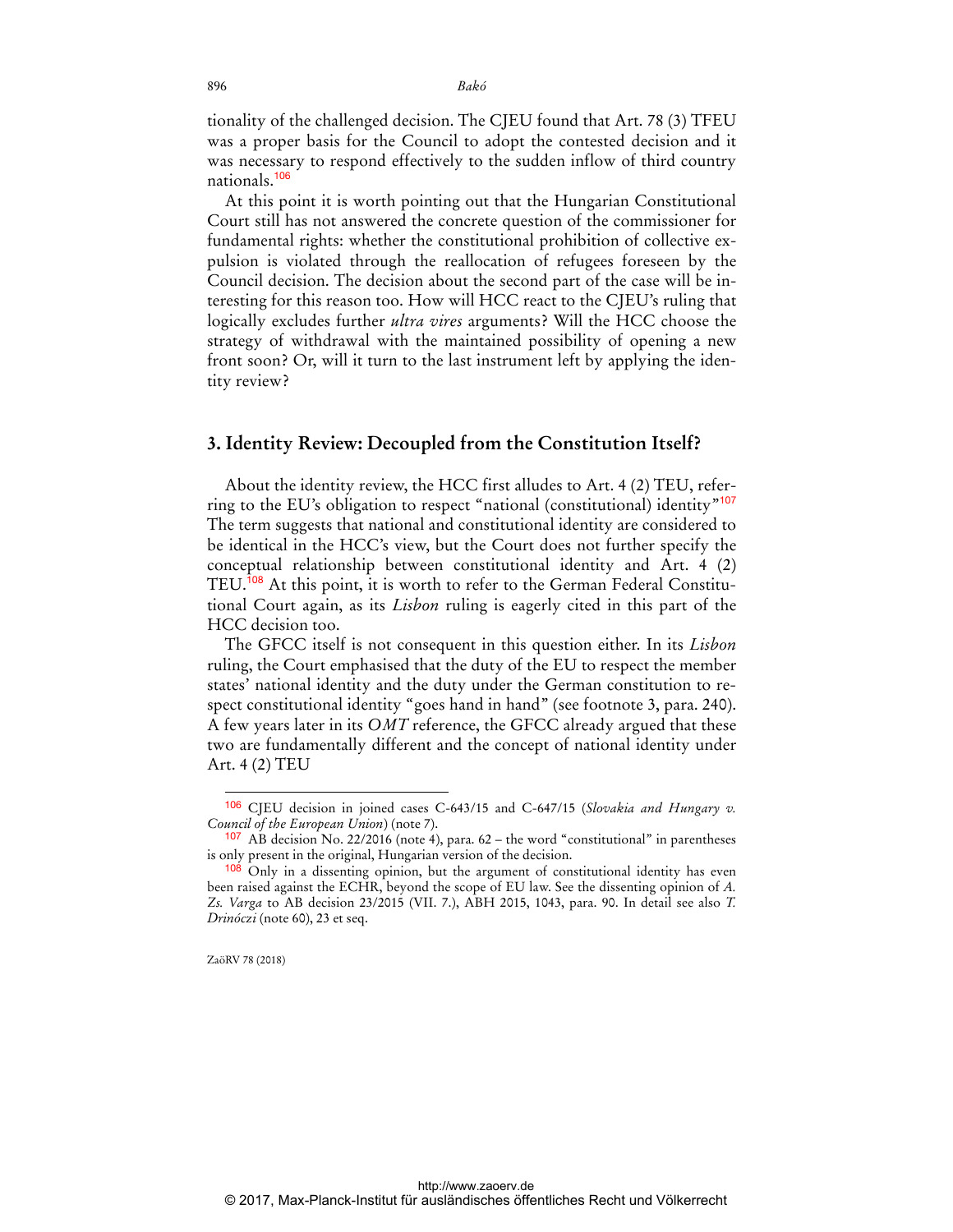"does not correspond to the concept of constitutional identity within the meaning of Art. 79 (3) GG but reaches far beyond".<sup>109</sup>

Later, in the case of *Mr. R.*, the GFCC returned to the EU-friendly version and stated that identity review was "inherent in the concept of" Art. 4 (2) TEU and "corresponds to the special nature of the European Union" (para. 44). This statement has been reaffirmed in the *OMT* judgement (para. 140).

The HCC follows the approach of the Lisbon ruling, and regards constitutional identity and the subject of Art. 4 (2) TEU the same. However, the HCC does not explain its reasons unfortunately. Such an explanation – especially in relation to the German case law – could not ignore the most important difference between the German and the Hungarian constitutional system in this regard: the absence of an identity clause in the Hungarian Basic Law.

### **a) The Meaning of Constitutional Identity in a Constitution Without an Identity Clause**

There is no eternity or identity clause in the Hungarian constitution. The planned seventh constitutional amendment would not have exactly defined the concept of constitutional identity either. At least references to the territory, population and state organisation were foreseen, but this would have appeared in Art. E) as a special limit to the "joint exercise of competences with the EU" so it rather seemed to be a legal basis for "sovereignty control" instead of a substantial identity clause. The attempt of the constitutional amendment raises a controversial question, as *Nóra Chronowski* and *Attila Vincze* pointed out. If constitutional identity as a limit for EU competences already existed without being mentioned by the Basic Law – as the Constitutional Court interpreted it –, why was it necessary to amend the constitution with it? And *vice versa*, if it required a constitutional amendment, how could it still be derived from the constitution without the amendment?<sup>110</sup>

The HCC did not define what constitutional identity means – except the tautological remark that under constitutional identity, the Court under-

 $\overline{a}$ 

<sup>109</sup> *OMT* reference (note 5), para. 29. On this matter, see also the detailed critical analysis of *M. Claes/J.-H. Reestman*, The Protection of National Constitutional Identity and the Limits of European Integration at the Occasion of the *Gauweiler* Case, GLJ 16 (2015), 931 et seq.

<sup>110</sup> *N. Chronowski/A. Vincze* (note 51), 104.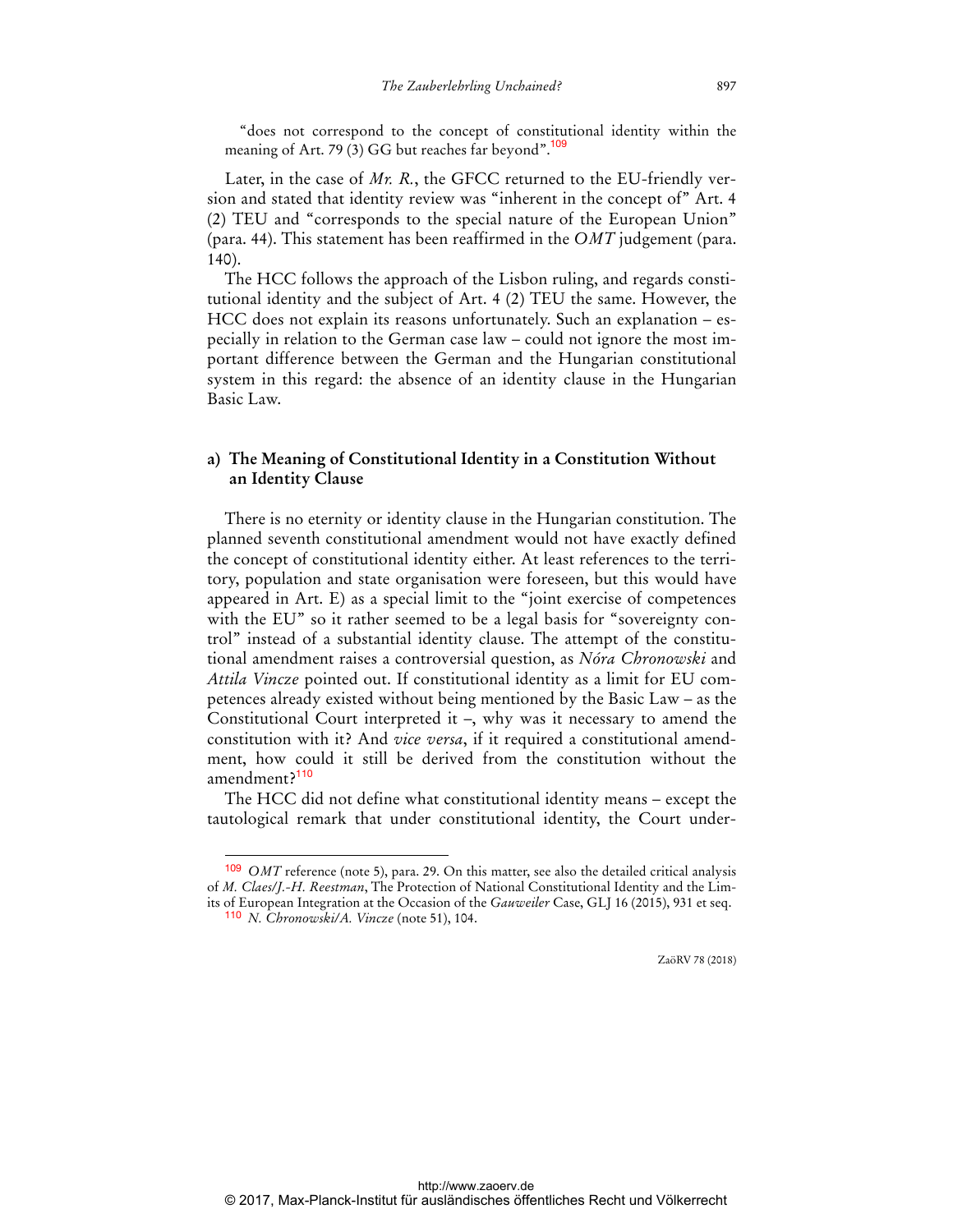stands the constitutional self-identity of Hungary (para. 64). Moreover, the decision explicitly declares that the constitutional identity of Hungary is not a static and closed list of values. The Court only sets up an exemplary list of the elements of the constitutional identity: e. g. fundamental freedoms, separation of powers, republican state form, parliamentarism, equality. The list is complemented with a rather blurry reference to the achievements of the historical constitution (para. 65). The Court further added that the elements of constitutional identity would be specified by the Constitutional Court on a case by case basis (para. 64).

This daring vindication of definitive power concerning the constitutional identity is especially interesting in the light of the Court's consequent selfrestrained case law regarding the review of constitutional amendments. For now, the Court has declared many times not to be competent to review constitutional amendments, and even if it had the competence, there would have been no standards for measuring such amendments.<sup>111</sup> However, admitting the existence of certain constitutional identity logically requires constitutional amendments to be in compliance with this identity.<sup>112</sup> This problem does not even occur in the majority reasoning – it is only referred in the parallel reasoning of Judge *András Zs. Varga* but he links the unchangeable constitutional identity to the blurry "achievements of the historical constitution" in a questionable way (para. 112).

Commentators convincingly criticise the decision because it links constitutional identity to the historical constitution instead of the text of the Basic Law.<sup>113</sup> Further, the Court notes that constitutional identity is not constituted but only acknowledged by the Basic Law, therefore it could not be waived by way of an international treaty: the deprivation of constitutional identity could be imagined only in the case of the termination of independent and sovereign statehood (para. 67). From this argumentation it seems that the Court considers constitutional identity to be distinct from the text of the Basic Law:<sup>114</sup> however, the idea of over-constitutional principles – that should logically limit the constitution amending power too – was consequently absent from the Court's settled case law until now.<sup>115</sup>

As Judge *István Stumpf* points out in his parallel reasoning (para. 109), by referring to these acknowledged, over-constitutional principles, the Court actually established an "invisible Basic Law". That might be even

ZaöRV 78 (2018)

<sup>111</sup> In detail see *B. Bakó* (note 63), 105 et seq.

<sup>112</sup> Similarly *T. Drinóczi* (note 41), 16.

<sup>113</sup> See e. g. *T. Drinóczi* (note 41), 14.

<sup>114</sup> *V. Kéri/Z. Pozsár-Szentmiklósy* (note 22), 14.

<sup>115</sup> Similarly *L. Blutman* (note 19), 11.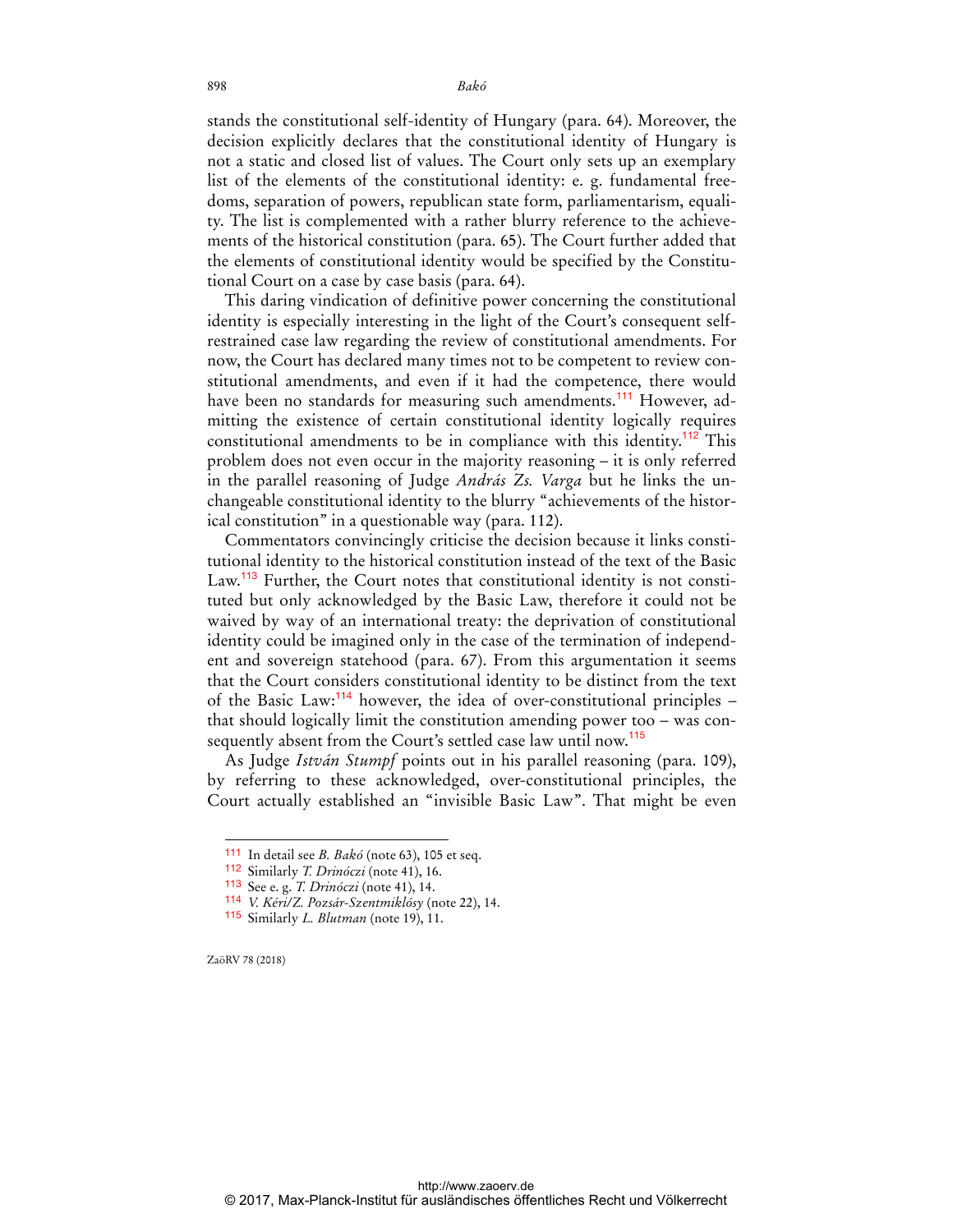more uncertain than the "invisible constitution" of the early, activist Constitutional Court in the nineties.<sup>116</sup> Moreover, *László Blutman* identified another significant problem too: distinguishing between constitutional identity and the constitution itself implies that EU law violating constitutional identity is not necessarily unconstitutional at the same time. This way, the identity review could easily lose its normative basis.<sup>117</sup>

By creating such over-constitutional standards, the Court established very broad competences for itself to decide what is constitutional and what not – separated from the text of the Basic Law. If used in a consequent way, this review-competence should not only apply to competence transfers to the EU, but it may be an instrument against the constitution-amending, or even constitution-making power of the parliament too.<sup>118</sup> But only theoretically. In reality, the logic breaks on the aforementioned fact that the Court has no means against the two latter.

### **b) The HCC and the GFCC Against the EU: With Different Weapons, on Another Terrain**

The strong powers vindicated against the EU would logically require having the same strong position against the national parliament which could change the extent of conferral at any time theoretically. This requirement is obviously fulfilled in Germany – and clearly not in Hungary. The Hungarian Constitutional Court just tries to follow the "bold rebel" GFCC, without having the same weapons, and without realising the difference between the situations.

 $\ddot{ }$ 

<sup>116</sup> The idea of the invisible constitution stems from *László Sólyom*, the former president of the Constitutional Court. As he formulated, the "invisible constitution" has been built by the Constitutional Court itself, through the establishment of a system of coherent case law and self-reference. *L. Sólyom*, Az Alkotmánybíróság első éve (The First Year of the Constitutional Court), in: L. Sólyom: Az alkotmánybíráskodás kezdetei Magyarországon (The Beginning of the Constitutional Jurisdiction in Hungary), 2001, 27.) The idea divided the Hungarian legal scholarship, see e. g. the criticism of *G. Halmai*, Az aktivizmus vége? A Sólyombíróság kilenc éve (The End of Activism? The Nine Years of the Sólyom-Court), Fundamentum 1999/2, 24, or, *C. Varga*, Megvalósulatlanul megvalósult jogállam? (Rule of Law Coming True Unrealised?), in: C. Varga, Jogfilozófia az ezredfordulón (Legal Philosophy at the Millenium), 2004, 349. Even *László Sólyom* admitted in an interview that "our constitutional jurisdiction is on the border of constitution writing in difficult cases, in order to keep the coherence". A "nehéz eseteknél" a bíró erkölcsi felfogása jut szerephez (The Moral Perception of the Judge Has a Role in "Difficult Cases") – an interview with *László Sólyom* by *Attila Gábor Tóth*, Fundamentum 1997/1, 37.

<sup>117</sup> *L. Blutman* (note 19), 10.

<sup>118</sup> Similarly *N. Chronowski/A. Vincze* (note 51), 118.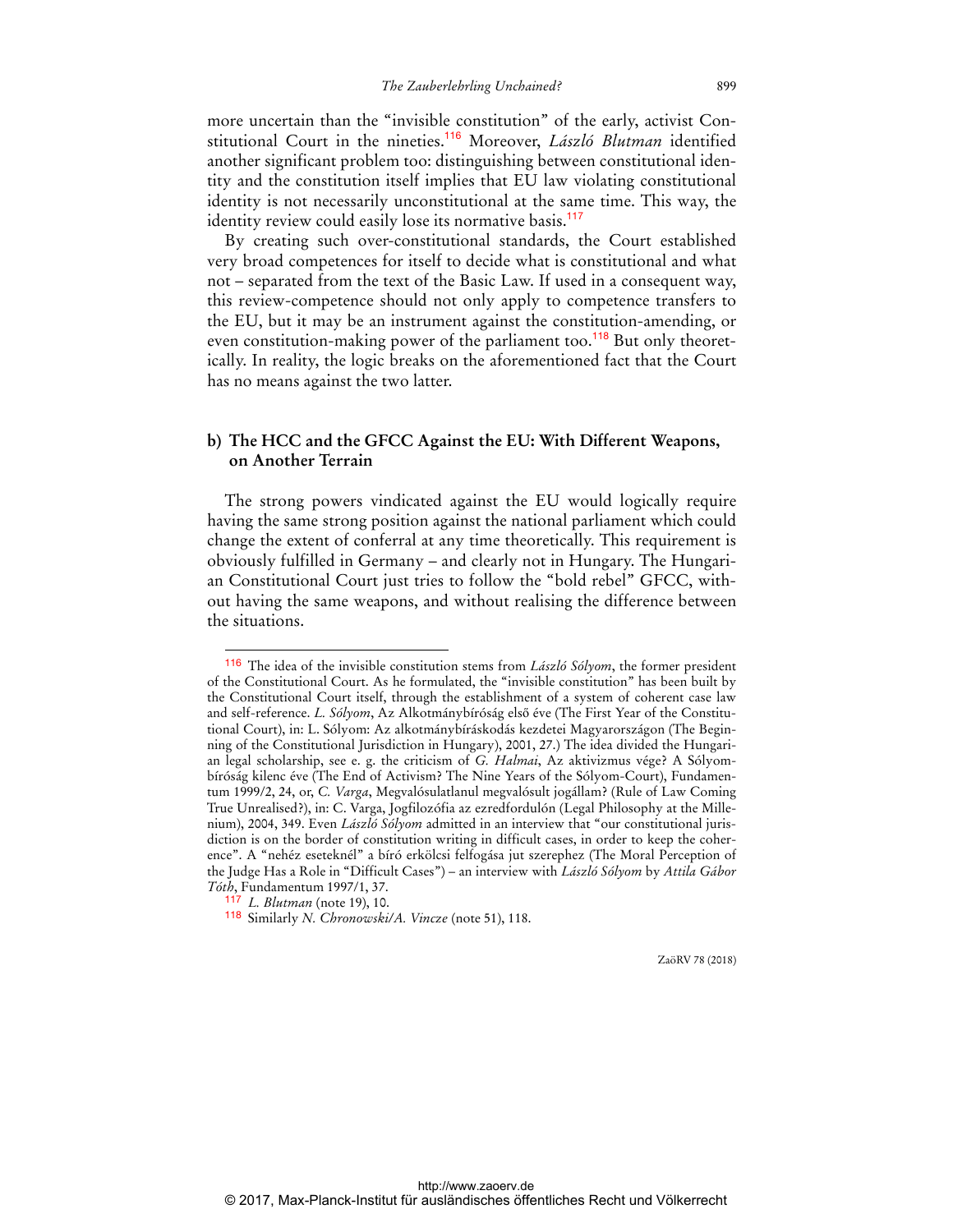The most striking example of ignoring contextual differences is the following sentence in the HCC's reasoning:

"The protection of constitutional self-identity may be raised in the cases having an influence on the living conditions of the individuals, in particular their privacy protected by fundamental rights, on their personal and social security, and on their decision-making responsibility" (para. 66).

This is an almost literal quotation of the GFCC's *Lisbon* ruling (footnote 3, para. 249), without alluding to it.

In the original context, the German Federal Constitutional Court discussed how the undermining of the democracy principle (as protected by Arts. 20 and 79 (3) of the German Basic Law) through the European integration could be avoided (paras. 244-249). The second part of the cited (or rather copied) sentence also explains a lot, by referring to

"political decisions that rely especially on cultural, historical and linguistic perceptions and which develop in public discourse in the party political and parliamentary sphere of public politics" (para. 249).

The Hungarian Constitutional Court did not take over this part of the sentence literally but probably has been inspired by that too, as it made a short remark to the historical, linguistic and cultural traditions of Hungary afterwards (para. 66). That might sound similar to the GFCC's wording for the first sight but actually, already established *traditions* have not much to do with *perceptions* that develop democratic public discourse.

The cited sentence in its entirety has a clear meaning in the German legal system in the light of the *Solange* case law (footnote 1), of Germany's selfdefinition as a social state according to Art. 20 (1) of the German Basic Law, and especially of the abovementioned debate about the "right to democra $cy$ ".<sup>119</sup>

But in the Hungarian Constitutional Court's ruling, this reference to social security and to fundamental rights is unreasonably broad and totally out of context. As *István Stumpf* pointed out in his parallel reasoning (para. 108), this is simply a copy of the GFCC's statement, without being derived from the Hungarian Basic Law. It is no wonder that the Court did not relate this sentence to the democracy principle: it would have been difficult as democracy has not even been identified as an element of constitutional identity by the Court – for now. Sad, but as it is an illustrative list, it might be extended in the future.

ZaöRV 78 (2018)

 $\ddot{ }$ 

<sup>119</sup> See point III. 2. a) above.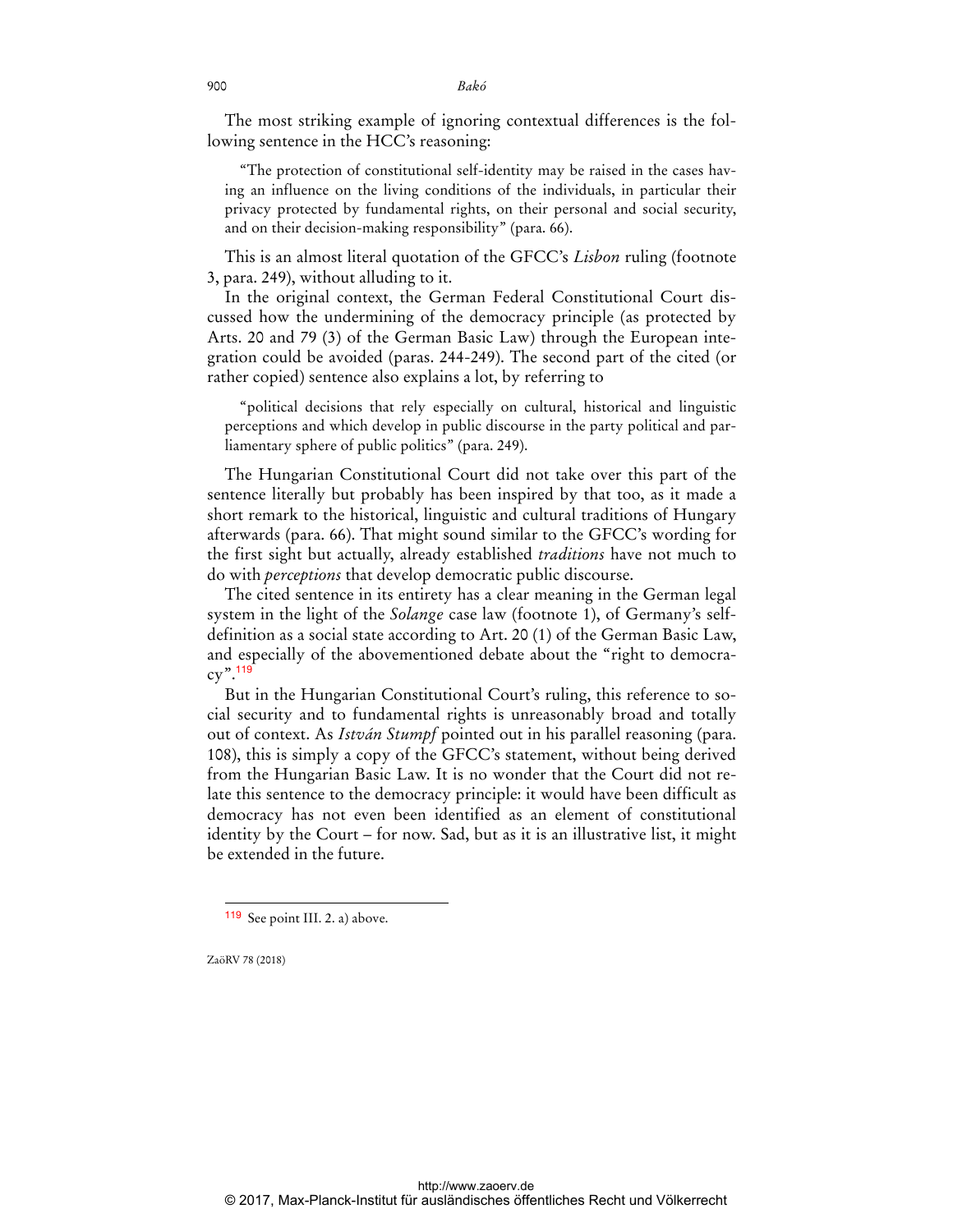# **IV. Conclusion: The Difference Between Comparative Constitutional Reasoning and Political Adaptation**

After all, while the Hungarian Constitutional Court often alludes to the "constitutional dialogue between member states" in its analysed identitydecision, the HCC seems to maintain more lively dialogue with the governing parliamentary majority than with the GFCC or the CJEU. With this decision, the Court obviously wanted to help the parliamentary majority after it failed to adopt a constitutional amendment about constitutional identity.<sup>120</sup> Such a constitutional amendment would have perfectly fitted into the government's main political product: the fight against "Brussels" and the refugee reallocation system. It is very telling what Prime Minister *Orbán* said in an interview, after the Constitutional Court delivered its identity-ruling:

"When I heard this, I first tipped my hat to the decision of the Constitutional Court and the Hungarian constitutional judges; and then I threw my hat up in the air, because I've been given an enormous amount of help in the battle which I'll have to fight in Brussels."<sup>121</sup>

However, it seems, this "enormous amount of help" was still not enough for the Prime Minister. After the Fidesz won its third two-third majority at the election in April 2018, they amended the constitution already at the end of June. It was not a surprise that the provisions of the failed constitution amending proposal from October 2016 were included literally in this amendment.<sup>122</sup>

Anyway, constitutional lawyers have much less ground to throw their hats in the air by reading this ruling. The Constitutional Court tried to avoid the appearance of direct political adaptation, therefore it eagerly cited other European constitutional courts' and highest courts' case law, primarily, that of the GFCC. But what the HCC actually did is everything but a thorough comparative analysis: it is more like setting a mere list. Most "comparative" arguments are hanging in the balance: the sentences taken from the relevant decisions of the GFCC often do not make sense in the context of the Hungarian legal environment, and the HCC has not even

 $\overline{a}$ 

<sup>120</sup> Similarly *G. Halmai*, The Hungarian Constitutional Court and Constitutional Identity, Verfassungsblog, 10.1.2017, <https://verfassungsblog.de>.

<sup>121</sup> Interview with Prime Minister *Viktor Orbán* on the Kossuth Rádió programme "180 Minutes" on 5.12.2016, interview by *Éva Kocsis*, available in English at the government's website: <http://www.kormany.hu>.

<sup>122</sup> Arts. 2, 3 and 5 of the Seventh Amendment of the Hungarian Basic Law (28.6.2018).